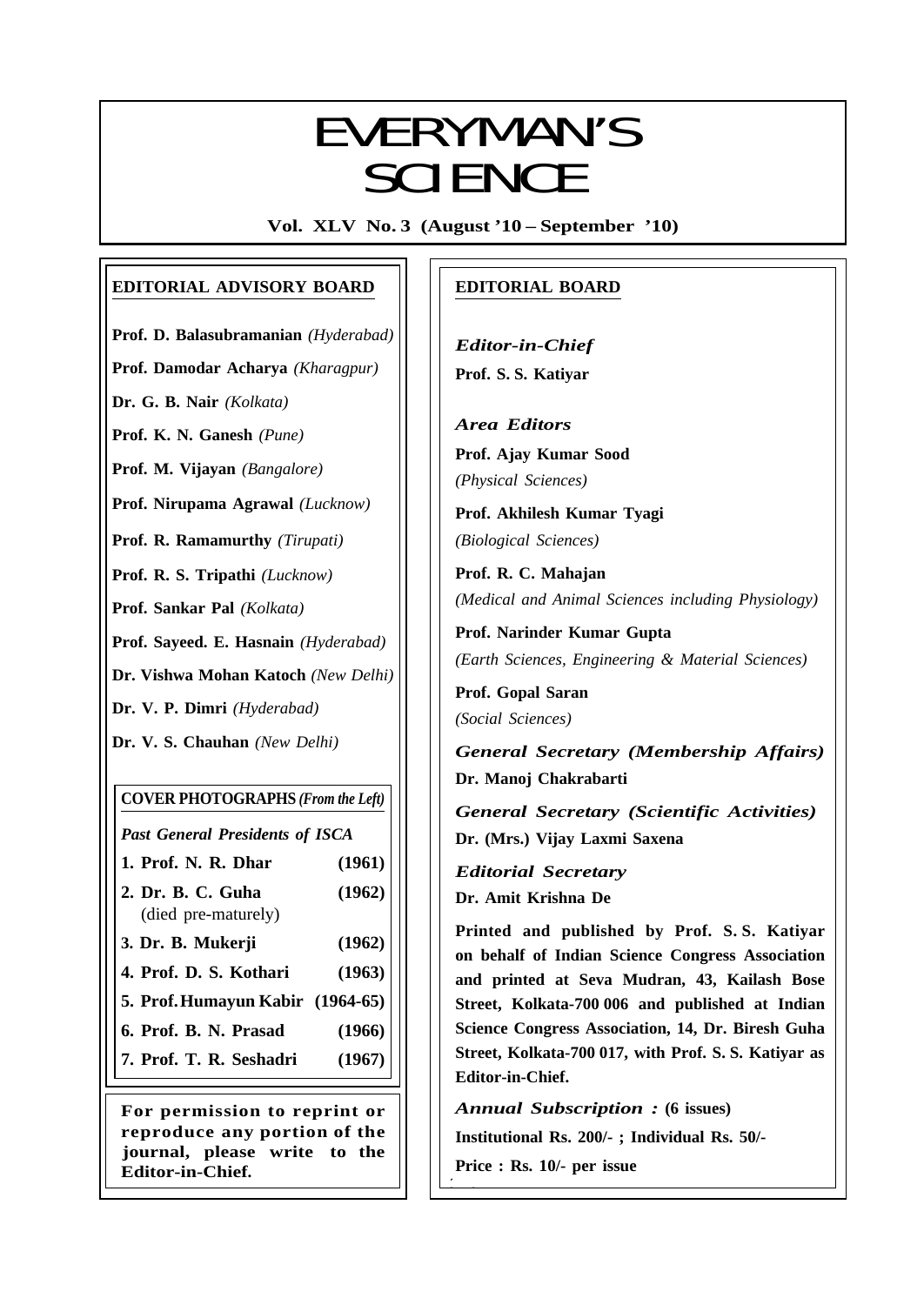# CONTENTS

**Everyman's Science VOL. XLV NO. 3, Aug. '10 — Sept. '10**

| <b>EDITORIAL:</b>                                                  | 143 |
|--------------------------------------------------------------------|-----|
| <b>Presidential Address : Science and the Universities</b>         |     |
| D. S. Kothari                                                      | 145 |
| <b>About our Energy Consumption</b>                                |     |
| Satya Bhama and SR Malhotra                                        | 158 |
| <b>Obesity-An Invited Disease</b>                                  |     |
| Salil Kumar Mandal                                                 | 161 |
| <b>Food for Healthy Brain Function</b>                             |     |
| Jyoti D. Vora, Dhanada D. Deshpande                                | 166 |
| <b>Calcium-An Important Mineral for Women</b>                      |     |
| <b>B.</b> Karpagam                                                 | 169 |
| Plague that Never Was: A Review of the Alleged Plague Outbreaks in |     |
| India in 1994                                                      |     |
| N. S. Deodhar                                                      | 172 |
| Livestock Diversity in India and Tools for its Management          |     |
| Keviletsu Khate, Amit Kishore, Manishi Mukesh and Monika Sodhi     | 182 |
| KNOW THY INSTITUTIONS                                              | 186 |
| <b>CONFERENCES / MEETINGS / SYMPOSIA / SEMINARS</b>                | 189 |
| <b>S &amp; T ACROSS THE WORLD</b>                                  | 191 |
|                                                                    |     |
|                                                                    |     |
|                                                                    |     |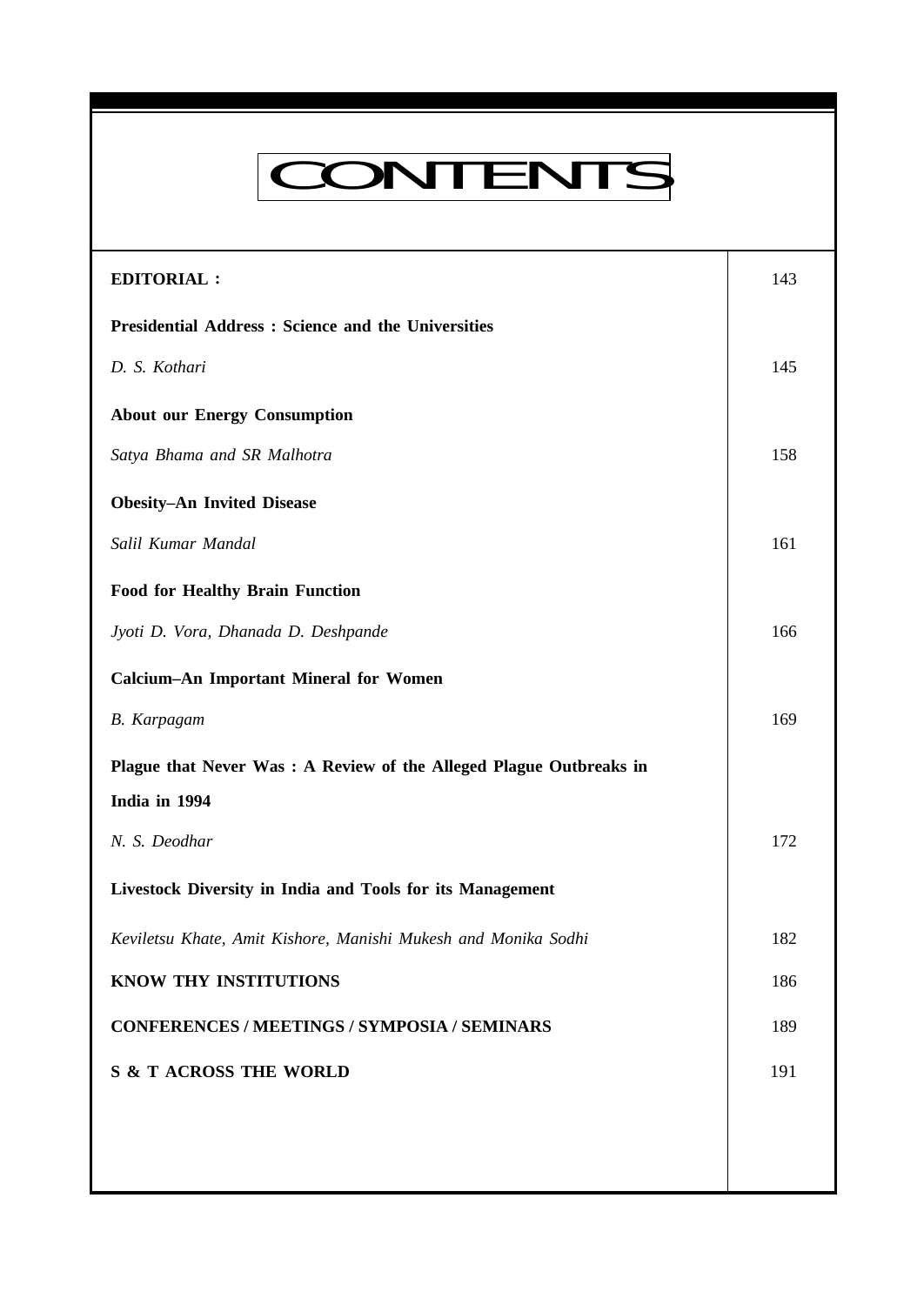# **EDITORIAL**

# **HUMAN SAFETY ON ROADS**

**Quest for human safety** in a road crash involves a complex combination of several technologies which ultimately aim at designing for minimizing the chances of an accident and mitigating or reducing the collision damage in terms of human suffering - if it does occur. The cost of such accidents is enormous in terms of human suffering as well as in redressing its consequences in its trauma management, insurance, legal and related aspects. Ever increasing number of vehicles poses some serious issues of atmospheric pollution. With increase in general awareness and rapid scientific developments, the general public is becoming increasingly conscious that the safety in road crash has much improved since 1934 when GM performed the first barrier crash test, and much more can be done to alleviate the suffering. In what follows, I touch upon some aspects of the ongoing endeavors in making the human life safe on roads.

**Road safety** is increasingly becoming a matter of concern in today's world. Several comprehensive studies, based on carefully obtained and compiled data, have appeared in recent years, which give detailed analysis of the causes and circumstances of road accidents occurring in various developed and developing countries. Such studies form basis of further scientific studies and designs. The circumstances and the traffic pattern in the developed and developing countries are very different. In India, there is an ever increasing number of vehicles continuously being added to our already crowded roads, which are used by a heterogeneous mix ranging from pedestrian, cyclists, carts, motorcycles, motor cars, buses and trucks. Studies have shown that in such conditions the pedestrians and two wheelers are quite vulnerable in getting involved in a minor or a major crash. As the roads get more and more crowded some psychological affects begin to manifest in the road

users, particularly reflected in the cases of road rage and impatient driving. Such studies provide useful data, which experts may take in to consideration for proper designing of roads and employing the available space optimally for safe and orderly movement of pedestrians, two wheelers as well as fast moving vehicles. Road designs need to be continuously improved for smooth flow of traffic and improving safety features like needed lighting, guard rails, widening shoulders, and eliminating spots where frequent accidents occur. There are issues related to drivers and the traffic, which need to be considered for formulating measures. These need to be implemented and continuously updated. Important issues may include fitness and proper training of the drivers, control on speeding, driving and drinking, fitness of vehicles and so on.

**Automobiles** are continuously experiencing dramatic improvement in providing inbuilt occupant safety. Over the years several devices and technologies have been designed and developed by the industry, which enable the motorcars to provide safety to passengers and the body structure of the vehicle both by avoiding an accident and when the accident does occur. These design include technologies, which provide what are known as active safety and passive safety features.

**Active safety** features in automobiles help in avoiding an accident by assisting the driver in better control of the vehicle as well as by some automatic controls of the vehicle itself. These include automatic braking, infrared night vision, adaptive lamps, sensors to maintain safe distance in front or reverse, warning system for any lane departure, tier pressure indicators and electronic control to help in situation when the driver may loose the control.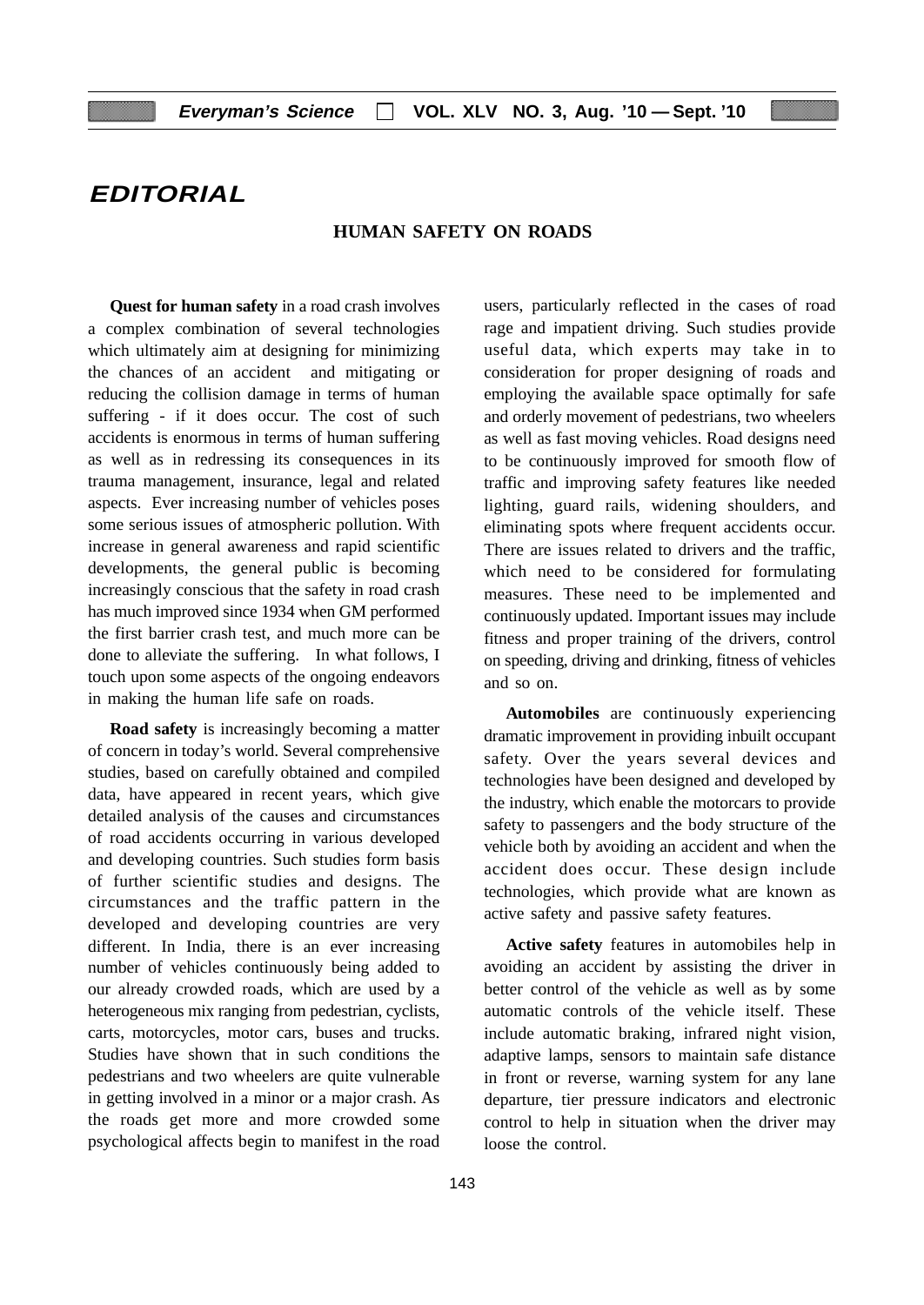**Passive safety** features are those, which come into play when the accident has actually occurred. In accident between two vehicles or a vehicle and a roadside feature like a pole or a tree, the vehicles moving at some speeds come to rest in a short time. The kinetic energy of the vehicle and the forces generated need to be dissipated in such a manner that severity of injury to the driver or passenger caused by the impact is minimized. The ability of a car to keep its passengers safe when an accident does occur defines its crashworthiness. Crashworthy design of a vehicle enables the vehicle to absorb its impact energy in the structural deformation of its body structure in a predesigned manner. Crumple zones are specifically designed which absorb and dissipate the energy of collision in a manner that its impact on the occupants is minimized. Vehicles may include front, rear and possibly side crumple zones. Side impact beams are also provided to help in containing the damage to the occupants in the event of side collision.

**Interior of the car passenger cabin** needs to be designed such that the occupants do not collide with any hard or sharp surface within the passenger area as the vehicle comes to sudden rest. Most popular of the devices to prevent this is what is known as the seat belt. Three point seat belt developed by Volvo in 1959 for driver and passenger protection has been made mandatory by several countries. Child seats are of help in the safety of children. Improved headrests provide safety against whiplash or hyperextension of the neck in rear collision. Airbags are provided to protect against impact with the interior in front or side of the vehicle. Collapsible universally jointed steering columns reduce the risk and severity of driver injury in a frontal crash. Today's vehicular frames have been built with inbuilt intelligence so that in the event of an accident these would inflict less damage/injury to the occupants in the passenger cabin.

**Pedestrian and motorcycle** safety aspects in accidents are being researched by considering the involved ergonomics in design of the car frontals. Studies have appeared which analyze these aspects

as well as the capacity of motorcycles to absorb the crash energy in its structure and thus improving the safety of the driver. Head injury is a major concern in these accidents, and helmets are mandatory in several countries.

**Human response** in an accident is important parameter in safety designs, and is being researched extensively. Technologies have made advances in the design of systems which help in studying and analyzing the response of human body during a crash trauma. The vehicle is subjected to crash testing for assessing its crashworthiness and possible response of the occupant to the impact. Such testing has helped in developing many parallel fields like biomechanics, light weight materials and instrumentation, which have contributed in the overall safety of vehicles. The crash test dummies or the anthropomorphic test devices (ATD) have helped in simulating the size, weight proportions and response pattern of the human body. These studies are important for providing the designer with valuable information for structural optimization and development of the life saving devices.

**Computer aided design** has revolutionized the way vehicles are tested and qualified for safety today. They have made testing relatively cheaper and contribute to overall reduction in the vehicle costs. As the costs reduce, more and more vehicles are fitted with safety design modifications.

**Human safety on roads** is a complex multidiscipline problem. Individual users of course have to be careful and considerate. Roads and associated infrastructure have to be built in accordance with our carefully researched traffic requirements and engineering practices. We need to develop rational traffic control methods, and an efficient trauma management. Designs of vehicles need to continuously improve for avoiding collision and protecting occupants when the accident does take place.

In the space available I have touched upon a few issues, relevant to achieving "no human suffering" in traffic collisions. Of course there are many more.

*Prof N K Gupta*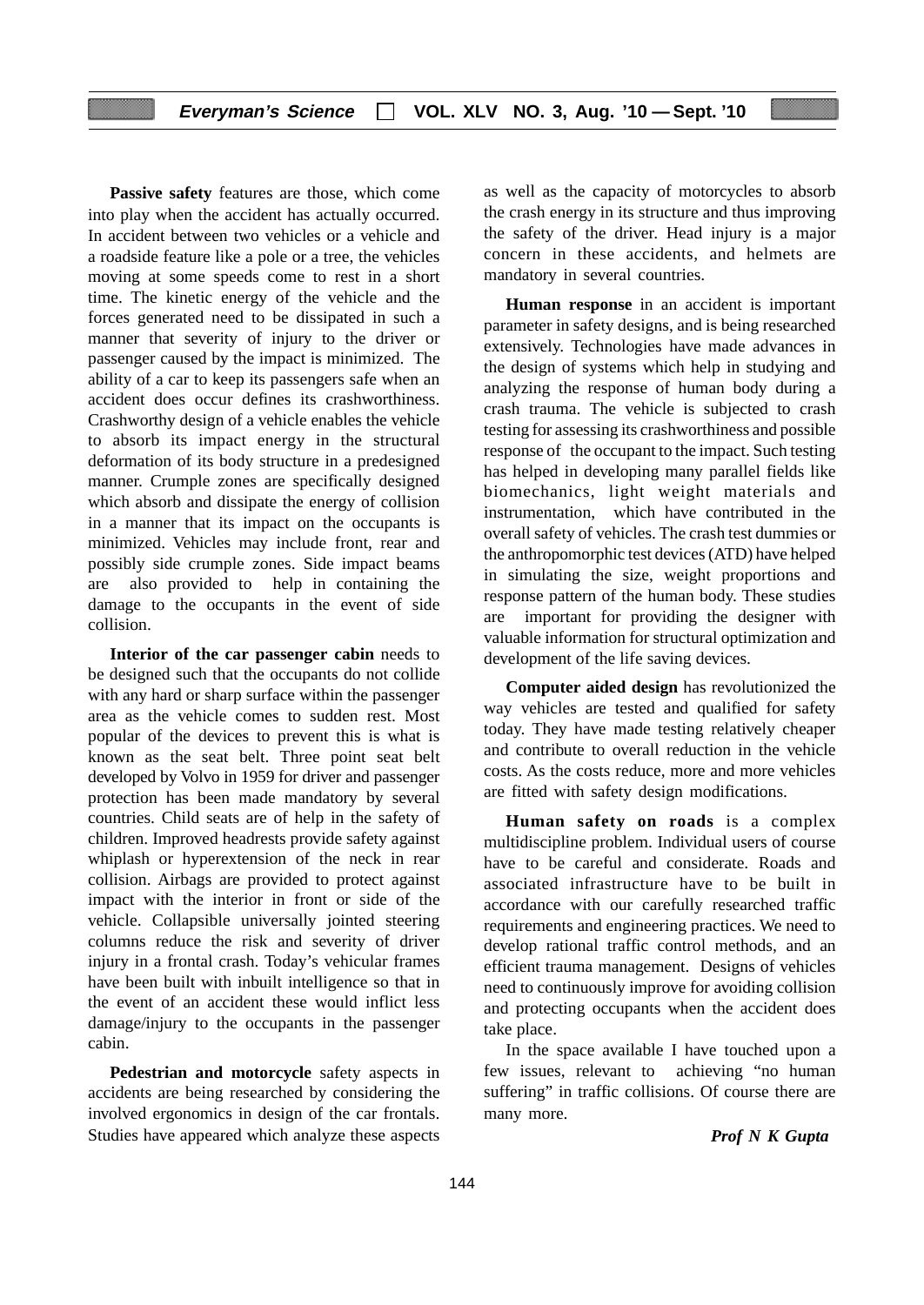# **PRESIDENTIAL ADDRESS**

# **SCIENCE AND THE UNIVERSITIES**

PROF. D. S. KOTHARI

feel it an honour and a great privilege to be asked to preside at this fiftieth session of the Congress. To present an address worthy of the institution and the occasion is no easy task for me ; and this feeling is sharpened when I think of the distinguished men who in the past have addressed us. To follow them is to follow far behind.

Since the last meeting of the Congress in January 1962, we have lost four of our past Presidents. Shri M. Visweswaraya, one of the greatest engineers of our times and a pioneer in many ways, presided at the 1923 Session of the Science Congress. He died in 1962 at the age of hundred years. Professor S. K. Mitra presided at the 1955 Congress. His contribution to Physics of the ionosphere has been of fundamental importance ; he was one of the earliest investigators of the subject. He founded the Institute of Radio Physics at Calcutta. Dr. B. C. Roy, a towering figure in the field of Medicine, education and public life was the General President in 1957. Dr. T. S. Venkataraman's contribution to research on sugar-canes has been of the highest value. He presided at the 1937 Congress. We lost by the death of Professor B. C. Guha an outstanding teacher and a leader of biochemical research, and in Professor N. R. Sen we lost one of our most eminent Mathematicians. We pay our respectful homage to their memory.

General President, Fiftieth Indian Science Congress, held at Delhi January, 1963.

We are most grateful to Shri Jawaharla Nehru that despite an unusually heavy call on his time he has honoured us an Indian Science by his presence here today and given us his inspiring inaugural address. His is a unique contribution to the promotion and progress of Science, and in many ways it is unparalleled in our country or elsewhere.

About five years ago the Prime Minister, announcing the scientific policy of the Government, stated the following in Parliament.

#### **SCIENTIFIC POLICY RESOLUTION**

Science has developed at an ever-increasing pace since the beginning of the century, so that the gap between the advanced and backward countries has widened more and more. It is only by adopting the most vigorous measures and by putting forward our utmost effort into the development of Science that we can bridge the gap. It is an inherent obligation of a great country like India, with its traditions of scholarship and original thinking and its great cultural heritage, to participate fully in the march of Science which is probably mankind's greatest enterprise today.

And the statement continues :

The Government of India have accordingly decided that the aims of their scientific policy will be

1. to foster, promote, and sustain, by all appropriate means, the cultivation of Science,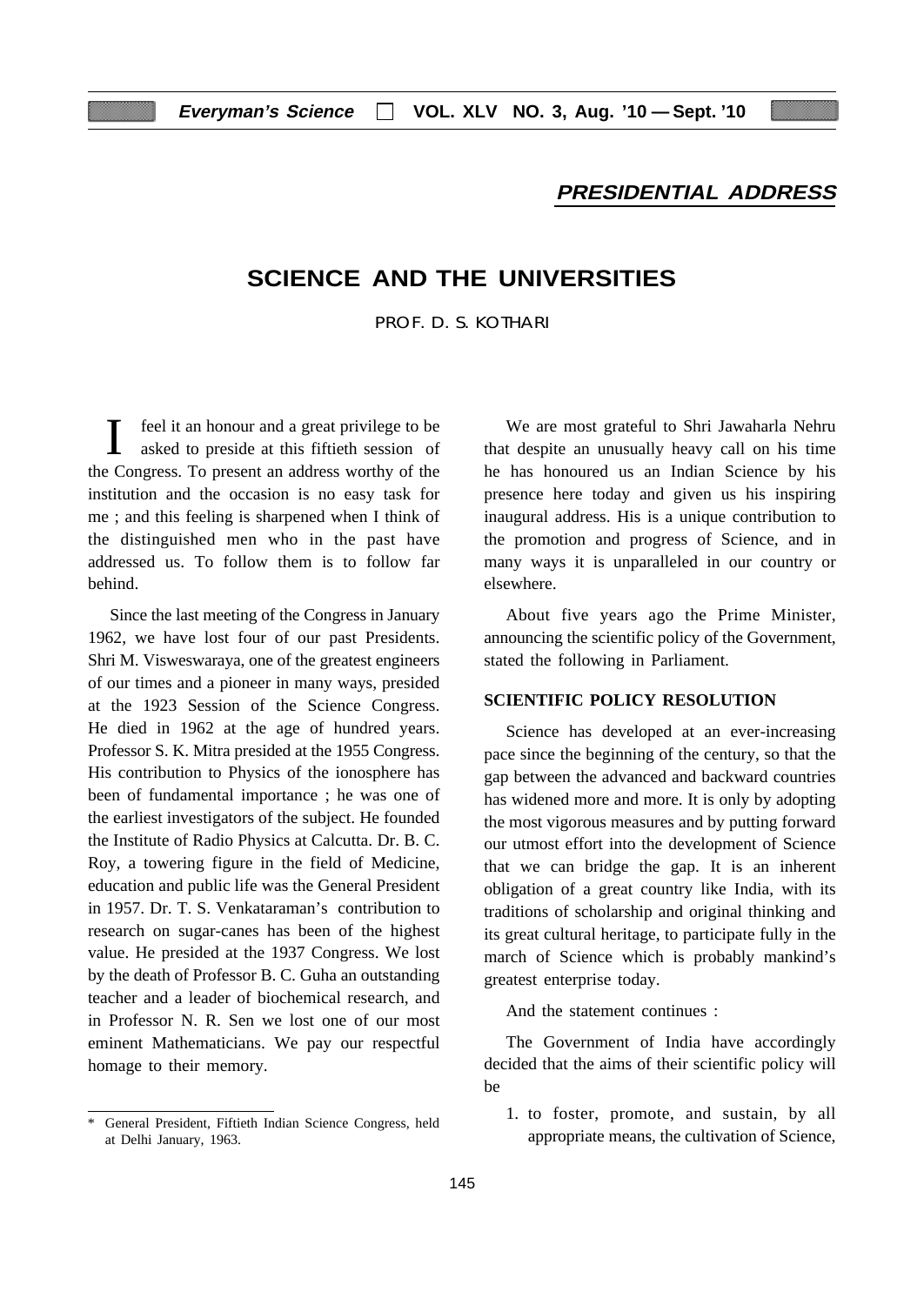and scientific research in all its aspects pure, applied, and educational ;

- 2. to ensure an adequate supply, within the country of research scientists of the highest quality, and to recognise their work as an important component of the strength of the nation ;
- 3. to encourage, and initiate, with all possible speed, programmes for the training of scientific and technical personnel, on a scale adequate to fulfit the country's needs in Science and education, agriculture and industry, and defence ;
- 4. to ensure that the creative talent of men and women is dissemination of knowledge and for the discovery of new knowledge, in an atmosphere of academic freedom ;
- 5. to encourage individual initiative for the acquisition and dissemination of knowledge, and for the discovery of new knowledge, in an atmosphere of academic freedom ;
- 6. and, in general, to secure for the people of the country all the benefits that can accrue from the acquisition and application of scientific knoledge. The Government of India have decided to pursue and accomplish these aims by offering good conditions of service to scientists and according them an honoured position, by associating scientists with the formulation of policies, and by taking such other measures as may be deemed necessary from time to time.

This is a most heartening and welcome policy statement giving explicit recognition to the role and importance of Science and technology in the affairs and progress of the country. To give concrete shape to this policy is no easy thing, no royal road. It requires relentless effort and vigorous action by the Government, the scientific community and the public generally. There is no doubt that a great beginning has been made. We have taken the first steps, and in this venture the first steps are particularly difficult. As Science grows in the country, its influence and effectiveness increases extremely rapidly. The interaction between Science and society is a dynamic and an evolving thing.

# **THE SCIENTIFIC REVOLUTION**

It needs no reminding these days that, in a historical sense, the most conspicuous feature of the modern world is Science. We do not quite understand why the Scientific Revolution—the term is used here in its broad sense—was not realised by the great civilisations of antiquity : why and how it originated in Western Europe only a few centuries ago and then spread and is spreading all over the world ? May be, to start with it was in the nature of a "spontaneous fluctuation" which because of a peculiar combination of socio-economic factors, aided by colonial expansion, revival of ancient learning and an atmosphere of religious ferment gathered momentum rapidly instead of evaporating away as probably happened with somewhat similar events in earlier times. We do not understand why the growth of Science during the preceding two hundred years or so has occurred at an almost terrific pace—the *doubling period* of Science is around 15 years. Much study and research in the history of Science and social sciences would be necessary before we could hope to understand these things.

Let us for a moment see the Scienctific Revolution against the backdrop of history—the evolution of the universe. It is meaningful to assign to the universe an age of 20-30 billion years (1 billion  $= 1,000$  million), The sun is 10 billion years old, and it has about the same length of time ahead of it. As against this, the highly luminous B-type star has a lifetime of a few million years only. Incidentally, the sun is a second, or even, a later generation star as revealed by its chemical constitution. The first generation stars were originally of pure hydrogen which were transformed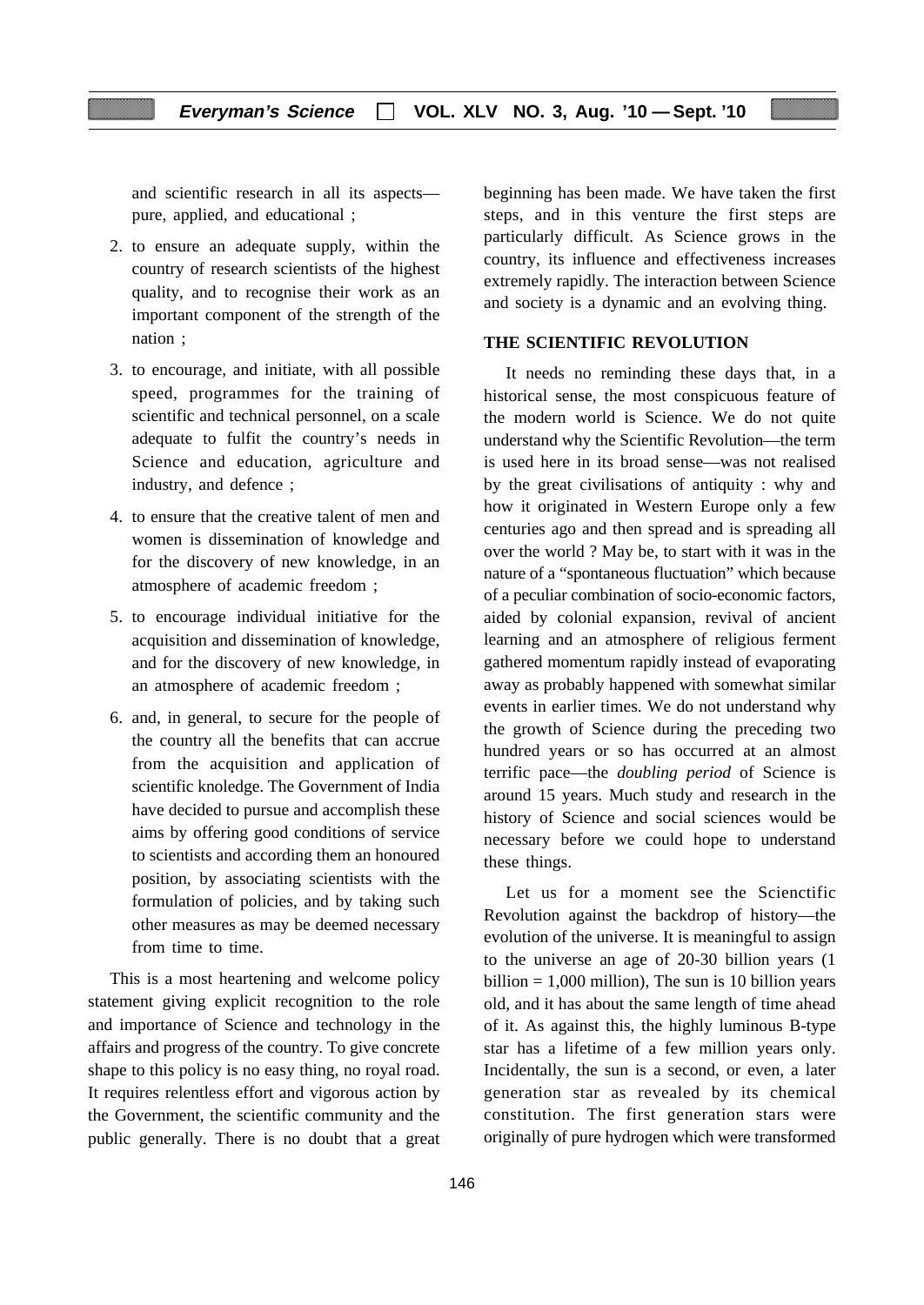in their extremely hot interiors into different elements ranging from helium to uranium. Some of these stars explided in the course of their career, and scattered into space the elements synthesised in their deep interiors. These later found their way into new stars under formation—the second generation stars. One of them is our sun. The earth in its present form is about 5 billion years old. The most primitive forms of living organisms appeared on the earth perhaps 2 billion years ago ; the first birds and mammals are about 200 million years old. Man appeared between 1-2 million years ago. Agriculture seems to be no more than 10,000 years old ; and the first writing was invented some 6,000 years ago. Science, as an important element in determining man's economic, cultural and spiritual "climate", has been in operation for less than two centuries. Man is now harnessing, under controlled conditions, a source of energy million times more powerful than chemical energy. Harnessing nuclear energy demands deep insight and considerable progress in Fundamental Science, as distinct from empirical arts and crafts. If seems that man is now truly entering the *"age of homo sapiens"* when he can aspire to be a citizen not only of the One World in the making, but a citizen of the universe. And it is no mean universe. We do not know whether the universe is *finite or infinite*, but progress in radio astronomy is likely to provide an answer to this great question within the next few years. The explored part of the universe is populated by some ten billion galaxies, and each galaxy contains some hundred billion years. A typical galaxy has a diameter of hundred-thousand light years ; Interstellar gas makes one to ten per cent of its total mass. During recent years planetary systems other than belonging to our sun have been discovered. (It is easy to show that for a planet the maximum size (radius) cannot be larger that about that of Jupiter). It is almost certain that intelligent life is no monopoly of the earth. Maybe, at no distant date man may succeed in linking himself to a "cosmic telephone network".

#### **SCIENCE STRESSES COOPERATION**

The real strength of Science lies in its relentless, vigorous and fearless pursuit of truth. Scientific laboratories which less than a hundred years ago were a curiosity and a rarity are now studded all over the globe. Sience teaching in India first started in the Calcutta. Hindu College (which later became the Presidency College) founded in 1817 under the leadership of Raja Rammohun Roy. Any discovery made anywhere soon becomes the common property of all. The language of Science is a common language, and its achievements the heritage of all—the only truly common heritage. The world of Science is an open one, and this has not altered essentially despite certain aberrations it has suffered because of its close connection with the apparatus of war. An example of cumulative effort that at once comes to our mind is that all particles in nature, be those electrons, antiprotons, neutrinos, or what not, must belong to one of two classes. One class of particles are called *fermions* after Enrico Fermi (who first realised the nuclear fission chain reaction in December, 1942), and the other class is called *bosons* after Professor Satyen Bose. Bose and Fermi were the first to study, about 1942, the relevant quantum statistics. Science gives first place to cooperation and not competition, and its roots lie deep in man's highest capabilities and aspirations. With the growth of Science, further research generally becomes increasingly complex and costly. In some highly specialised and sophisticated fields, cooperative effort on a more or less world-wide basis becomes almost a necessity, e.g., manned flight to the moon or even the 1,000 billion electron-volt accelerator required for investigating the interactions between elementary particles (including such fundamental problems as whether in elementary processes the direction of the flow of time can be experimentally determined).

As a direct contribution of Science, the average span of human life (expectation of life at birth) has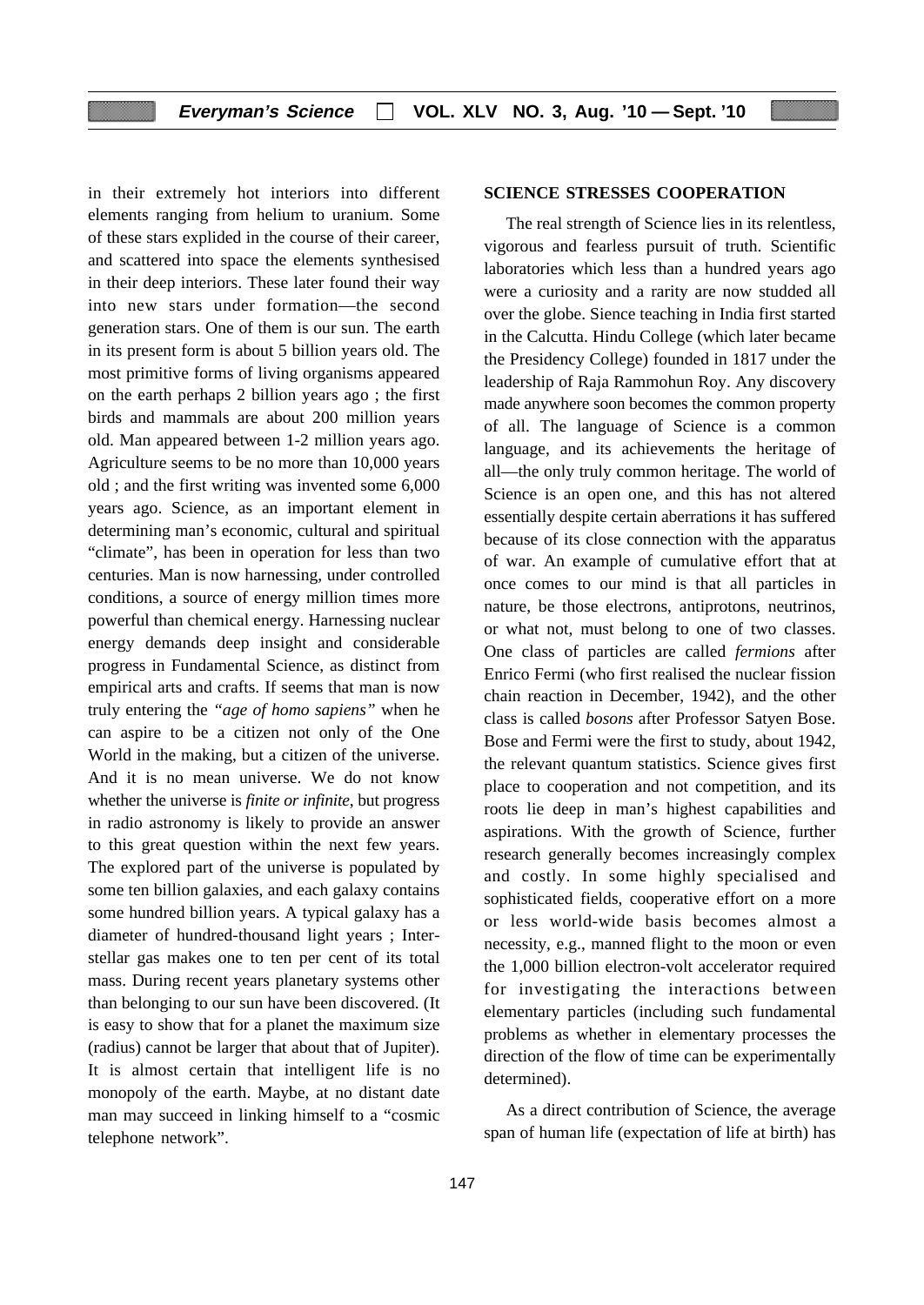increased everywhere, and in some countries it is three times of what it was a few hundred years ago. Whatever the conflicts and bigotries that afflicts the world today, there is no denying that we are witnessing, for the first time, cooperation in Science and other fields on a scale and extent never attained before. Less than two years ago the U. N. General Assembly adopted a proposal that through concerted effort of the "rich" countries, the less developed countries be assisted to achieve by the end of the present decade an annual rate of growth of at least 5 per cent in their national economy (that is about 2.5 per cent yearly increase in per capita income). A five per cent rate of growth corresponds to a doubling period of 15 years. The growth rate of the national economy during recent years has been about 4 per cent for the USA, and about twice this for the USSR. To attain the above target the countries concerned would need probably an economic aid of the order of \$ 10 billion on a long-term basis : this is about one per cent of the yearly national income of the rich countries. Incidentally, \$ 10 billion is about one-tenth of the yearly expenditure of defence by them. One cannot be wholly rational in these matters, but it seems that world prosperity would be much easier to realise if there were world disarmament.

# **SCIENCE INTRODUCES UNPREDICTA-BILITY IN THE MARCH OF EVENTS**

The overwhelming impact of Science on society has for the first time in human history introduced an element of unpredictability and uncertainty not present in earlier times. It arises from the basic fact that in the very nature of things, fundamental discoveries in Science are inherently upredictable. When in 1905, Einstein established as a direct consequence of the theory of relatively the equivalence between mass and energy—the famous equation  $E = mc^2$ -who could have even imagined that within half a century it would constitute the basis of nuclear weapons of colossal powers of destruction making nonsense of the classical concept of war. The abstract, the so-called "useless", is often the shortest road to the concerete and the "useful" but the road is not known in advance. Broadly speaking, we can only plan for Science but we cannot plan Science.

In passing, one may mention that the above reference to the unpredictability in history has no relation with the ultimate question of freedom and creativity *versus* necessity and determinism of historical events : do men direct and control the stream of history or is it that the steam carries man, like floating straw in a river, along a predestined course ? This is an unanswered question, but is it a valid question to ask, or it is a pseudo-question which we ask because we do not have knowledge enough not to ask it—we do not quite know. We may recall the observation of Einstein.

I do not at all believe in human freedom in the philosphical sense. Everybody acts not only under external compulsion but also in accordance with inner necessity. Schopenhauer's saying, "A man can do what he wants, but not want what he wants," has been a very real inspiration to me since my youth ; it has been a continual consolation in the face of life's hardships, my own and others, and an unfailing wellspring of tolerance. This realization mercifully mitigates the easily paralysing sense of responsibility and prevents us from taking ourselves and other people all too seriously ; it is conducive to a view of life, which, in particular, gives humour its due.

Freud held that our conviction about freedom of choice is illusory. Where we feel we have exercised free choice "we actually leave the matter to be decided by our unconscious mind and then claim the credit for the outcome. If unconscious mind is taken into account, therefore, the rule of determinism is of general validity."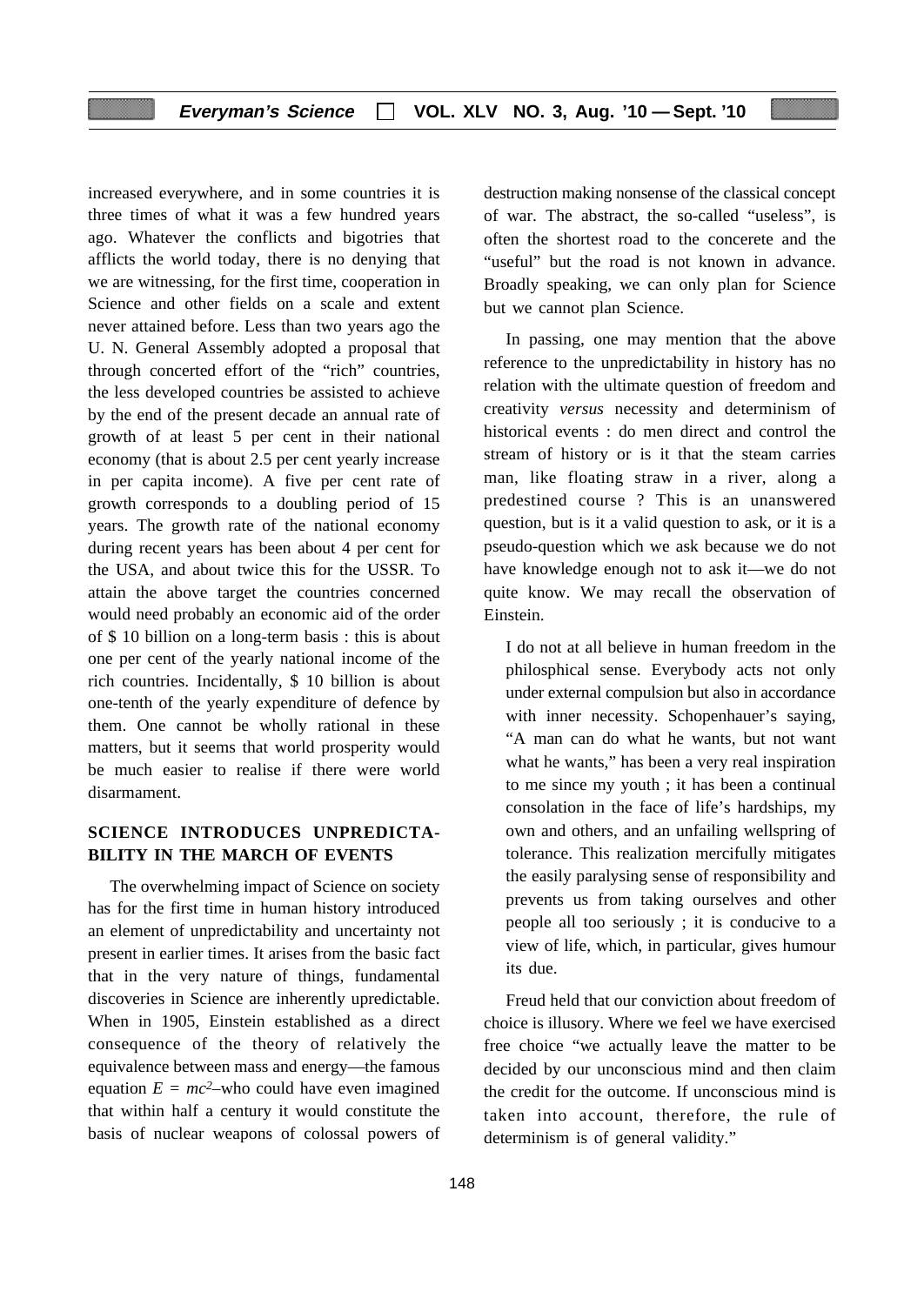Apart from the element of unpredictability injected by Science in the march of events, the other two important characteristics of the Scientific Revolution are the rate of growth of Science and the new role and significance of the universities.

### **GROWTH RATE OF SCIENCE**

Consider the rate of growth. The total achievement to date in Science and technology is indeed remarkable, but even more striking is the rate or pace of progress. A number of different indices indicate, as brought our clearly in the pioneering study of de S. Price, that over the last 200 years or so, scientific knowledge and things directly related to Science have been growing at an *average rate* of 5-7 per cent a year. This corresponds to a doubling time of 10-15 years. As an illustration, take the case of science journals, a key innovation of the Scientific Revolution. Beginning with a handful of journals about 1750 A. D., the number rose to about 1,000 in 1850 A. D. and is now nearing 100,000. Probably, it would reach a million by the end of the century. In the case of papers notified to be read at our Science Congress, the number was 35 at the first session of the Congress in 1914. (The Congress during the first year had an income of Rs. 883/ and an expenditure of Rs. 504/-). The number of papers rose to 900 at the Silver Jubilee Session in 1938, and it was 1,300 for the 1962 Session. These figures show an average doubling time of somewhat less than 10 years. (Curiously enough, even the number of elementary particles discovered during the last few decades show a doubling period of 10 years). The number of scientists has been rapidly increasing at about the same rate. It has been said that the number of scientists at any time is roughly one-third the number of papers published up to that time. This applies to the number, and also to the extent and depth of knowledge, but, of course, not to the quality of mind. We do not expect an Archimedes or an Aryabhatta of today to have a

really superior mind than his predecessor. (The situation in this respect is somewhat similar to that of that of the life-span. The mean life-span as a consequence of Science has increased considerably but the maximum life-span has remained about the same).

Notice that a doubling period of 15 years means that about 90 per cent of the scientists who ever lived are with us now. Frankly, we do not understand why the doubling time of Science should be around 10–15 years. Of course, this exponential rate of growth cannot continue indefinitely. If the present rate of increase in the number of scientists were to continue for another hundred years or so, the number of scientists would exceed the total world population—an obvious impossibility. Sooner or later, therefore, the growth rate of Science would come down, and perhaps level of eventually with the growth-rate of population. In fact, the first signs of an onset of saturation are visible today in the countries which are in the vanguard of Science. A consequence of the exponentially expanding Science is that the time gap between basic discovery and its application is continually diminishing. It was a few decades in the last centure. It is now less than a decade as vividly illustrated by transistor and now by laser. So rapid is the pace of scientific progress that a scientific paper is often out of date by the time it is print ; a graduate is almost obsolescent on the day of his graduation ; a weaponsystem already obsolete by the time it is in production.

# **RICH COUNTRIES AND POOR COUNTRIES**

In the contemporary world, rich countries are those which are rich in Science and poor are those which are poor in Science. The division of humanity into rich and poor is relatively a new thing, and has arisen because some countries have been fortunate to exploit Science more fully than others : it is an unfortunate by-product of the Scientific Revolution. In the rich countries the economy is dynamic and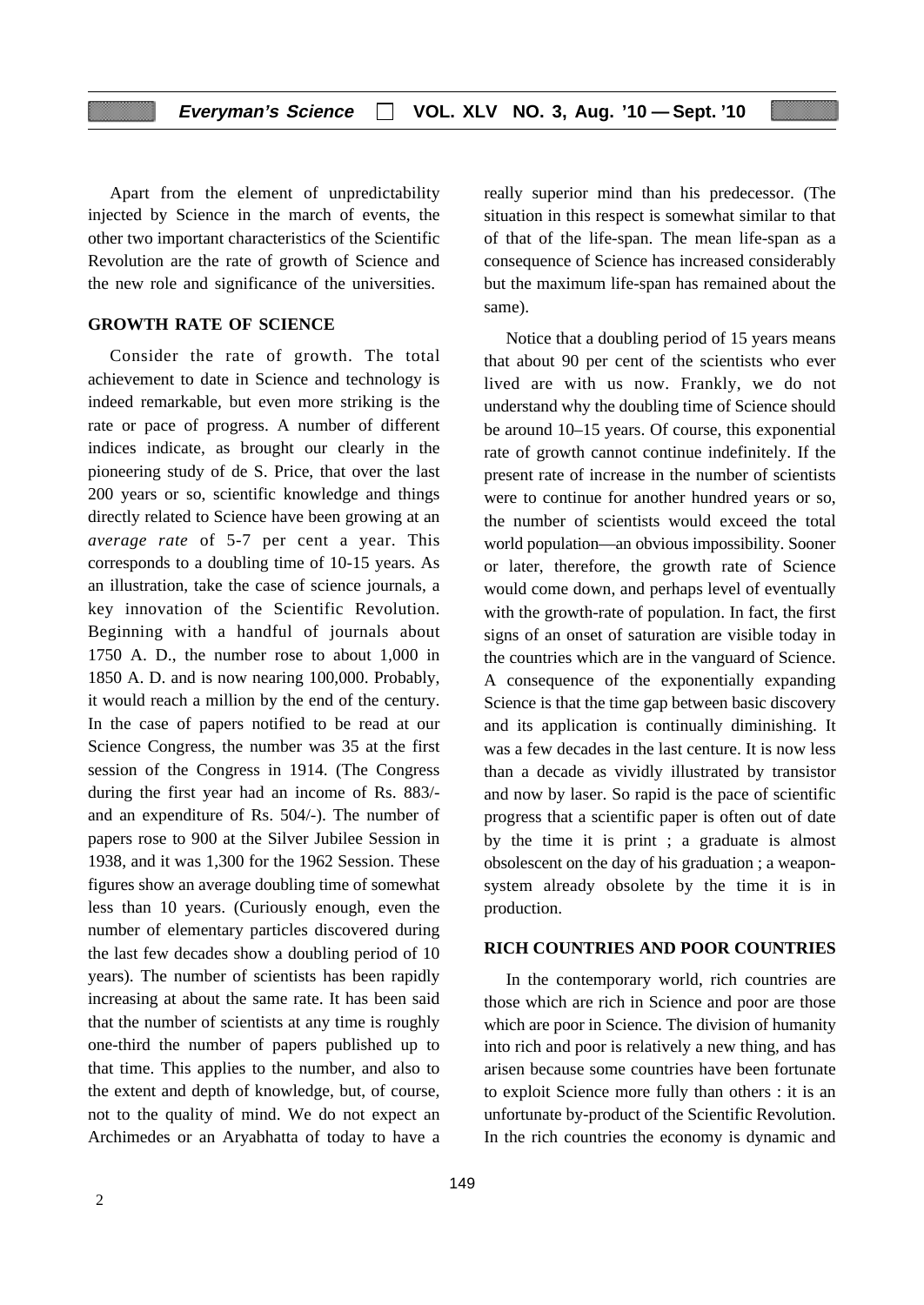in most of the poor, it is almost static. This implies that the gap between the rich and poor humanity is not only large but widening rapidly with time. Often the price of agricultural produce in the poor countries remains constant, whereas the price of industrial goods manufactured by the rich countries rises continually. This makes it all the more difficult for the developing countries to import the much needed capital equipment and machinery to raise their production. For instance (as Paul Hoffman pointed out), the under-developed part of the world received in 1938 a total of \$ 2.4 billion in aid, but at the same time it lost \$ 2 billion in import capacity for having to pay more for manufactured goods and getting less for its agricultural produce. Such things tend to dilute, to a considerable extent, the impact of aid given to developing countries. It should be possible, of course, to devise ways which would overcome this and related difficulties. but this will require great vision and courageous statesmanship. The wide gap between the developed and underdeveloped world is detrimental to the real interests of both. The earnings of a proportion of our population equal to that of the total population of U. K. are no more than what the people of U. K. spend on cigarettes and tobacco. It is now established that smoking raises considerably the incidence of lung cancer. If what is spent on smoking by the rich world were passed on to the newly developing countries to assist their food production, it would benefit both. In this connection it is good to remember that the prosperity of the rich countries is due in a small measure to the contribution in material resources, craftsmanship and brains made by other countries. As an example of the uncommonly high level of handicrafts in India, we many recall Halley's (Secretary of the Royal Society) letter of 1686 ; "I have seen a great curiosity viz., calicoe shirt brought from India, which is woven without a seam all of one piece, which I should have thought impossible had I not seen it. It explains the Scripture relation of our Saviour's coat which was without a seam."

# 150

# **"SEEDING NUCLEI" FOR EXPONENTIAL GROWTH**

In former times when one country helped another, or was forced to assist another by political pressure or war, the "donor country" lost what was gained by the "recipient country". If it was a transfer of land or other material resources, one country could only gain it at the expense of the other. But in the contemporary world as progress and prosperity depend mainly upon harnessing Science and technology, the situation is very different. By imparting scientific knowledge and techniques to a less developed country, a donor country loses nothing—this is, of course, an oversimplification. It is of some improtance to recognise that an exponential growth rate of Science (with a doubling period much less than the population doubling period) fortunately makes it *possible* for an "advanced country", if it so desires, to make a major coutribution towards the rapid development of a newly developing country : it could supply an adequate number of technical men, material resources, etc. to serve as "seeding nuclei" for the operation of the exponential growth process in the recipient country, without sensibly affecting its own economy or rate of progress. Of course, aid is no substitute for local initiative and effort. In a sense aid is deserved only if one could do also without it, but the pace would be slower. This is not the place to pursue the subject further, but it is apparent that the main obstacles to rapid progress are now largely social and psychological : there is no lack of resources.

A country which has newly "taken-off" in Science can with determination achieve a growth rate higher than that achieved by the "early starters". Some countries have done it. It seems that the early starters and the late starters would, after some time, join together and have a growth rate corresponding to the stage of saturation.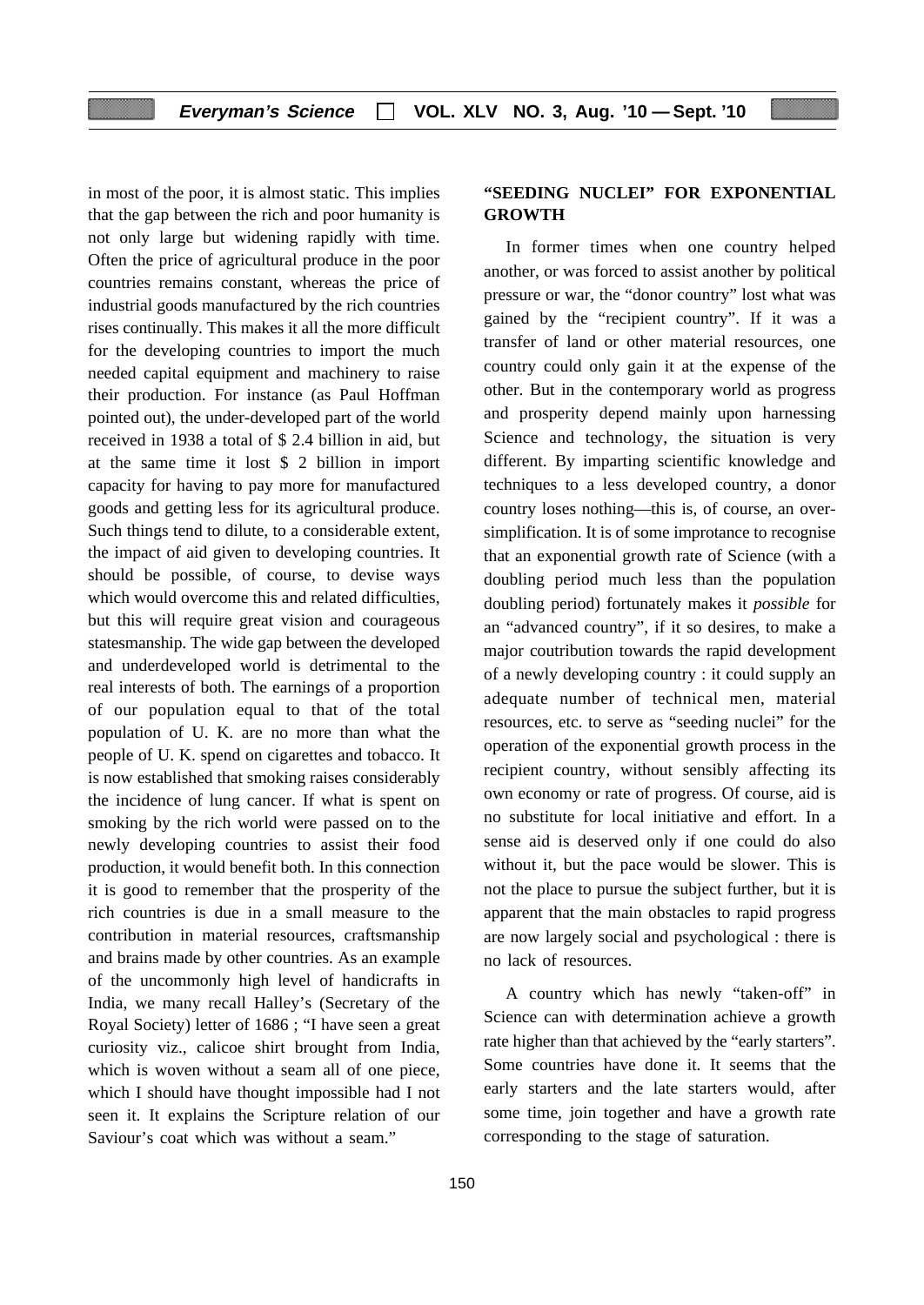#### **SCIENCE AND AGRICULTURE**

In countries where agriculture has been modernised the output has increased rapidly. Where agriculture has not been linked to Science, the output has remained almost stationary. Thus, as Lord Rutherford pointed out in his Address to the Silver Jubilee Session of the Indian Science Congress in 1938, the annual production of wheat in India had risen since 1914 from 8.3 million tons to no more than 9.5 million tons, while the exports in the same period had fallen from over a million tons to 1000 tons. The present yield of wheat is about 11 million tons. Rutherford said : "In view of these facts, it would seem clear that, in any national scheme of research, research on foodstuffs has a primary claim of India's attention. Quite apart from improvements in the systems of agriculture used in India, there is a vast field for the application of scientific knowledge to the improvement of crops, for example, by seeking for improved strains suitable for local conditions, by research on fertilizers and in many other directions". And all this is no less true today.

# **R & D EXPENDITURE AND SCIENTIFIC MANPOWER**

Money spent on research and development is not an entiirely satisfactory index of the development of Science in a county. Much would depend upon the efficiency with which the resources are utilised. All the same, within limits, this is an index of considerable significance. The USA Government currently spends somewhat more than 2.8 per cent of the Gross National Product (GNP) on research and development and testing of new defence equipment. The amount is more than \$ 15 billion that is Rs. 7,500 crores per year. (Industry contributes an additional \$ 5 billion or so). More than three-fourths of the amount goes to work related to defence. The current level of research and development expenditure in our country is some 0.2 per cent of the GNP. In this context it is important to recognise that the research and development expenditure in countries which have passed the "take-off' stage in Science has been increasing very rapidly during recent decades : the doubling period is less than 10 years. About 20 years ago the USA, Government and Industry, spent about 0.5 per cent of GNP on research and development—it was 0.1 per cent in 1920. (In 1940 the Government spent \$ 74 million, and \$ 2 billion in 1953, on R & D).

The UK Government in 1939 spent on scientific research  $\pounds$  3.5 million; the current figure is  $\pounds$  45 million, representing a four-fold increase in real terms. The total expenditure by government and industry on research and development was £ 300 million in 1956 and  $\pounds$  630 million in 1962—a rise from 1.7 per cent of the GNP to 2.7 per cent. The present research and development budget exceeds the total government budget of some decades ago— In 1909 the total budget was about £ 150 million.

We can have more research only when there are more men to do it. In the USA the number of professionally qualified scientists and engineers constitute about 1.5 per cent of the population. (In 1940 the percentage was 0.6 only. By 1970 it is expected to be 2 per cent). *There is a clear and direct connection between the percentage of national income spent on research and development and the number of scientists and technologists expressed as a percentage of the total population*. We cannot have one high and the other low without leading to inefficiency and wastage. For more science do we need more scientists. Investment on science and investment on man go together (Fig. 1). This brings us to the third major characteristic of the Scientific Resolution.

# **SCIENCE AND HUMANISM**

In the early days of the Scientific Revolution Science had hardly any place in the universities, though there were some individual contribution of the highest rank. Science was often sneered at and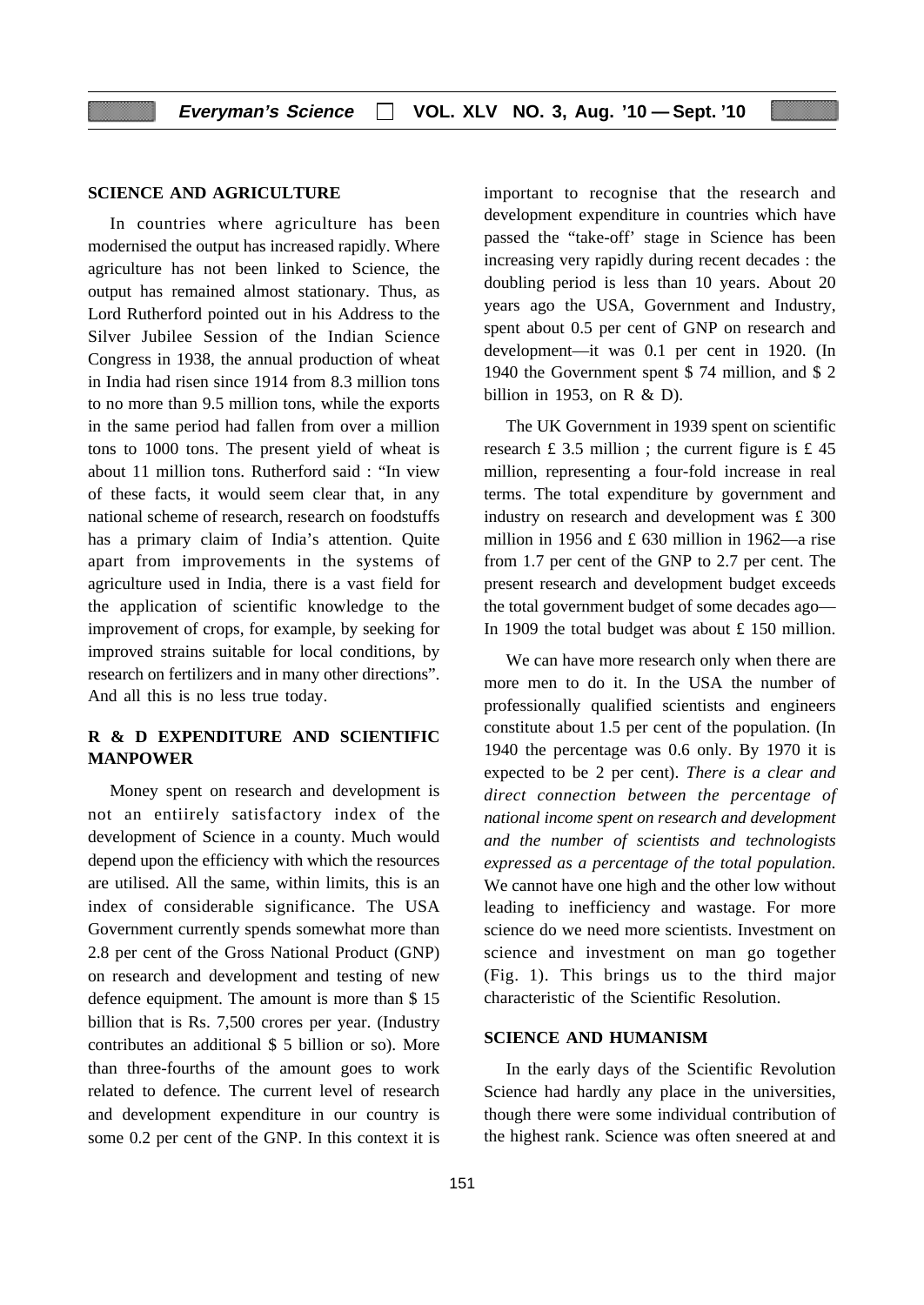its votaries held it in ridicule. Steele wrote in *The Tatler* commenting on a paper on a brainless child, published in the *Transactions of the Royal Society,* that it was a pity the child did not live long enough for, otherwise he would have made a fit President of the Royal Society. To believe in magic and sorcery was an index of progressive views. Medical astrology was regarded as the crown of Medical Science. Objective and verifiable knowledge of nature which could liberate man's mind from

Revolution, Science found its way into the universities but it had to meet with opposition and it was admitted reluctantly. The situation now, of course, is completely different and, if anything, the pendulum tends to swing a little too much on the other side. Incidentally what happened once with Science is to some extent happening today with technology. Our Association can play an important role in bringing about an adequate recognition of the humanistic side of Science and technology.



superstition, fear and shackles with authority was lacking. The reigning subjects in the universities at that time were theology, grammar, rhetoric and astrology. With the progress of the Scientific

Properly taught, Science and technology have as much (if not more) humanising influence as any other combination of subjects. Our Association should also give serious attention towards creating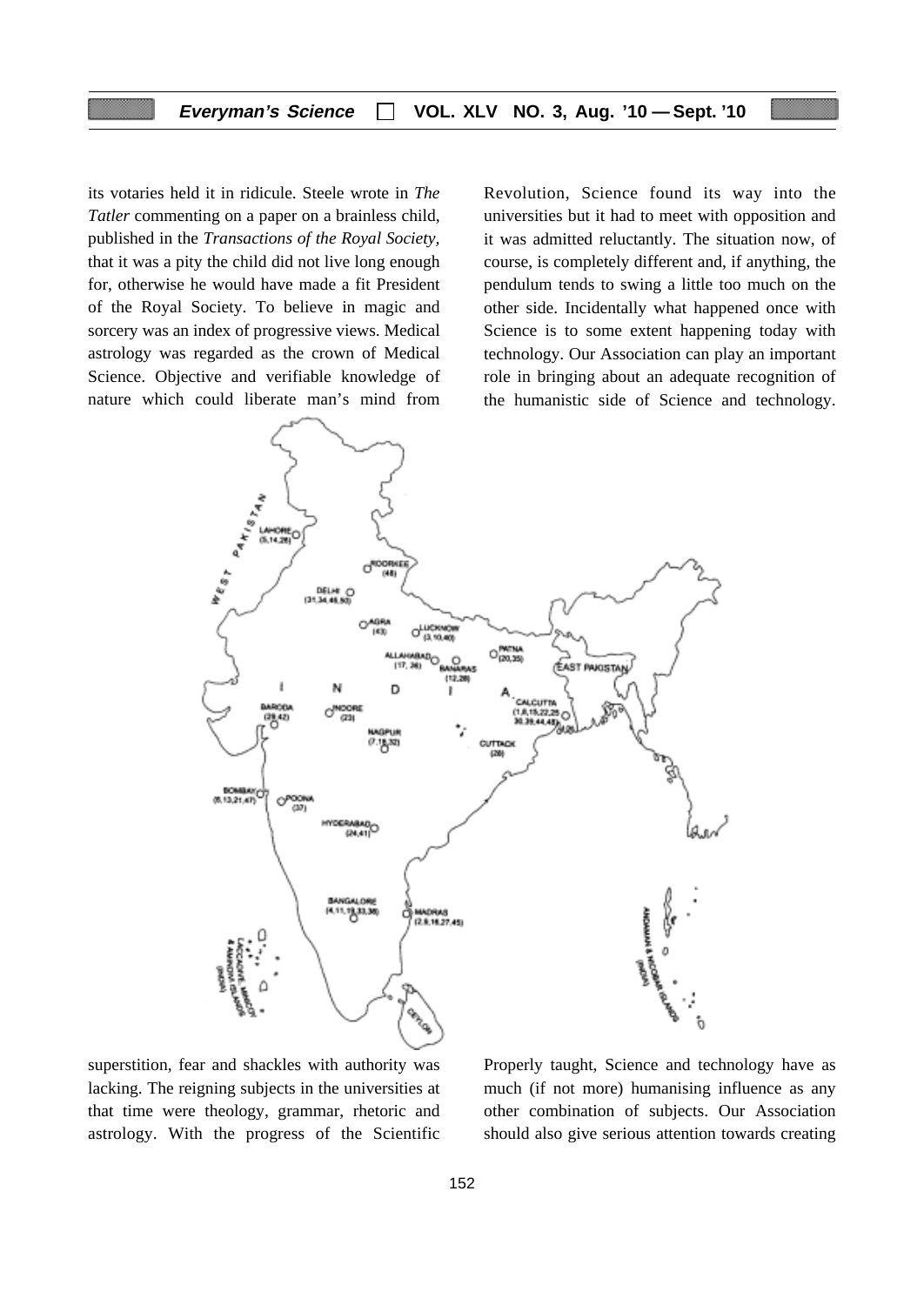a public awareness of the basic needs and requirements of Science—support of Science eventually depends upon enlightened public interest in Science.

### **BAROMETER OF SCIENCE**

In the modern world, the universities make by far the largest contribution to Fundamental Science. This has given a new status and a new significance to the place and role of the universities in national economy. In fact, the level of Science and technology in the universities provides a reasonably good barometer to the standard and health of Science and technology in the country. In a developing country the strengthening of the universities is fundamental to everything else.

# **COMBINATION OF TEACHING AND RESEARCH**

The experience of more than a century, beginning with the great German Universities, has clearly shown that teaching and research flourish best in combination : In isolation they both wither. The best of either is achieved in an environment where both are cultivated. In this combination of teaching and research, education and discovery, lies the real strength of the universities.

In the UK about 50 per cent of the expenditure in the universities, as also the time of the teaching staff, is spent on research. The US Government in 1962 spent nearly \$ one billion (Rs. 500 crores) on research and development in the universities. This was seventy times larger than the amount spent in 1940. A recent Report on "Meeting Manpower Needs in Science and Technology" by the US President's Science Advisory Committee has strongly urged that in order to meet the nation's urgent needs the output of first degree holders in Engineering, Mathematics and Physical Sciences, as also the output of doctorates, be doubled by 1970. This would require a yearly expenditure of \$ 8 billion (\$ 2.7 billion on research) as against the present figure of \$ 3 billion. In 1961 about 645,000 students were enrolled in the USA for degrees in Science and Engineering, and the number of teachers was about 10,000.

There was a time about a hundred years ago when a gifted individual could encompass the whole of Science. This is no longer true today. Science and technology are now divided into some 100–150 subjects. The division is often arbitrary. It is hardly possible for any person today to master even one subject. The fragmentation of Science, if it is not to become a self-defeating process, has to be supplemented by cross-communications cutting across subject-barriers. There must be a continuing reshuffling of boundaries between subjects. Fragmentation is artificial : Science, in a sense, is a unity.

# **REVOLUTION IN CURRICULUM**

Let us for a moment turn to Physics. How are students and teachers to keep pace with the subject growing bigger every day at an exponential rate ? There is no much to learn today ; and there is so much more to learn with every passing year. It is apparent that if we are to cope with the explosion of knowledge we need a veritable revolution in curriculum, in methods of teaching and in methods of learning. Anything which is of a passing interest, which has only a limited relevance, which does not help to broaden and strengthen understanding, can have no place in a high school or undergraduate course. Also, we need greater stress on Mathematics as the basic tool for understanding Physics. To bring about the desperately needed revolution in syllabus and nothing short of a revolution will do—we require the combined effort of top university researchers, teachers and the school teachers. We need channels of communication between the schools and universities. The PSSC book production by a band of outstanding US physicists and teachers from universities and schools is a magnificent example of cooperative effort.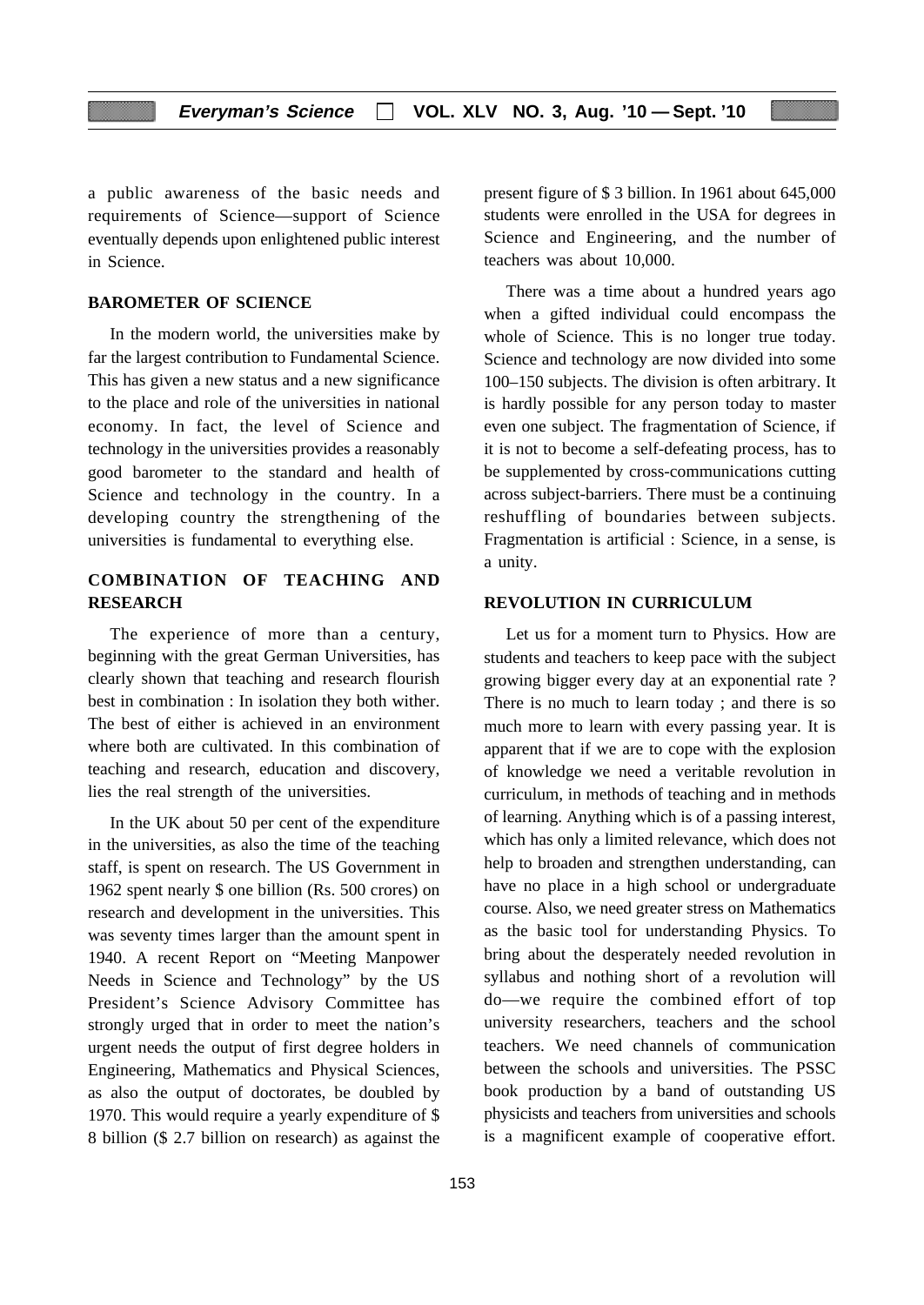The book has been successfully tried in hundreds of schools in the USA. Even more important than the contents of the book is its highly commendable, novel and bold approach. Preparation of similar textbooks in Science subjects suited to our secondary schools is in hand. If the programme of the production of first-rate textbooks and other work is to succeed, the writing of such books should be given recognition (by learned societies etc.) same as to first-rate research. This has been also stressed by the Weinberg Report on "Science— Government, and Information" (1963). Scientific and technical books are generally very expensive. It is most important to arrange for the production of cheap editions and paper backs to bring them within easy reach of our students.

# **CLIMATE OF FREE ENQUIRY AND SCIENTIFIC TRADITION**

Progress in Science requires a "climate" of free enquiry, frank and vigorous criticism and fearless expression of opinion. This becomes easier to organise, promote and foster if there are strong universities with front rank schools of postgraduate studies and research. It is important that a substantial proportion of the best men and leaders of Science in the country should be in the universities, in contact with and inspiring young minds and sharing in their joys and difficulties. Also every endeavour should be made to increase the proportion of men at the working bench to those at the administration desk ; to raise the proportion of small and modest laboratories doing big work to big laboratories doing small work.

To establish scientific traditions in a developing country needs deliberate effort and it also takes time. To quote Michael Polyani, "Those who have visited the parts of the world where scientific life is just beginning, know the back-breaking struggle that the lack of scientific tradition imposes on the pioneers. Here research work stagnates of lack of stimulus, there it runs wild in absence of any proper directive influence. Unsound reputation grows like mushrooms : based on nothing but commonplace achievements, or even on mere empty boasts ... However rich the fund of local genius may be, such environments will fail to bring it to fruition.

It is generally true that creativity of an individual continues longest in a university environment than elsewhere because of the continuing challenge of youth. A recent editorial in *Science* said—the path to new discovery for a scientist who has already made his reputation is often blocked by too much equipment, too much money, and too much seeking after status and security. There is (relatively) little danger of this happening in a university.

It has been said that a recipe for slowing down the progress of Science, there is perhaps hardly any better than to provide a big network of committees, give them great prestige, and put on them the best men, the most active scientists from the laboratories.

# **TEAM WORK IN SCIENCE**

Scientific work is now increasingly becoming more and more of a team effort. In a sense this is inherent and instrumental in bringing about a rapid progress of Science. Problems have become increasingly complex needing increasingly elaborate equipment. The importance of team work in science was particularly brought out during world war II. It paid rich dividends. The most sucessful laboratories functioned almost like large families where the members shared together the joys and disappointments of work.

In developing and promoting this spirit of team work, the contribution of the universities is of special value. As Frederick Seitz, President of the U. S. National Academy of Sciences observed in a recent address, "What is emphasized here is that in the main the concept of team work in Science has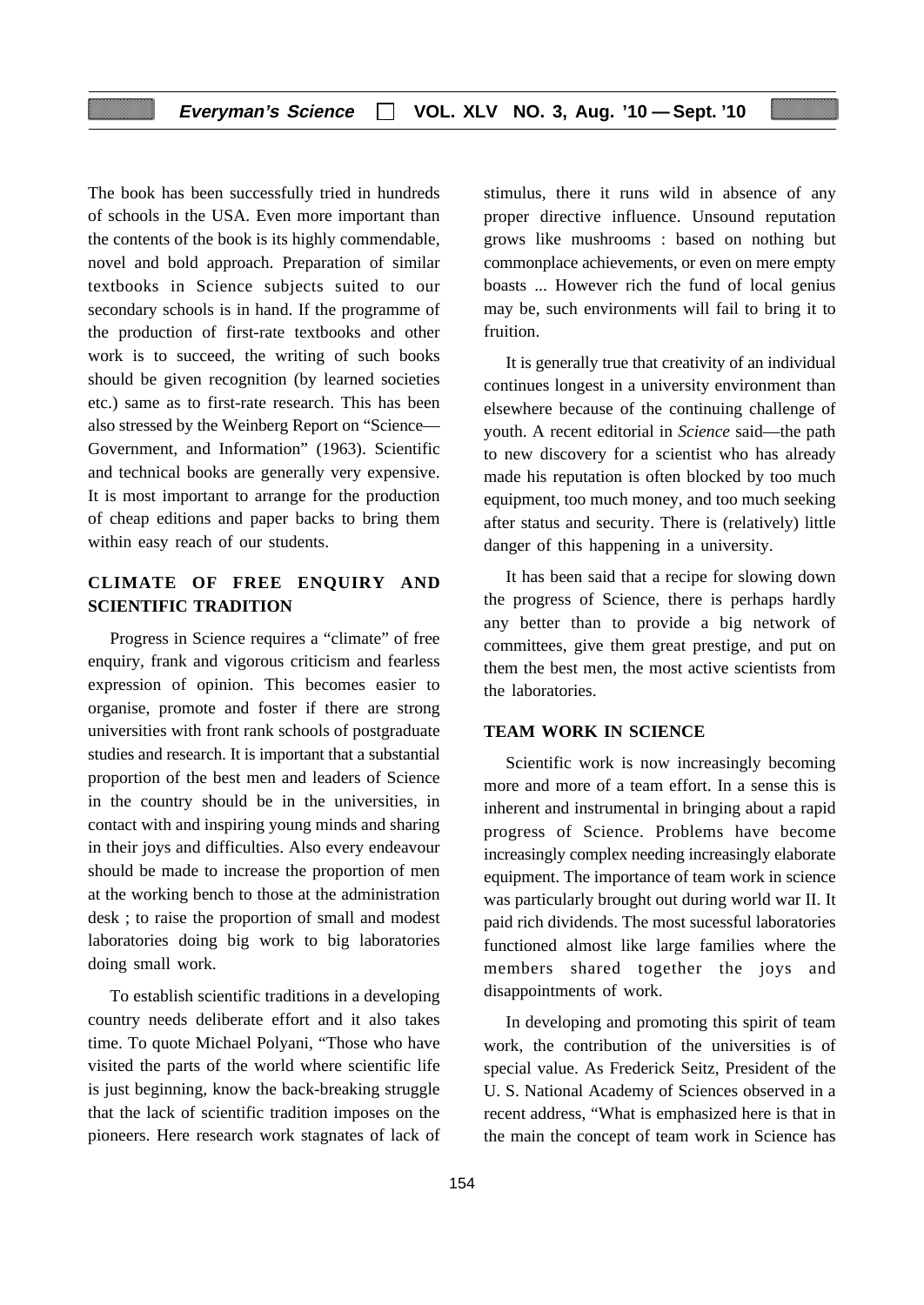evolved most rapidly and most effectively through university channels during the past forty years."

# **BALANCE IN ALLOCATION OF RESOURCES**

It is apparent that if good results in education are to be achieved there must be a reasonable balance and coordination between resources allocated to teaching in Science, Engineering, Agriculture and other subjects. There has to be a proper distribution of resources over the whole educational spectrum. To unduly concentrate on one sector at the expense of others may put the machine out of gear and result in a waste of resources.

If research institutions outside the universities expanded at too rapid a pace this would result in depleting the universities of their men, and may be also the money which should go to them. In the long run weak universities would inevitably weaken the research institutions. In this context the report by the (U. K.) Institute of Physics and the Physical Society, just issued, is of considerable interest. Commenting on it *The Economist* (London) has said the following

The two learned bodies are alarmed at the way good physicists are absorbed into govenment establishments, lured by salaries and by research facilities that they could never hope to find outside them (few organisations pay scientists as well as, for example, the Atomic Energy Authority). Once there, they are lost forever to the universities, to teaching and to Science generally. The universities see their own teaching standards in danger because good scientists will stay to teach only if they have facilities for research, and the universities are denied the right to provide those facilities because they have already been installed behind some government security fence.

Underlying this complaint is the brutal fact that many of these government establishments have turned to university-type pure research because

they are no longer required for their original purpose. Much of the work now done by the Atomic Energy Authority is of highly academic nature. So is the work done by the Ministry of Aviation's radar research centre at Malvern. They are openly poaching on the universities' preserves, but what would one have them do, leave their equipment idle and their skilled staff underemployed? The problem of providing for the free exchange of research staff between universities and government establishments is one that has exercised several committees of investigation and none has come up with any apparently workable solution, not least because, as the report stresses, the difference in salaries paid presents insuperable difficulties to all but the most unworldly. (*The Economist*, 31 August, 1963)

When there is a deficiency of competent men, it is wiser to invest them generally in the universities, thus combining teaching and research. If the investment and effort exceed a certain critical size (and with proper feedback), it would generate a sort of chain process providing many of more able men.

# **COST OF EDUCATION**

It is an interesting fact that over a wide range of countries the cost per student on university education excluding board and lodging is comparable to the per capita national income. Thus, the expenditure per university student is roughly Rs. 400 in India as against \$ 600 in the UK and \$ 3,000 in USA. The USA figures faculty wise are : Humanities \$ 3,200 ; Education \$ 3,300 ; Social Science-\$ 3,250 ; Biological Sciences- \$ 3,374 ; Physical Sciences and Mathematics \$ 3,380 ; Engineering-\$ 4,020 ; *The President's Science Advisory Committed Report on "Meeting Manpower Needs in Science and Technology".* A University lecturer's salary in the UK is about twice the per capita income. In India it is more than fifteen times the per capita income.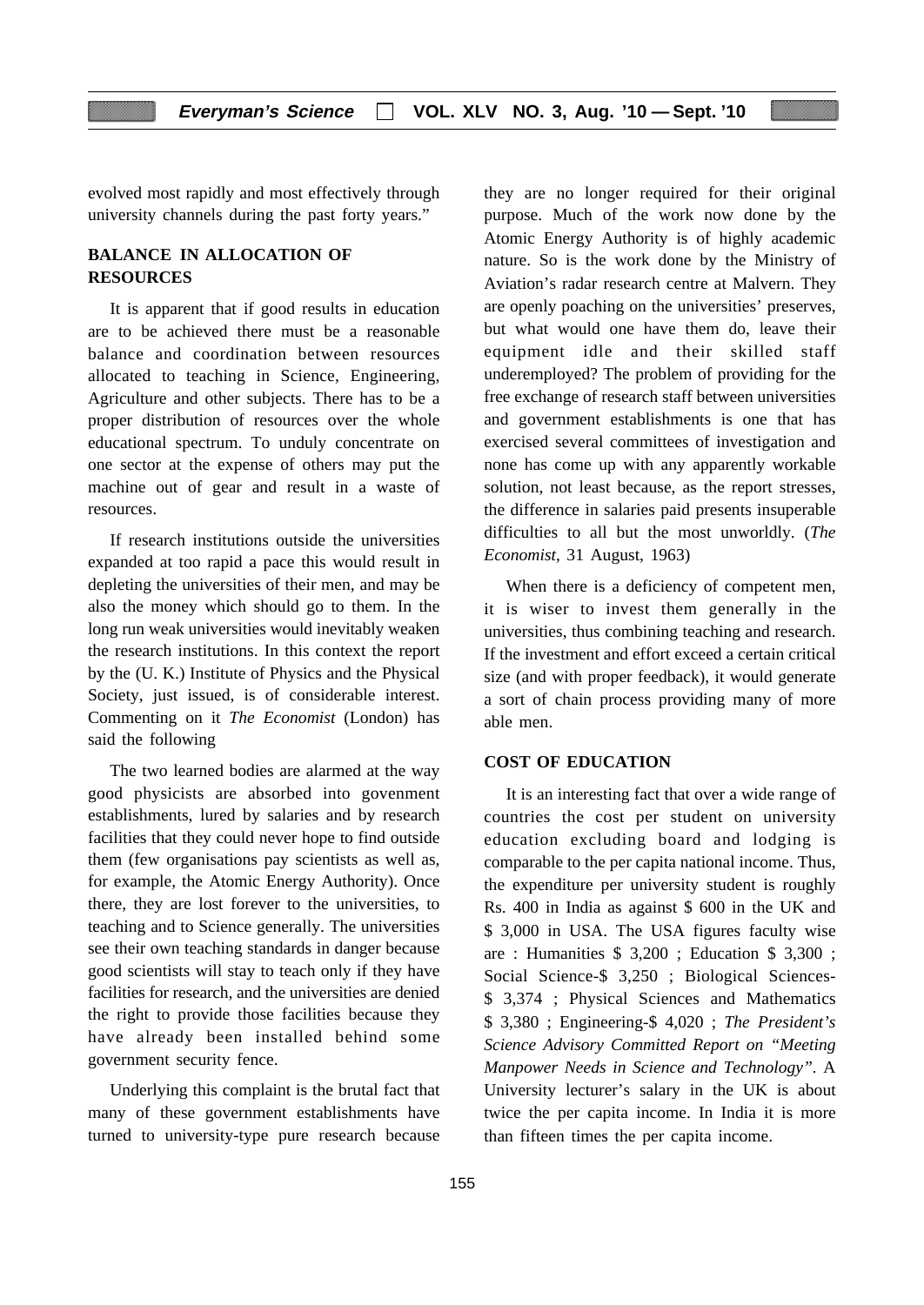# **CENTRES OF ADVANCED STUDY AND RESEARCH**

At the level of research and postgraduate work, expenditure even in newly developing countries has to be roughly comparable to that in more advanced countries. With limited resources of developing countries this can only be brought about by concentration of resources. By coordination amongst the universities and by careful selection it should be possible to develop a modest number of "centres of excellence". In other words, one should aim at establishing high peaks—"centres of advanced study" in carefully selected subjects and universities. These centres would serve as "breeders" for new centres of excellence. Concentration of effort in the initial stages is a vital thing for developing countries. Also, there must be close cooperation between universities, national laboratories and other research organisations so that in the establishment of the centres fullest use is made of all available resources.

Also as Lord Hailsham has pointed out in his recent book on *Science and Politics* (1963) a healthy relationship between government and universities is of central importance in ensuring a balanced and fruitful interaction between govenment and Science generally.

The *conclusions* are simple and apparent. But often it is the obvious things which are the hardest to implement.

1. Everything possible should be done to strengthen the universities (e.g., improvement of teacher to pupil ratio, library and laboratory facilities) specially at the postgraduate and research level ; this should be a key point in the plan and pattern and deployment of the country's resources in talent and facilities. In the context of the present meagre level of facilities, the layout on the universities should at least be doubled in five years.

Strong postgraduate schools are our most urgent requirement ; and to organise these effectively all available resources of the universities, national laboratories and other agencies would need to be pooled together.

- 2. In the universities, good work, good teaching and good research should be energetically and generously supported at all levels. In Science the output in terms of achievement is directly proportional to the input in terms of hard and honest work.
- 3. Contacts (including movements and exchange of scientific staff) between the universities and national laboratories, scientific government (1960) departments, and industry should be vigorously promoted and strengthened. Any one who has a real competency and willingness to participate in university work should be encouraged to do so—so great and urgent is our need that all resources need to be fully exploited.
- 4. "Right Climate", leadership and dedication are important factors in promoting team work and in generating scientific work of high quality. Able and gifted men should be given every opportunity for concentrated and sustained work free from petty worries and distractions. In scientific establishments the administrative load and "routine" should be cut down to a minimum.
- 5. Our resources are limited, so one has to spend more thought to get more out of our resources—spending thought is more difficult than spending money.

The US President's Science Advisory Committee in its recent Report on "Scientific Progress, the Universities and the Federal Government" (1960) (prepared under the chairmanship of Professor G. T. Seaborg, now Chairman of the Atomick Energy Commission) states ; "Both basic research and graduate education must be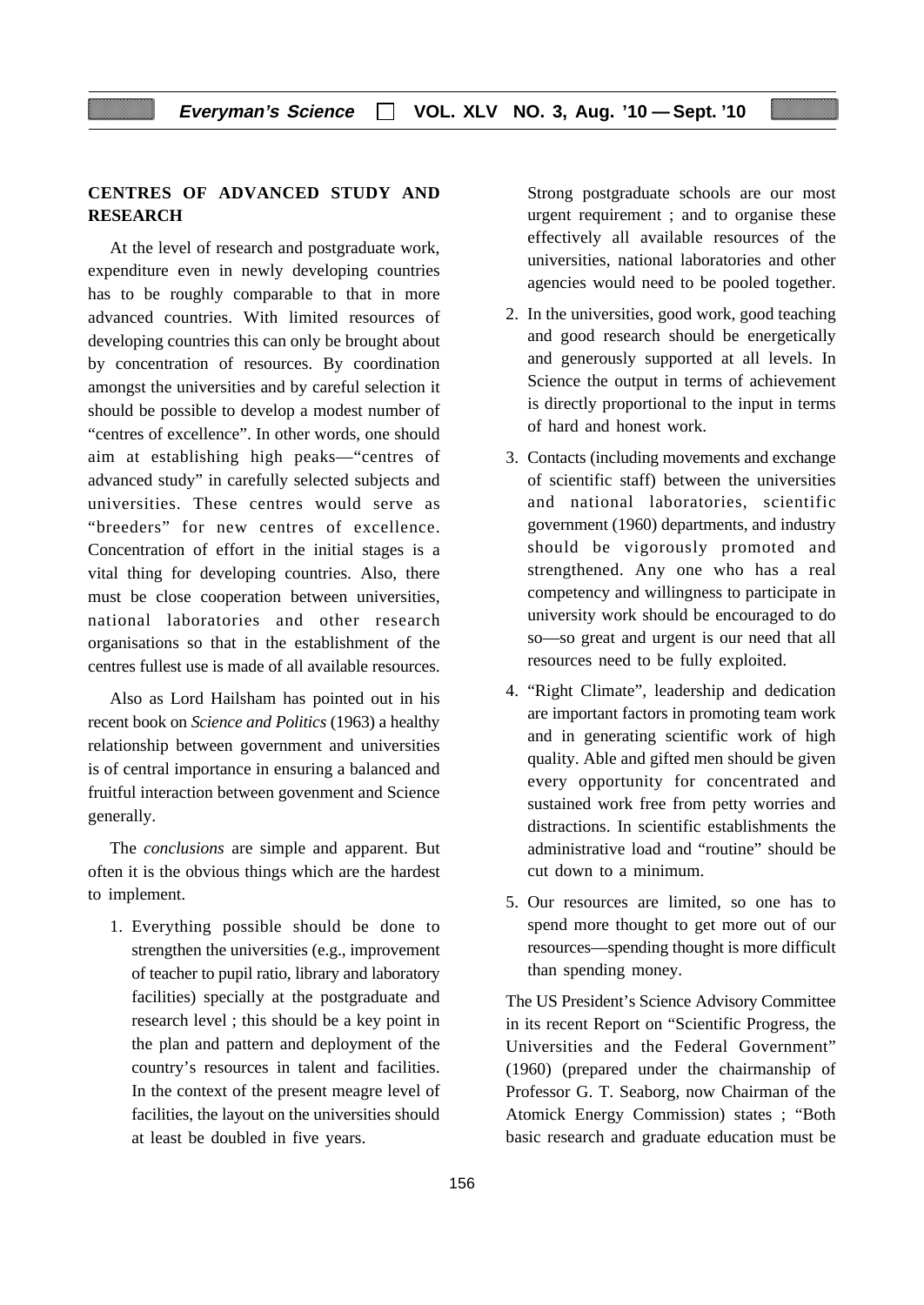suported in terms of the welfare of society as a whole. It is in this large sense that the role of the Federal Government is inevitably central. The truth is as simple as it is important : whether the quantity and quality of basic research and graduate education in the United States will be adequate or inadequate depends primarily upon the government of the United States. From this responsibility the Federal Government has no escape. Either it will find the policies—and the resources—which permit our universities to flourish and their duties to be adequately discharged—or no one will."

These are wise and powerful words, and they apply to us no less. And, there is perhaps no finer vision of a university placed before us than what Shri Nehru said at a University Convocation some years ago, "A university stands for humanism, for tolerance, for reason, for the adventure of ideas and for the search for truth. It stands for the onward march of the human race towards even higher objectives. If the universities discharge their duties adequately, then it is well with the nation and the people."

That Science has radically altered man's material environment needs no saying. It has brought within reach of common man (but not everywhere so far) a level of prosperity never attained before. At all times great seers and sages have dreamt of such a world, but till now the necessary means, depending as they do on Science and technology, have been lacking. In the great civilisations and cultures of antiquity, and as also of later times, slave labour was an integral element. Aristotle said slavery could only be abolished when machines could be invented to do manual work. This is what has happened, but it has taken more than two thousand years to do it. Just as machines have now liberated man of manual drudgery, so the new developments

in cybernetics—computation and automation could in the near future take away from him the burden of boring work and mental drudgery. Again, whereas till now it has been the pressure of environment which has influenced the course of organic evolution, now man using his unique faculty of mind and utilising the power that the discovery of Science has given him can, it appears, shape in a deliberate way his own destiny.

The pursuit of material affluence and power, which has been till now a dominant thing, is likely to give way to pursuit of higher values and fulfilment in a deeper sense—"fulfilment society" to use Huxley's term. This is what Achary Vinoba Bhave calls the age of Science and spirituality. All this would come if man can escape a nuclear holocaust. There is no hiding the grim fact that man today faces an unprecedented peril in depth and extent in the shape of a possible misuse, deliberate or accidental, of nuclear knowledge. The explosion energy released in war by man in all history totals to about 5 million tons (5 megatons) of chemical explosive, say, T. N. T. The total energy released in nuclear test explosions during these years of "peace" is equivalent to more than 500 megatons of T. N. T. If a full-scale nuclear war breaks out the explosion energy may reach tens of thousands of megatons, and hundreds of millions of fatalities in the first few hours to a few days of the outburst of war, 5–500–50,000 MT are the awesome numbers of our times. Atom and *ahimnsa*, or to put it differently man's knowledge of outer space and the space within his skull, are not in balance. It is this imbalance which mankind must seek to redress.

Man now faces himself. He faces the choice of rolling down an abyss to partial extinction or raising himself to new heights of fulfilment as yet unimagined.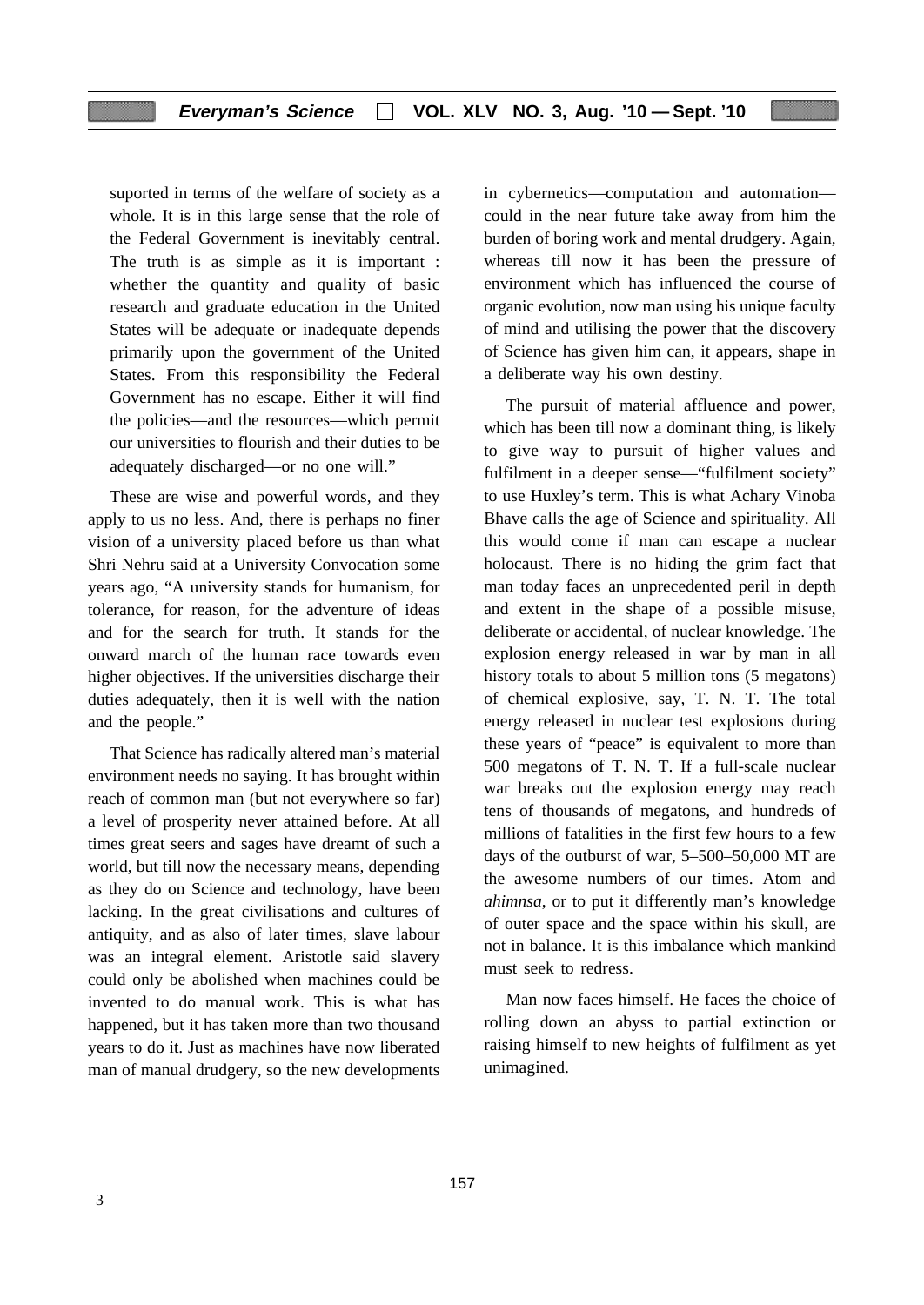# **ABOUT OUR ENERGY CONSUMPTION**

Satya Bhama and SR Malhotra\*

**The conversion efficiency of food energy into physical power depends on the form of energy source and on the type of physical energy usage. This article discusses in details about the energy requirements and consumption in daily life.**

E nergy is necessary for human beings to carry out routine physical work, maintain body temperature, body's basal metabolism, build and replace body tissues, compensate for the excretory losses and allow physical activities.

Energy was traditionally been expressed as calories of kilocalories. Recently, the units of energy have been changed to kilojoules (4.184 kilojoules equal 1 kilocalorie). The energy value of a food item indicates its value to the body as a fuel. After the food is ingested, some of its energy may be 'lost' during digestion and metabolism. Although the energy value of some foods may be estimated by combustion in a bomb calorimeter where the macronutrients–fat, protein, carbohydrates and alcohol (ethanol) account for the energy Liberation. One joule is energy expended when 1 kilogram (kg) is moved 1 meter (m) by a force of 1 Newton (N). Approximately, 1 Calorie (kcal) equals 4.2 Joules (kJ) and 240 Calories (kcal) equal 1.0 megajoule (MJ)

The first system for giving energy values to the macronutrients was described by Dr W. O. Atwater in 1899. The Atwater factors' in kJ/g are as follows :

Fat–38, Short chain fatty acids – 28, Carbohydrates – 17, Alcohol – 29, Organic acids – 13, Polyols (sugar alcohols, sweeteners) – 10, Salatdims (reduced energy fat)  $-25$ 

The conversion efficiency of food energy into physical power depends on the form of energy source (type of food) and on the type of physical energy usage (e.g. which muscles are used, whether the muscle is used aerobically or anaerobically). The differing energy density of foods (fat, alcohols, carbohydrates and proteins) lies in their varying proportions of oxidizable carbon atoms. Release of energy from food follows transfer of electrons from carbon and hydrogen to carbon dioxide and water.

Swings in body temperature–either hotter or cooler—increase the metabolic rate, thus burning more energy. Prolonged exposure to extremely warm or very cold environments increases the Basal Metabolic Rate (BMR). People who live in these condition often have BMRs 5-20% higher than those in other climates. Physical activity also significantly increases body temperature which in turn uses more food energy. BMR is the number of calories your body burns at rest to maintain life. Instead, it is responsible for 60-70% of the calories expended through activities such as the beating of the heart, respiration, and body temperature maintenance.

Factors that affect BMR are as follows.

**Genetics :** This is one factor one cannot directly

Department of Food Science and Nutrition College of Home Science CSH HPKV, Palampur-176062 (HP)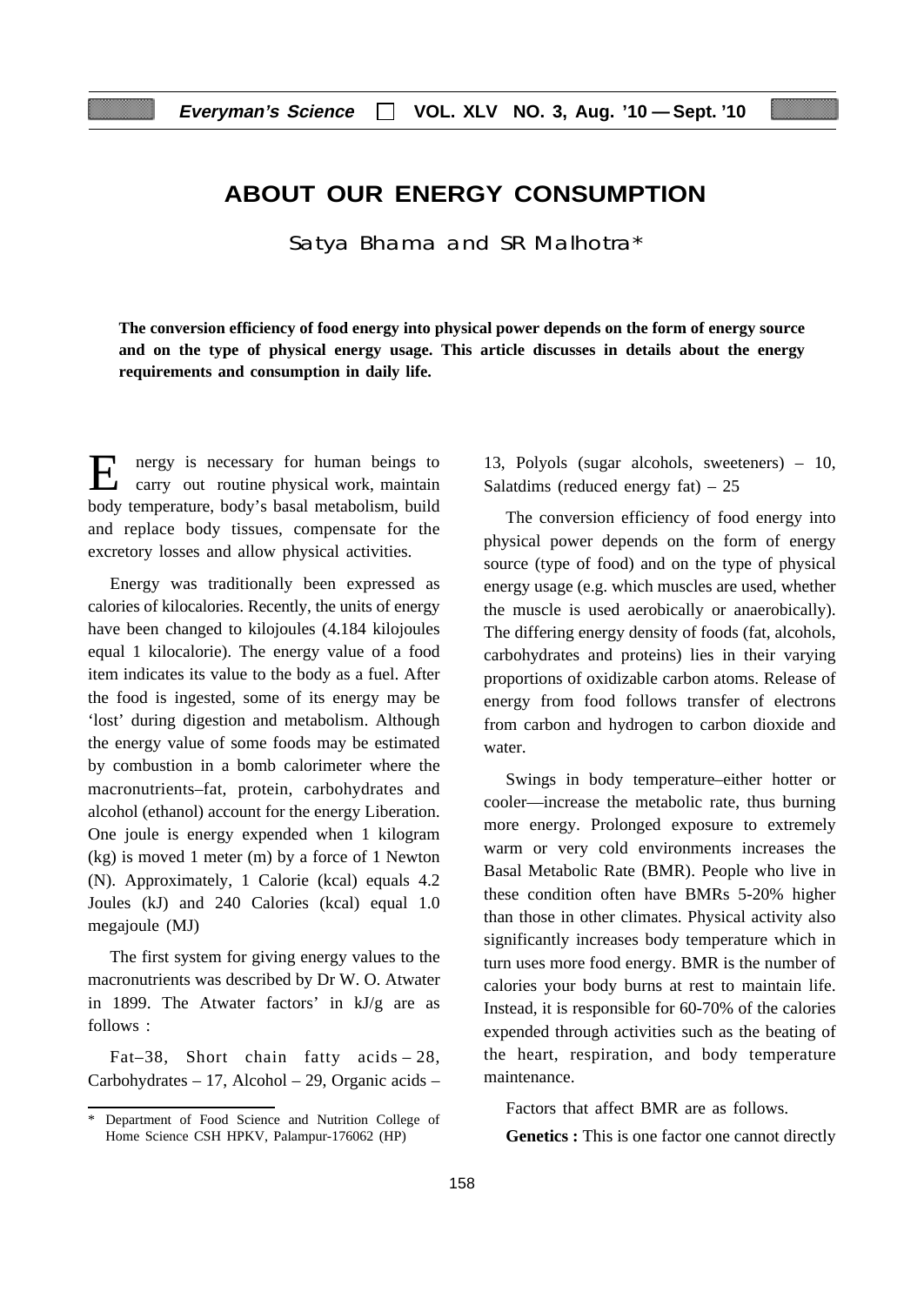change. Some individuals have fast metabolisms while some others have slow metabolisms.

**Gender :** Due to greater muscle mass and lower body fat percentage, men have a 10-15% higher BMR than women.

**Age :** BMR of infants and younger children are more compared to adults.

**Weight :** Obese individuals have higher BMR values.

**Height :** Tall, thin people have a higher BMR values compared to short people of equal weight.

**Fever :** Fever increase the BMR. For every 10° F rise in body temperature, the BMR increases approximately 7%. Physical activity significantly increases body temperature.

**External temperature :** Prolonged exposure to extremely warm or very cold environments increases the BMR. People who live in these types of condition often have 5-20% higher BMR's than those in other climates.

**Endocrine function :** Thyroid glands that produce too much thyroxin can double the BMR, while BMR can drop by 30-40% in individuals with hypothyroidism, or inadequate thyroxin production.

**Exercise :** In addition to increasing body temperature, exercise increases lean muscle mass, which burns more calories than fat–even when you're not exercising.

#### **REQUIREMENT OF ENERGY**

The recommended daily energy allowanes are as follows :

| Infants & children | Kcal       | MJ          |
|--------------------|------------|-------------|
| $0.0 - 0.5$        | kg '115    | $kg \t0.48$ |
| $0.5 - 1.0$        | $kg \t105$ | $kg \t0.44$ |
| $1 - 3$            | 1300       | 5.5         |
| $4-6$              | 1700       | 7.1         |
| $7-10$             | 2400       | 8.4         |

| Male      |      |      |      | <b>Female</b> |
|-----------|------|------|------|---------------|
| Age       | Kcal | MJ   | Kcal | MJ            |
| $11 - 14$ | 2700 | 11.3 | 2200 | 9.2           |
| $15 - 18$ | 2800 | 11.8 | 2100 | 8.8           |
| $19-22$   | 2900 | 12.2 | 2100 | 8.8           |
| $23 - 50$ | 2700 | 11.3 | 2000 | 8.4           |
| $51+$     | 2400 | 10.1 | 1800 | 7.6           |

\*National Research Council Recommended Dietary Allowance.

# **FACTOR AFFECTING THE ENERGY REQUIREMENT :**

Men engaged in light activity require 300 Kcal (1.2 MJ) less energy while very active individuals require 500 Kcal (2.1 MJ) more energy. The energy expended during walking varies greatly, depending upon the body weight and the speed of walking.

The Basal energy expenditure (BEE) is easily accessed from the following Harris–Benedict equations of 1920 which are still valid

Women = BEE =  $655 + (9.6 \cdot W) + (1.8 \cdot H)$  $-$  (4.7  $\hat{ }$  A)

Men = BEE =  $66 + (13.7 \cdot W) + (6.8 \cdot A)$ 

 $W =$  denotes actual or usual weight in kilograms,  $H =$  height in centimeters,  $A =$  age in years.

The survey conducted by National Monitoring Bureau (NNMB) revealed that in India nearly 50% of men and women suffer from chronic energy deficiency.

Energy requirement of an individual is based on daily energy expenditure. As mentioned earlier it also dependest on age, body weight, level of physical activity, growth and physical status. In India, 70-80% of the total dietary calories are obtained from food grains such as cereals, millets, pulses and tubers.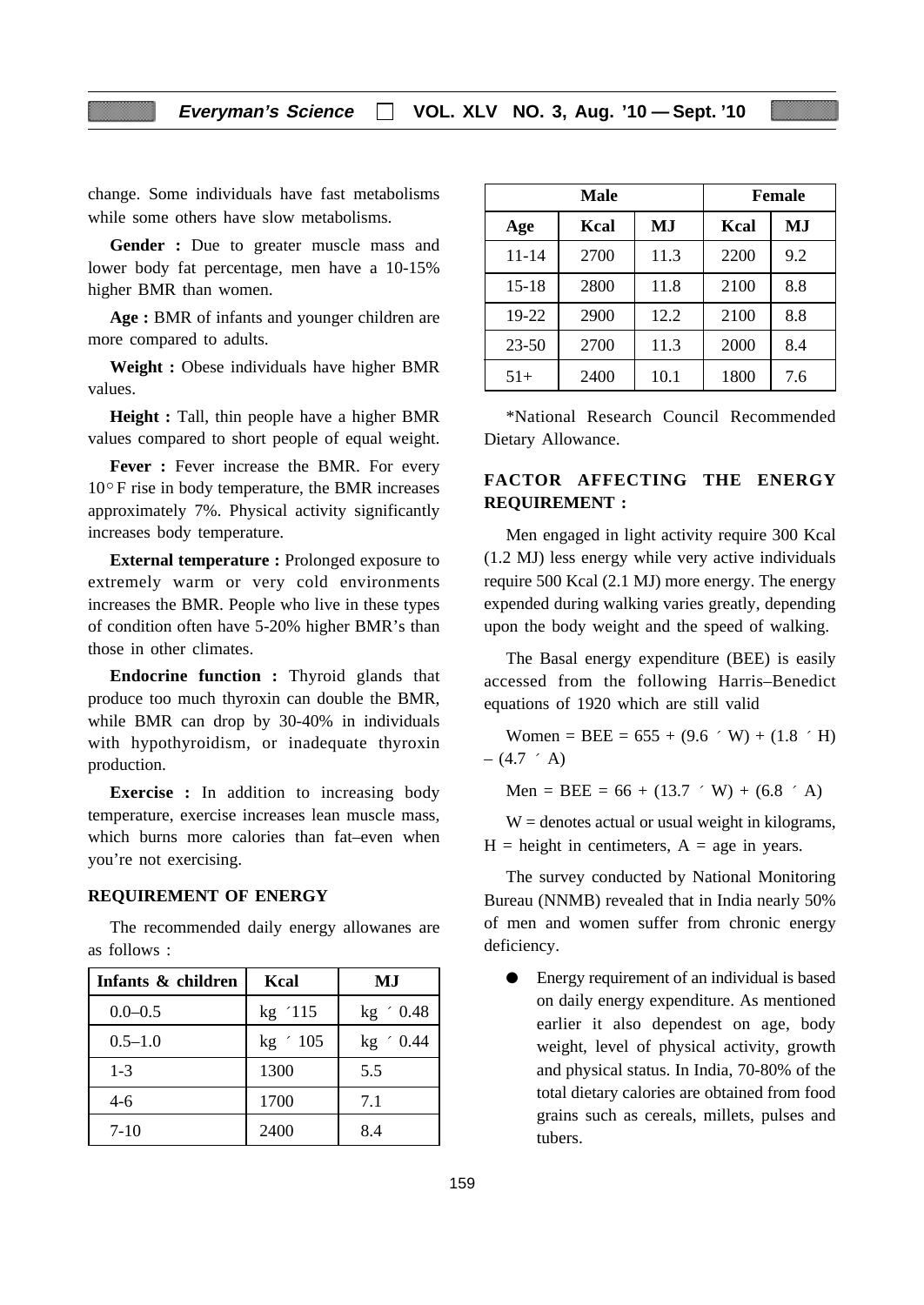- Children and adolescents obtain 55-60% of their daily requirement of calories from carbohydrates.
- Adolescent require more of energy for healthy growth. For example, girls and boys in the age group of 16-18 require 2060 kilocalories and 2640 Kcal, respectively.
- During pregnancy, additional energy is needed to support the growth of foetus and the health of pregnant women.
- Energy inadequacy leads to under-nutrition and at the same time excess intake results in obesity.

Common energy rich foods include cereals, millets, pulses, tubers, vegetable oils, ghee, butter, oil seeds, nuts, sugar, jaggery, etc. Coarse inexpensive cereals like *jowar, bajra,* and millets like *ragi* are also good sources of energy.

A number of processes go on to ensure the continuance of life without any conscious effort. These include the beating of heart, circulation of the blood, breathing, the regulation of body temperature, glandular activities etc. These process are known as the basal metabolic processes. The energy needed to keep these going is BMR which is measured as energy used there unit time cK.cal/ kg. hr.

Energy is also consumed by voluntary activities, which include work related to one's occupation, profession or job, leisure activities such as reading, watching television, playing games, gardening, playing with children etc., and activities related to personal necessities, such as brushing teeth, bathing, eating, washing clothes, utensil etc.

Some energy is used to take the food into body, digest and carry the nutrients to the tissues and to eliminate waste. This is known as specific dynamic action of foods or the energy utilization.

Extra energy is needed during period of rapid growth for the building of tissues. These include pregnancy, early childhood and adolescence. The total energy need in pregnancy is estimated to be about 40,000 kilocalories. During lactation for secretion of milk mother need additional energy in the range of 700-1000 kilocalories per day. It has been observed that underfed mothers tend to have smaller babies, who have very little reserves of nutrients at birth. Inadequate food during infancy results in stunted growth.

Continued increase in weight in adult after the age of 25, indicates intake of energy in excess of body needs.

Most people add weight after the age of 35 or 40 years, because they continue the energy intakes that they needed at the age of 25 years. But with age the energy needs decreased, due to the lowering of BMR. Most of the people became less active at this age. They can afford the luxuries of life such as eating rich and expensive foods. Thus there is an intake of excess food energy which is not utilized and is deposited as far in the body.

It is necessary to take adequate amount of energy, it you are obese, reduce energy intake to a level lower than one's needs, to use up the deposited fat. Exercise in the form of active outdoor games, walking and indoor fitness exercise which will be helpful in weight reduction. But it must be accompained by consistent, regular, carefully planned reduction of energy intake.

# **REFERENCES**

- 1. Antia FP. Clinical Dietetics and Nutrition. Third edition, Pp 3-4, Oxford University Press, Delhi Oxford New York. 1989.
- 2. Mudambi SR, Rajagopal M. V. Fundamental of Foods and Nutrition. Third Edition, Pp 41-58. New age International (P) Ltd., Publishers. New Delhi.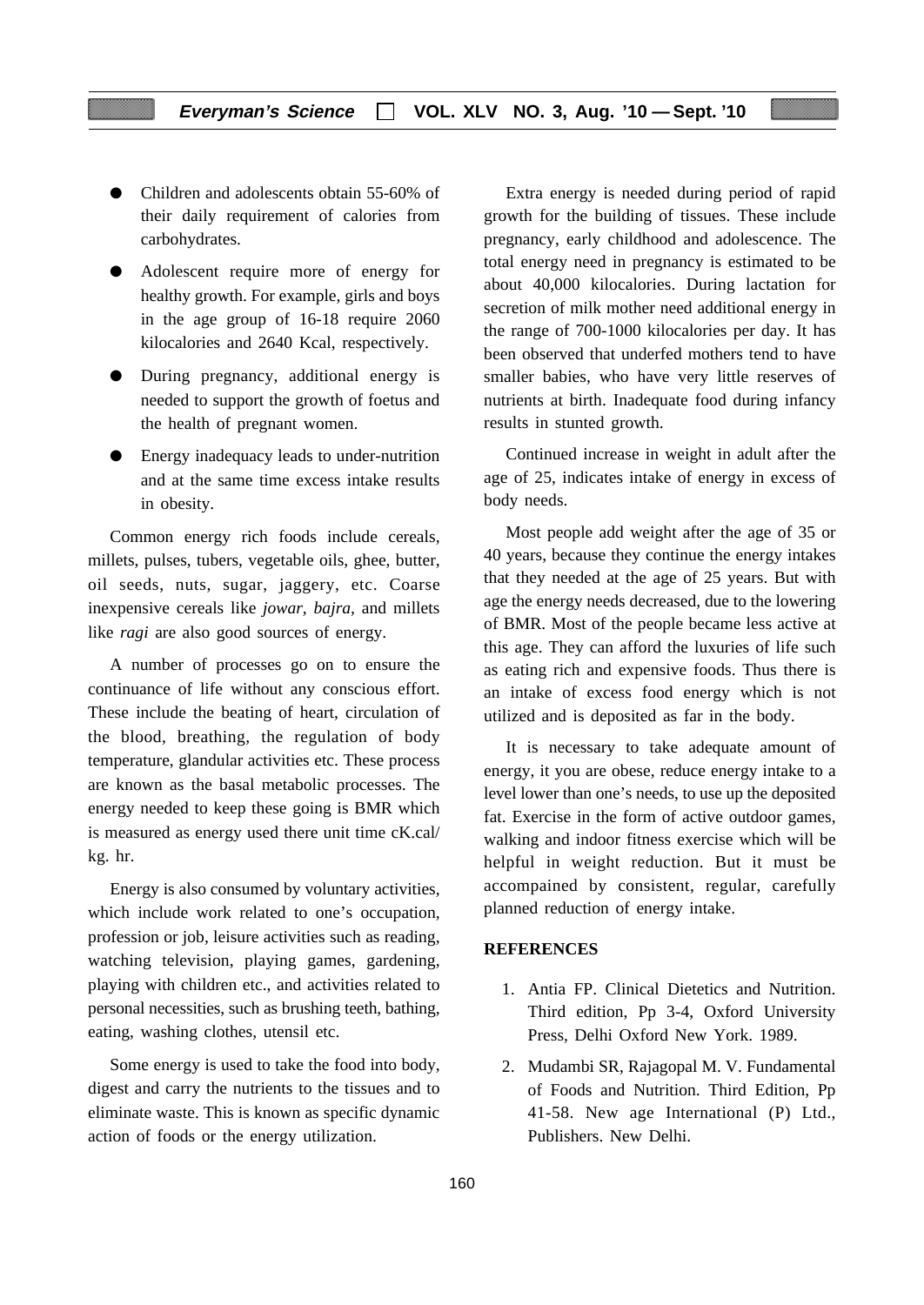# **OBESITY–AN INVITED DISEASE**

Salil Kumar Mandal

**Obesity means excess deposition of fat in the body. It is caused by ingestion of greater amounts of food than can be used by the body for energy. The excess food, whether fats, carbohydrates or proteins, is stored almost entirely as fat.**

### **DEFINITIONS AND MEASUREMENT :**

W HO has adopted definitions of adult obesity based upon the body mass index (BMI weight in kilograms divided by the square of the height in meters (World Health Organization, 1998). Although generally acceptable for epidemiology, this method of defining obesity-cannot account for differences in muscle mass between subjects, and it is well known that heavily muscled individuals may fulfill WHO criteria to be labelled obese even though their total and percentage by fat content is low (e.g. most champion heavy weight boxers). This is a limitation with the WHO definition because the co-morbidities of obesity are probably more related to the amount of fat tissue that an individual carries than to their total weight. But for our country Dr. Mandal's formula is more acceptable than BMI. According to this formula maximum weight should be height in cm minus 100cm in kg. (which means if a person has the height of 165 cm his weight should not exceed 65 kgs. and the lowest weight should be 15% less ; here it is 55 kg). I think overweight should be expressed in percentage of overweight or by kg. of overweight instead of overweight, obese and morbid overweight as an index of overweight. This will give to idea about the overweight to the patient.

| Table–1 WHO definition of adult obesity by |  |  |                                      |  |
|--------------------------------------------|--|--|--------------------------------------|--|
|                                            |  |  | body mass index (BMI) in Caucasians. |  |

|                               | <b>BMI</b> ( $kg/m2$ ) |
|-------------------------------|------------------------|
| Underweight                   | <18.5                  |
| Healthy, normal or acceptable | 18.5-24.9              |
| Overweight                    | 25.0-29.9              |
| Obese                         | $30.0 - 39.0$          |
| Morbid Obesity                | 340.0                  |

In Asians a BMI of 27  $Kg/m^2$  is equivalent to a value of 30kg/m2 in other groups.

# **Source : World Health Organization (1998)**

#### **EPIDEMIOLOGY OF OBESITY :**

Obesity is a major health problem and rates have risen dramatically in recent years, in fact, it has been estimated that worldwide there are now more-obese individuals than malnourished, with about 22 million obese children under 5 years old. In Europe, the overall prevalence figures are around 20% in men and 15.25% in woman in 2004. The prevalence has increased by around 40% in most extent, a more sedentary lifestyle. In some developing countries there may also have been a concomitant increase in the consumption of energy or fat, but in Western societies, total energy intake has been falling. In the UK, the prevalence of obesity has more than doubled in women and tripled in men since 1980. In 2002, 22% of men

Department of Physiology, KPC Medical College & Hospital, Kolkata-7000 032.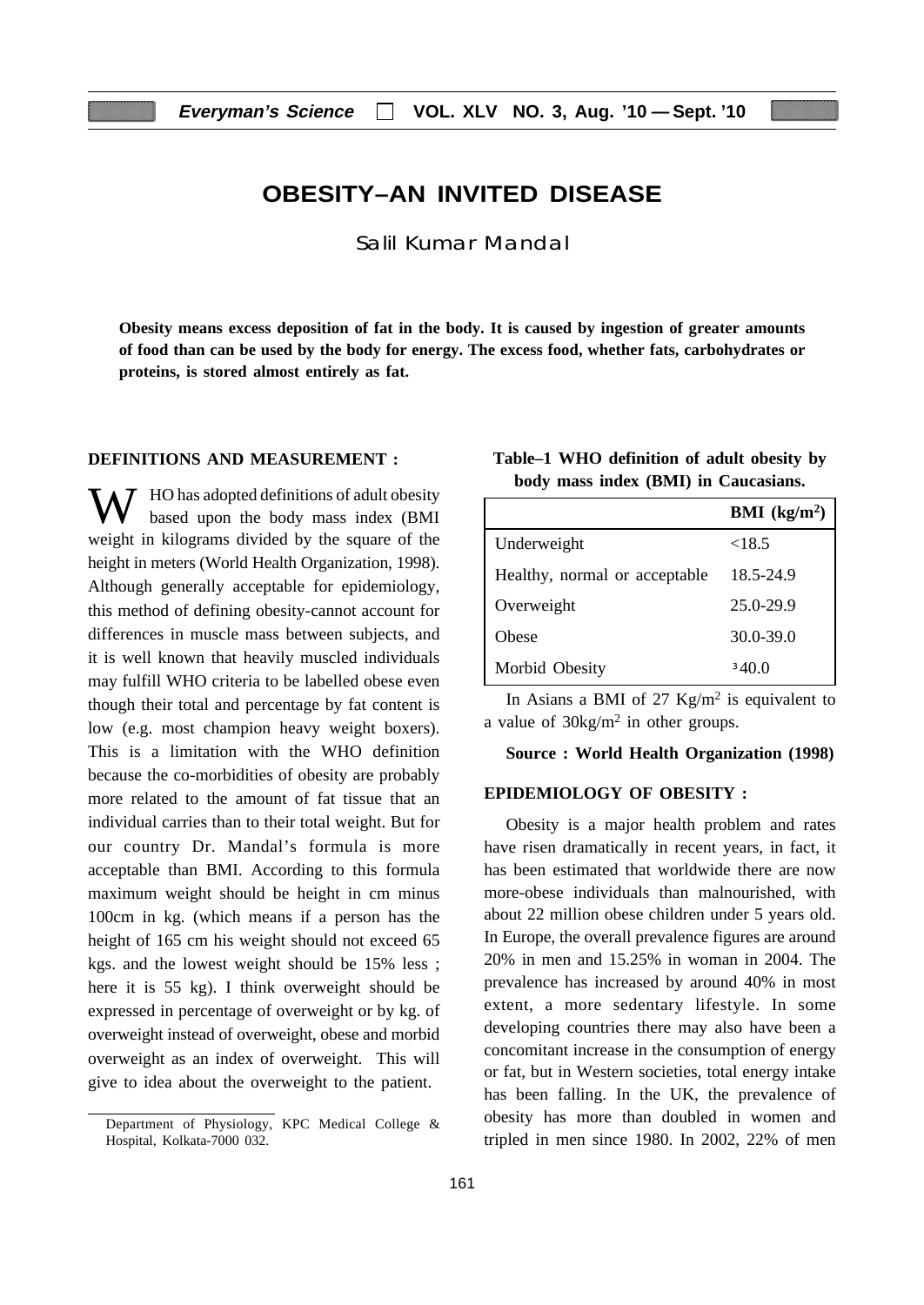and 23% of women in England were clinically obese and a further 43% of men and 34% of women were overweight.

Obesity is a major risk factor for a number of pathological disorders, including type 2 diabetes, hypertension and atherosclerosis.

excluside ; many patients may have more than one of these presentations. Atheroselerosis is common in obese subjects and can be shown frequently at post-mortem. However, perhaps because of coexisting cardiomyopathy, or coexisting type 2 diabetes, or perhaps because of low levels of

|                                      | Osteoarthrosis                                               |
|--------------------------------------|--------------------------------------------------------------|
|                                      | Gall stones                                                  |
|                                      | Bladder dysfunction.                                         |
|                                      | Psychological problems including depression etc.             |
|                                      | Polycystic ovary syndrome and other reproductive disorder    |
| Co-morbidities principally causing   | Benign intracranial hypertension :                           |
| morbidity rather than mortality      | 'Asthma', breathlessness and non-specific chest pain         |
|                                      | Increased risk with surgical operations                      |
|                                      | Lymph edema                                                  |
|                                      | Superficial infections such as intertrigo                    |
|                                      | Low social status, unemployment and social disadvantage      |
|                                      | Low level of physical fitness                                |
|                                      | Obstructive sleep apnoea and other nocturnal hypoventilation |
|                                      | Fatty liver                                                  |
| Co-morbidities indirectly causing    | Type 2 diabetes                                              |
| mortality, mostly via cardiovascular | Dyslipidaemia (hypertiglyceridaemia, low IIDL-cholesterol,   |
| disease                              | small dense LDL)                                             |
|                                      | Hypertension                                                 |
|                                      | Thromboemobolic disease                                      |
| Co-morbidities directly causing      | Cardiovascular disease including cardiomyopathies            |
| mortality or death                   | Obesity-related cancers such as colonic, uterine, ovarian,   |
|                                      | gallbladder                                                  |
|                                      |                                                              |

**Table–2 : Obesity associated diseases.**

Cardiovascular disease in obese subjects may have a variety of presentations. These include :

- Atherosclerotic coronary disease
- Cardiomyopathies and heart failure
- Arrhythmias and sudden death
- Venous thromboembolic disease
- Stroke.

Clearly these presentations are not mutually

physical exercise, morbidly obese patients often do not present with a 'classic' history of exertional angina.

As for the other clinical presentations of heart disease in obesity, the frequent presence of underlying co-morbidities, such as type 2 diabetes, hypertension, and nocturnal hypoventilation, may contribute to the clinical picture. In particulr, diabetes may lead to 'silent' ischemia as well as predisposing to arrhythmias, heart failure and stroke.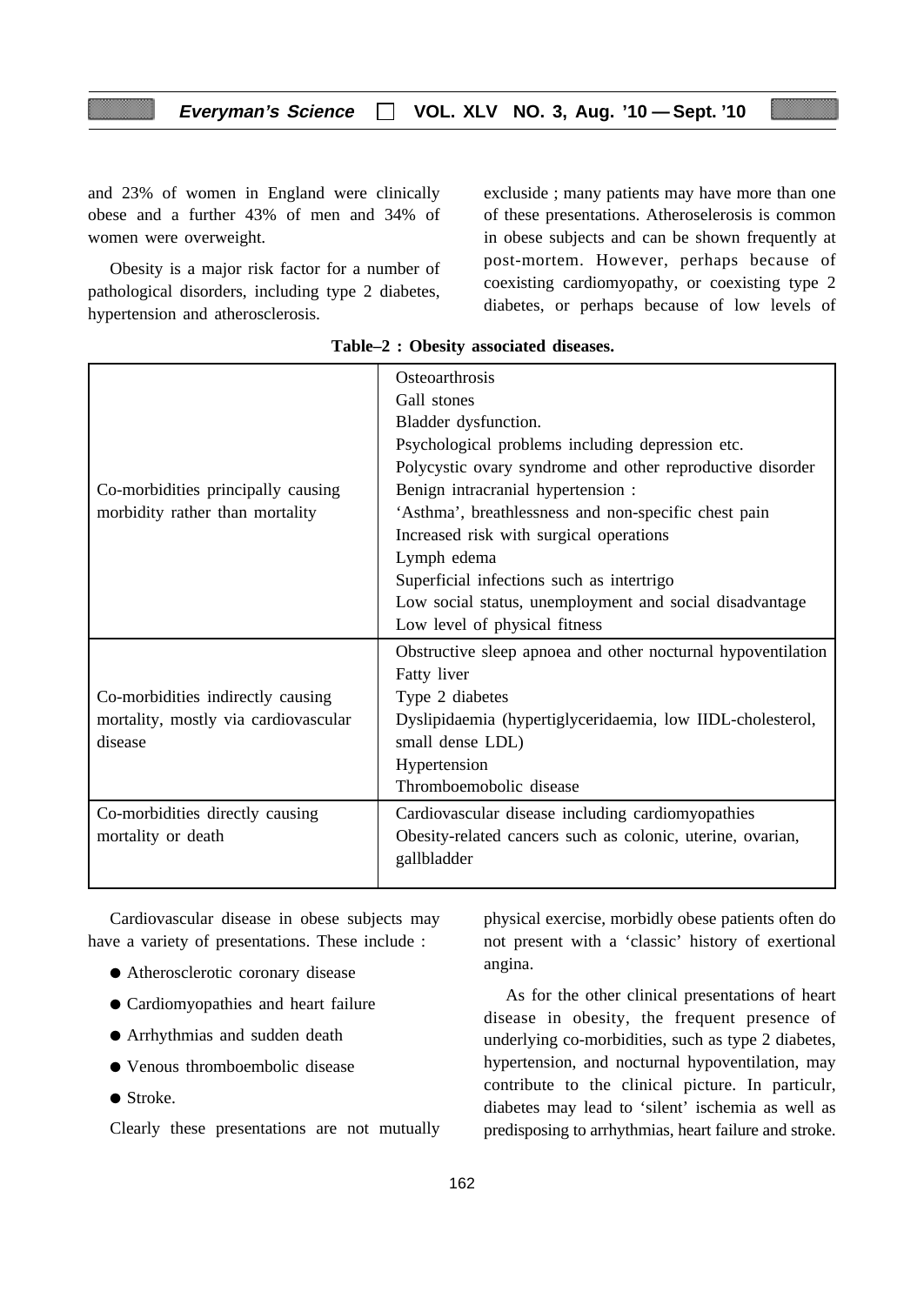#### **Childhood obesity :**

Currently, obesity is one of the most common health problems among children and adolescents, with documented increases in prevalence in many countries including the UK. There is some uncertainty about how best to measure obesity in children. These problems notwithstanding, it appears that early onset obesity is a risk factor for obesity and its comorbidities and mortality later in life. Although the cause of obesity in children is similar to that of adults (i.e. an imbalance between energy intake and energy expenditure). Overweight is increasing in cities of India, but it is very few in villages because of adequate playing facilities in villages.

# **MANAGEMENT AND PREVENTION OF OBESITY :**

Child overweight measurement is difficult. But when the child becomes 120 cm or more in height you take the detailed history of food it will be found that they are taking excess (instead of two meals and two tiffins they are also taking health drinks in between). Besides I want to remind that each bottle of 300ml cold drink contains 50g of sugar which will give equal calories of a tiffin. So whole awareness of food is essential for diet measurement both in children and adults.

# **THE BENEFITS OF A SUSTAINED 10% REDUCTION IN WEIGHT FOR THE OBESE**

#### **Mortality :**

- 20–25% fall in total mortality
- 30–40% fall in diabetes–related deaths
- 40–50% fall in obesity-related cancer deaths.

#### **Angina :**

- Reduces symptoms by 90%
- 33% increase in exercise tolerance

| BMI           | <b>Assessment</b>                            | <b>Advice</b>                                 |
|---------------|----------------------------------------------|-----------------------------------------------|
| $18.5 - 24.9$ | Weight steady in adult the gained $-$ 5kg in | Healthy eating plan, Weight maintenance with  |
|               | adult life                                   | increase exercise                             |
| $25 - 29.9$   | No other risk factors                        | Healthy eating $plan + weight$ reduction plan |
|               | Risk factors present                         | Weight reduction $plan + treat risk factor$   |
|               | Waistline problem                            | Weight reduction plan                         |
| 330           |                                              | Weight reduction plan                         |
|               | Prevention is better than treatment          |                                               |

| Table-3 Management plan for obesity |  |  |  |
|-------------------------------------|--|--|--|
|-------------------------------------|--|--|--|

Dr. Mandal's formula can be applied to titrate the overweight. Each individual and each doctor should not wait for obesity for the guideline of treatment instead they should start to advise whenever there is slightest overweight according to BMI and Dr. Mandal's formula otherwise there will be difficulty in treatment. Besides everybody should remember that excess diet only is the cause of overweight or obesity if it is not burnt by exercise or work. Every mother will say that the child is taking nothing but is becoming overweight. But if

#### **Blood Pressure :**

- Fall of 10 mm Hg systolic pressure
- Fall of 20 mm Hg diastolic pressure

# **Lipids**

- Fall by 10% in total cholesterol
- Fall by 15% in low-density lipoprotein (LDL) cholesterol
- Fall by 30% in triglycerides
- Increase by 8% in high-density lipoprotein (HDL) cholesterol.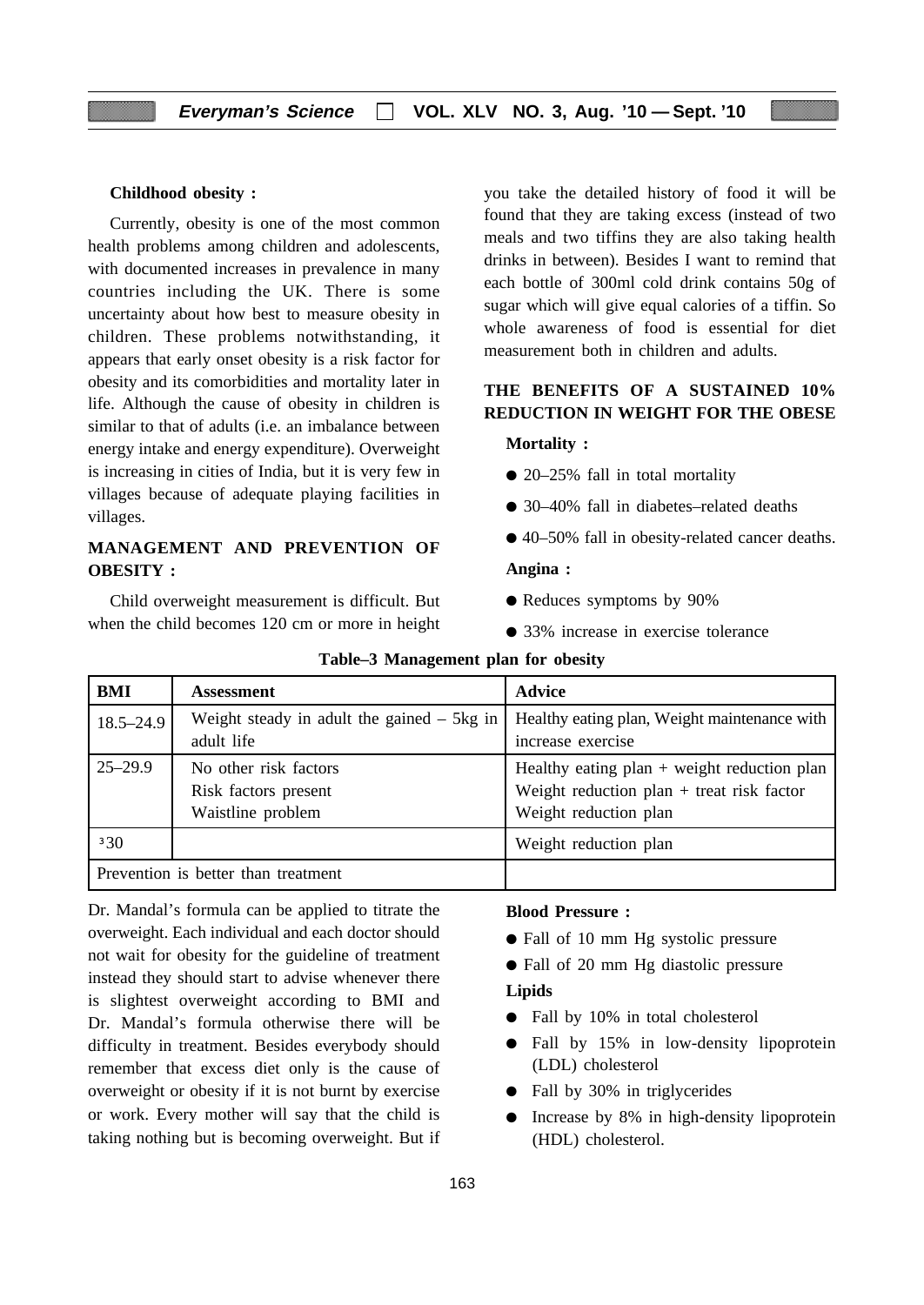**Diabetes :**

- $\bullet$  Reduces risk of developing diabetes by  $> 50\%$
- Fall of 30-50% in fasting glucose
- Fall of 15% in  $HbA_1C$

# **PLAN – 1 : WEIGHT REDUCTION**

This aims to provide a 3 month structured management plan designed to meet the needs of each individual patient :

- Support from a trained health-care professional in a group setting since greater weight loss is achieved using groups than with individual consultations. This may reflect the interplay and mutual support of the individuals in the group.
- Diet consisting of a moderate reduction in energy intake of about 600 Kcal (2.5 MJ) less than expenditure assessed on weight, sex and age (published formulae are used). This produces a greater weight loss than stricter diets (e.g. 1000 Kcal) probably as compliance is better. Most diets aim to reduce fat intake. Starvation diets are potentially dangerous due to a risk of sudden death from heart disease exacerbated by profound loss in muscle and the development of arrhythmias secondary to elevated free fatty acids and deranged electrolytes. The dietary change should involve the patient's entire household. During dietary restriction minerals and vitamins should be suppliemented.
- Behavioural modification therapy which is designed to support a process of change in the individual's attitude, perception and behaviour as regards food intake, lifestyle and physical activity. The information box provides some examples of the topics covered in a structured programme.

● Promotion of increased physical activity which can be maintained long-term. Walking briskly for 30 minutes each day can contribute 100-200 Kcal (0.4–0.8MJ) of energy expenditure daily, resulting in an additional weight loss of 1 Kg. per month. If he cannot walk briskly he can walk slowly.

# **PRINCIPLES OF BEHAVIOURAL MODIFICATION :**

Issues to be discussed in group behavioural therapy are :

Self-monitoring of daily food intake.

Need for long-term lifestyle change.

Need to modify eating habits

Need to assess present exercise level and ideas to increase this if necessary.

Importance of restricting occasions and situations when inappropriate types or amounts of food are eaten,

Planning of daily food intake

Understanding of food labels & adapting recipes with regard to fat, salt, sugar & fibre.

Possibility of changes to individual cating style.

Reduce the rice does not mean you are advised bread or biscuits etc.

#### **PLAN–2 WEIGHT MAINTENANCE PLAN :**

The weight reduction module is followed by a 3 month structured programme emphasising weight maintenance although continued weight loss may be an option for some. This again emphasises therapy in groups, with continued behavioursal therapy, promotion of exercise and diet modification. Exercise in this module is designed to prevent weight regain once weight has been lost by dietary restriction.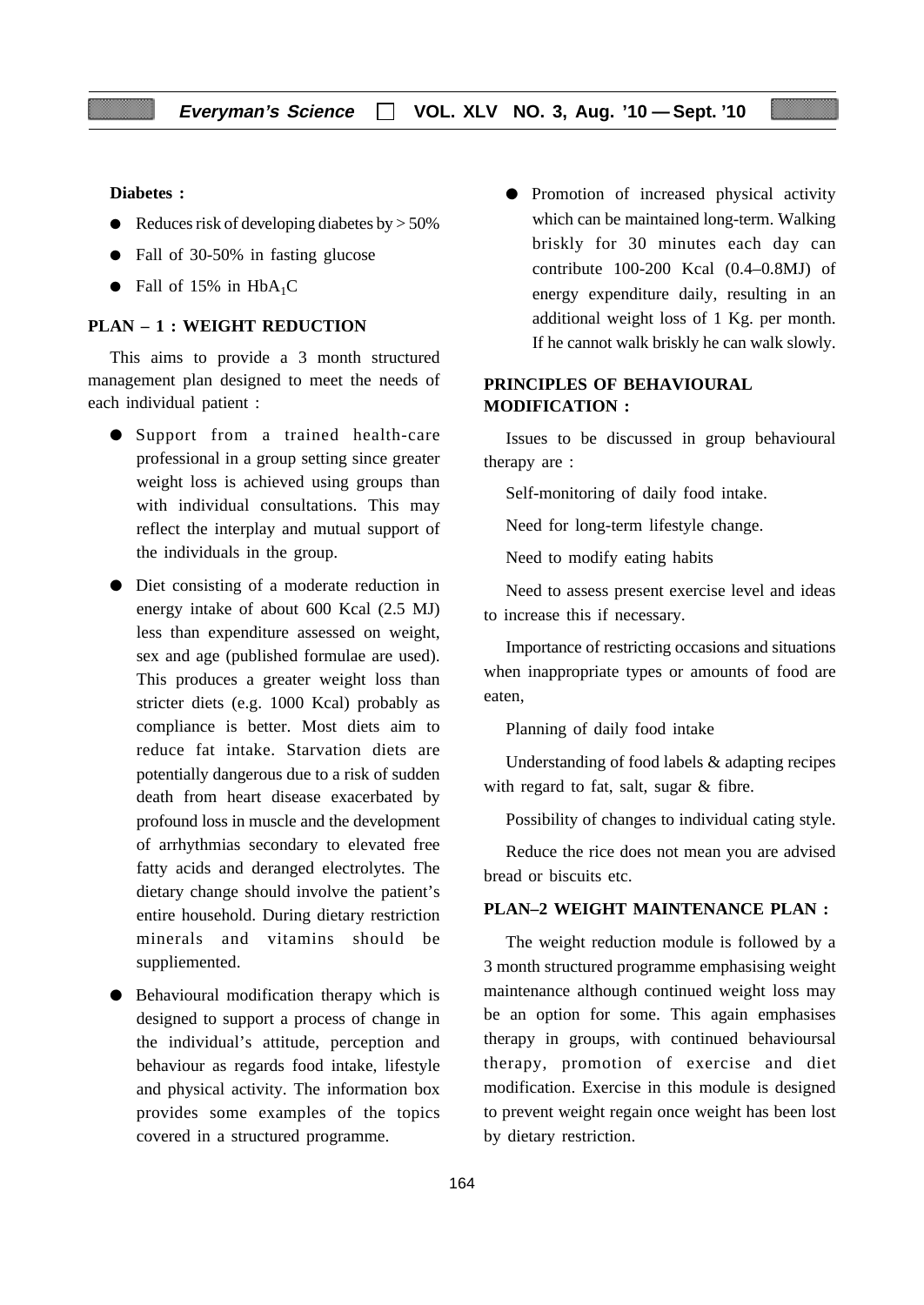# **PLAN–3 DRUG THERAPY–USELESS**

### **PLAN–4 VERY LOW CALORIE DIETS :**

Very low calorie diets (VLCDs) produce weight losses of 1.5–2.5 kg/week compared to 0.5 kg on conventional diets. VLCDs are mainly used for short-term rapid weight loss. In the UK, the recommendation is that VLCDs should only be considered by those with a BMI>30 and under the supervision of an experienced physician/nutritionist. The composition of the diet should ensure a minimum of 50g protein each day for men and 40g of protein for women to minimise muscle degradation. Energy content should be minimum 400 Kcal (1.65 MJ) for women of height  $< 1.73$  m and 500 Kcal (2.1 MJ) for all men and women taller than 1.73 m. Side-effects tend to be a problem in the early stages of the diet especially orthostatic hypotension, headache, diarrhoea and nausea.

# **PLAN–5 BARIATRIC SURGERY :**

Two procedures now dominate surgical practice, namely vertical banded gastroplasty and gastric bypass. Vertical banded gastroplasty involves-the construction of a small stomach pouch fashioned by vertical stapling to restrict both gastric outlet and size. But such treatment is difficult and prolonged observation is necessary.

#### **REFERENCES :**

1. Department of Health Dietary reference values for food energy and nutrients for the United Kingdom : report of the panel on dietary reference values of the Committee on Medical Aspects of Food Policy HMSO, London, 1991.

- 2. FINER N (ED) *British Medical Bulletin* **53.2**, 1997.
- 3. Jones CM, Taylor G. O, Whittle J G et al. *British Medical Journal* **315**, 514-517, 1997.
- 4. Guyton AC and Hall, IE *Medical Physiology,* Sounders. New York, 2004.
- 5. Jung R T 1990 A colour atlas of obesity, Mosby-Wolfe, London
- 6. Me Whirter J. P, Pennington C R Incidence and recognition of malnutrition in hospital, *British Medical Journal* **308**, 945-948, 1994.
- 7. Mann J I, Truswell A S Essentials of human nutrition. Oxford University Press, Oxford, 1998.
- 8. Mandal S. K. *Indian Journal* of *Physiology and Pharmacology*, 289-292, 1997.
- 9. Medical Research Council Vitamins Study Research Group. *Lancet* **338**, 131-137, 1991.
- 10. Scottish Intercollegiate Guidelines Network 1996 Obesity in Scotland, integrating prevention with weight management. A national clinical guideline for use in Scotland no. 8 Royal College of Physicians, Edinburgh.
- 11. Souba W W. *New England Journal of Medicine* **336**, 41–48, 1997
- 12. World Health Organization 1985 Report of a joint FAO/WHO/UNU expert consultation : energy and protein requirements. Technical Report Service 724 WHO-Geneva.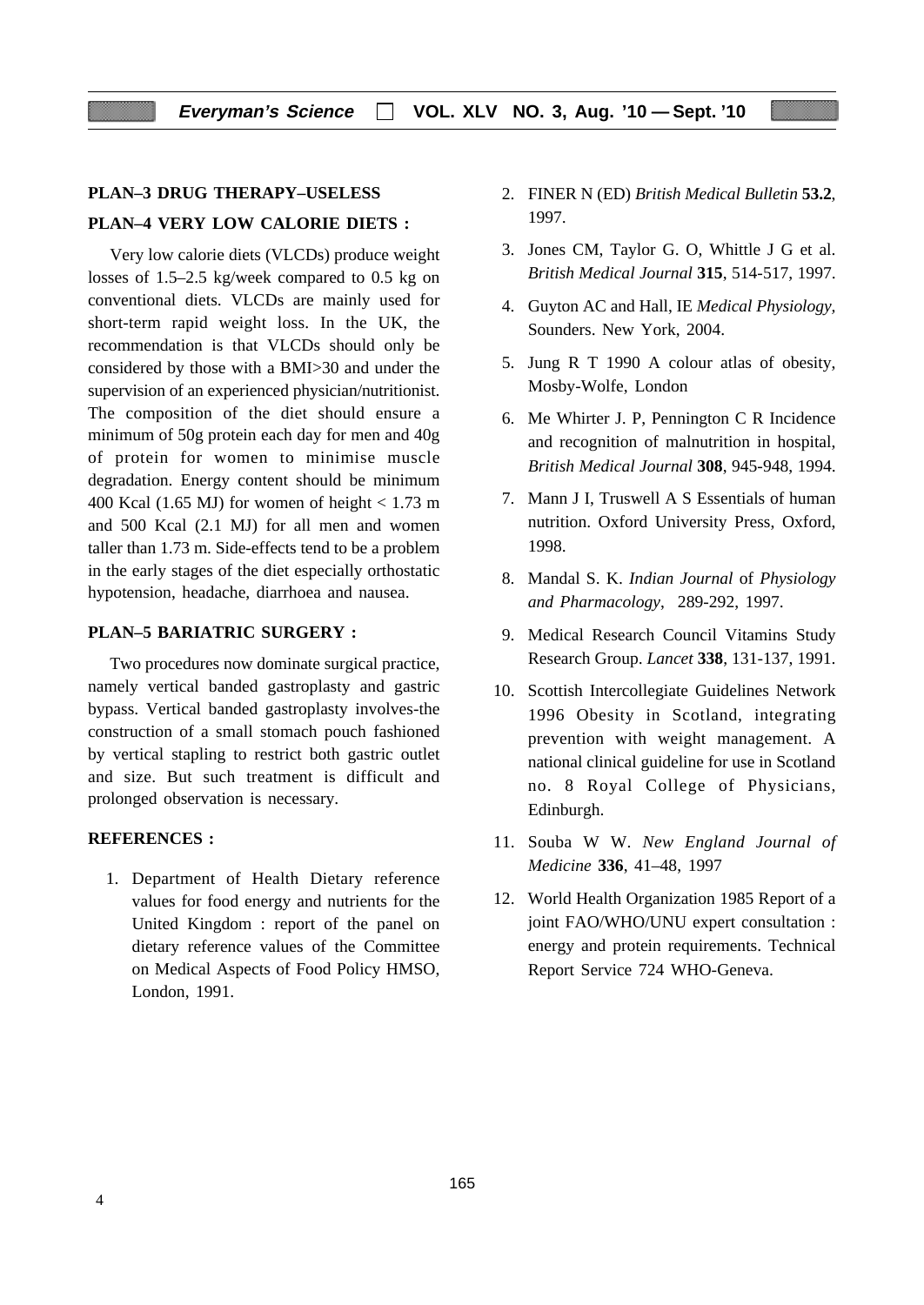# **FOOD FOR HEALTHY BRAIN FUNCTION**

Jyoti. D. Vora, Dhanada D. Deshpande\*

**Food is an integral part of our life and it is required for the sustainance of the human subject. Besides been a source of energy, food can also help in improvement of growth and is particularly significant in optimal brain function. This article would help us understand how food can be used as a tonic for healthy brain function.**

# **INTRODUCTION**

ood not only satisfies our hunger but also protects us from acquiring wide range of diseases and infections. In certain cases, food serves as a natural means of defence against pathogens. As you know fruits and vegetables rich in vitamin C can lower the risk of H1N1 influenza which is a topic of great concern today.

Socrates has rightly said that *"let thy food be thy medicine"*.

Based on this mindset, a new branch of science known as "NUTRACUETICALS" is developing rapidly and gaining lots of significance these days. *"Brain foods"* are those foods which improve brain function. A diet heavy in omega-3 fatty acids, for example can help keep the blood vessels of the brain clear of blockages and allow nerve cells to function at a high level.

# **NUTRITION AFFECTS THE BRAIN IN THREE WAYS :**

The cell itself needs proper nutrition to carry on its functions just like any other cell in the body.

1. The myelin sheath covers the axon of the cell like insulation covering electrical wires.

It speeds transmission of electrical signals along the axons, the "wires" of the brain. Deficiencies of nutrients that compose myelin, such as essential fatty acids, delay nerve impulse transmission.

- 2. The neurotransmitters, such as serotonin, dopamine, and norepinephrine, carry messages from one cell to the other and affect mood as well as thoughts and actions.
- 3. Some of the nutrients in the food we eat become part of the neurotransmitters that help us think. Neurotransmitters are probably the biological explanation for the food-mood connection.

# **HOW THE BRAIN USES NUTRIENTS ?**

The brain uses carbohydrates for energy and omega-3 fatty acids for forming its cell structure. B vitamins play an essential role in brain function. In combination with folic acid, vitamins B6 and vitamin B12 help manufacture and release chemicals in the brain known as neurotransmitters. The nervous system relies on neurotransmitters to communicate messages within the brain, such as those that regulate mood, hunger, and sleep. In addition, foods rich in antioxidant nutrients, such as vitamin C and vitamin E and beta-carotene, help protect brain cells from free-radical damage caused by environmental pollution. Protection against free radicals is important in protecting the brain.

Department of food Science and Quality Control, Ramnarain Ruia College, Matunga, Mumbai–19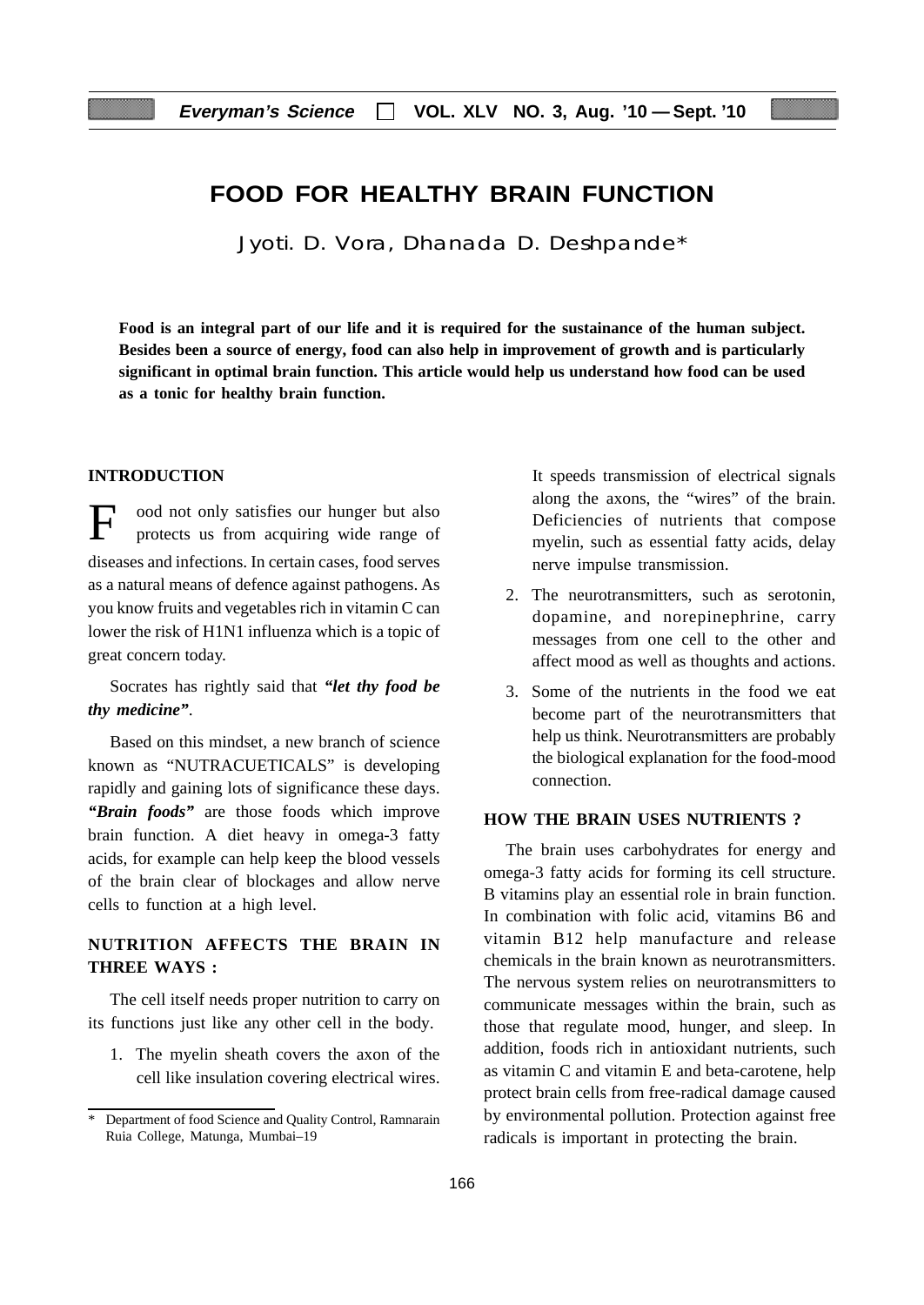### **FOOD GROUPS**

**Proteins :** Protein is found in meat, fish, milk and cheese. Protein provides the building blocks for most of the body's tissues, nerves, internal organs (including brain and heart). Proteins are used to make neurotransmitters and are essential to improve mental performance.

**Carbohydrates :** Carbohydrates enhance the absorption of tryptophan, which is converted into serotonin in the brain which gives a feeling of calmness. Glucose is the brain's primary source of energy. Omega 3 fatty acids are essential to the optimum performance of the brain. Lack of omega-3 fats in the diet can lead to depression, poor memory, low 1Q, learning disabilities, and dyslexia.

**Minerals :** Minerals are also critical to mental functioning and performance. Magnesium and manganese are needed for brain energy. Sodium, potassium and calcium are important in the thinking process and they facilitiate the transmission of messages.

**Vitamins :** Different vitamins have following effects on brain functioning.

**(1) Vitamin C** is required by the brain to make neurotransmitters.

**(2) Vitamin B12** is vital in maintaining healthy myelin, the tissue that covers and insulates nerve tissue.

**(3) Vitamin B6** deficiency causes hyperirritability and fatigue.

**(4) Folic acid** deficiency seems to affect neurotransmitter function, resulting in symptoms associated with depression.

**Iron** : The symptoms of iron deficiency include irritability and diminished mental alertness. Iron is necessary for healthy brain tissue and for adequate neurotransmitter function.

**Calcium :** Calcium is not only important to growing bones, but also to growing brains. Children with calcium deficiency may show impaired behavior and learning.

Fiber : Soluble fiber, such as fruit pectin, helps lower the glycemic index of foods, thereby having a stabilizing effect on blood sugar.

**Water :** Water is like a fuel for the brain. For proper functioning of brain optimum quantity of water should be consumed. Daily 1.5 to 2 litres is required to keep brain hydrated.

**DHA (Docosahexaenoic Acid) as a Brain Food :** DHA is the primary structural component of brain tissue, so a deficiency of DHA in the diet could lead to a deficiency in brain function. In fact, research is recognizing the possibility that DHA has a crucial influence on neurotransmitters in the brain, helping brain cells better communicate with each other.

# **FOODSTUFFS WHICH ARE GOOD FOR BRAIN :**

**Egg Yolks :** A healthy benefit of egg yolks is that they contribute choline to the diet.

**Spinach :** Spinach helps protect the brain from oxidative stress while reducing the risk of suffering from an age-related decline in function.

Yellowfin Tuna : A cold-water fish, yellowfin tuna is a rich source of omega-3 fatty acids. Consuming foods rich in omega-3 fatty acids keeps cells' membranes flexible and maximizes their ability to allow important nutrients in. Yellowfin tuna is rich in the B vitamin niacin, which also protects the brain against Alzheimer's disease.

**Cranberries :** Animal studies suggest that cranberries protect brain cells from free-radical damage. Moreover, consumption of this tart fruit is associated with improvements in memory, balance and coordination.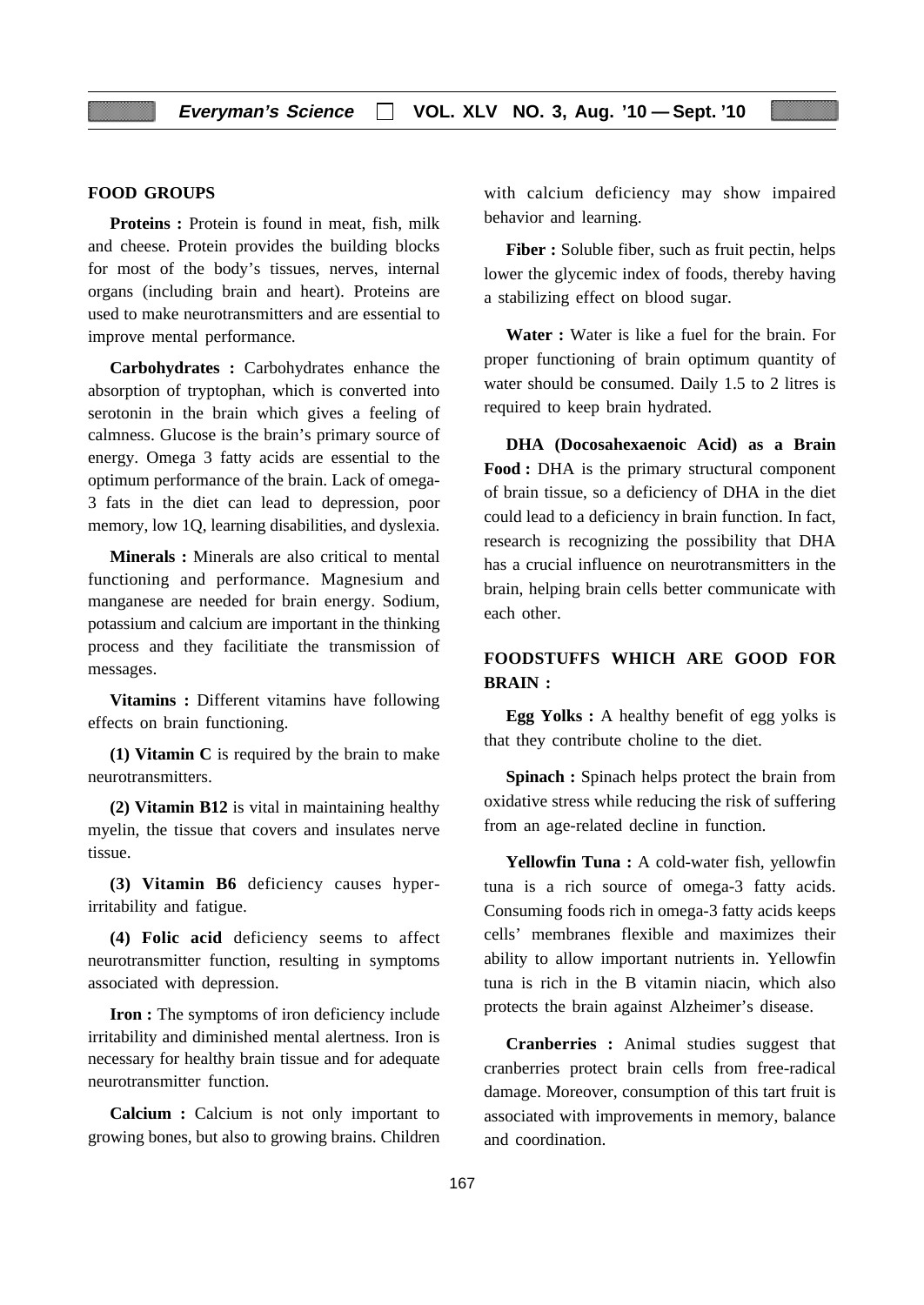**Sweet potatoes :** Sweet potatoes are especially brain-nourishing. They are rich in vitamin B6, carbohydrates and antioxidant nutrients.

**Strawberries :** It reduces the risk of age-related brain decline.

**Kidney Beans :** It improves cognitive function. One cup of cooked kidney beans contains almost 19% of B-vitamin. Kidney beans are rich in inositol. Inositol may improve symptoms of depression and mood disorders.

**Raisin Bran :** It prevent migraines and headaches. Raisin bran provids carbohydrates, iron, B vitamins, folic acid, calcium and magnesium. These are all important nutrients for brain fuel, as well as health and vitality. In addition, magnesium is a mineral that helps relax blood vessels, preventing the constriction and dilation characteristic of migraine and tension headaches.

**Wheat Germ :** Wheat germ is a powerful brain food because it is rich in vitamin E, selenium, choline and magnesium. Another good source of choline is peanuts.

### **IMPORTANCE OF BREAST MILK :**

**Protein** of breast milk has high amounts of amino acid taurine, which has an important role in the development of the brain and the eyes.

**Fats** in breast milk are practically self-digesting, since breast milk also contains the enzyme lipase, which breaks down the fat. Fat is the main source of calories for babies—and babies need lots of calories to grow well ! Also, fat in human milk has large amounts of certain omega-3 fatty acids, which are important for brain development.

**Vitamins and minerals** in human milk are bioavailable that is they get absorbed well. Breast milk contains substances that enhance the absorption of minerals and vitamins.

**Immune Boosters :** In each feeding mother delivers millions of living white blood cells to her baby to help baby fight off all kinds of diseases. Breast milk also contains factors that prevent micobes from attaching, and a long list of other antiviral, antibacterial and antiparasitic factors.

#### **CONCLUSION**

The foods we eat directly affect the performance of the brain. It has been proven that by eating the right food, we can boost our IQ, improve our mood, be more emotionally stable, sharpen our memory and keep your mind young. If we give our brain the right nutrients, we will be able to think quicker, have a better memory, be better coordinated and balanced and have improved concentration.

#### **REFERENCES :**

- 1. Feldman, E. B. *The Journal of Nutrition***, 132**(5), 1062S-1101S., 2002.
- 2. Berr, C., Akbaraly, T., Arnaud, J., Hininger, I., Roussel, A. M., & Barberger Gateau, P. *The Journal of Nutrition, Health & Aging*, **13**(1), 14-18, 2009.
- 3. Doughman, S. D., Krupanidhi, S., & Sanjeevi, C. B. *Current Diabetes Reviews*, **3**(3), 198-203, 2007.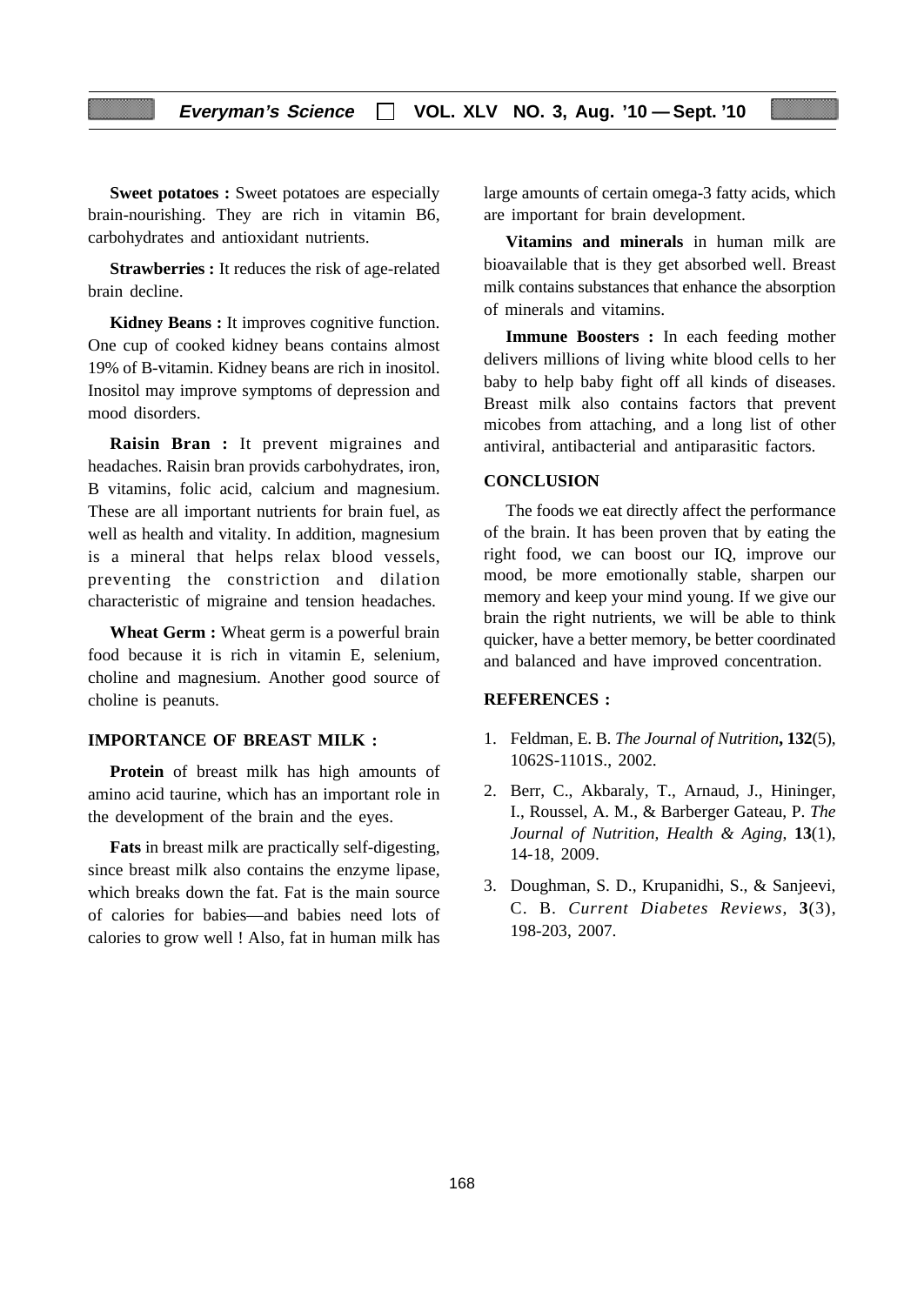# **CALCIUM–AN IMPORTANT MINERAL FOR WOMEN**

B. Karpagam\*

**Calcium is the most abundant mineral in the human body, with over 99% of the amount present in the bones and teeth. For the growth and maintenance of healthy bones it is essential that we have sufficient calcium intake, otherwise we are at risk of developing osteoporosis when calcium leaching is not balanced by dietary ingestion. But calcium is not only important for the skeleton, it also has a role to play in nerve function, blood clotting, muscle health, and other areas. While calcium is the key mineral for both sexes it is especially important for the health of women.**

# **INTRODUCTION**

C alcium is a major mineral found in our body.<br>It constitutes 1.5–2 per cent of the body weight of an adult person. Our body contains almost 1,200 gm of calcium, of which 98 percent is found in bones, and about 10 mg/dl is found in blood. As we grow, our bone is constantly formed and reformed again. To maintain the calcium levels in our blood, the calcium fom our bones will go into our blood when we have a low calcium level. Then there are cells that make new bone to replace the 'lost' bone. As our bone is mainly made up of calcium, when we do not take in enough calcium, the lost bone is not replaced. When this carries on, our bones no longer become healthy and strong. Calcium deficiency in young girls can cause abnormal formation of bones, which can lead to problems during pregnancy and delivering babies.

### **ROLE OF CALCIUM**

Calcium plays a role in :

- Strengthening bones and teeth
- Regulating muscle functioning, such as contraction and relaxation
- Regulating heart funcioning
- Blood clotting
- Transmission of nervous system messages
- Milk production
- Keeping cell membranes intact
- Transformation of light to electricl impulses in retina
- In metabolism of enzymes and hormones.

#### **WHAT IS OSTEOPOROSIS ?**

Osteoprosis is a bone disease that develops slowly and is usually caused by a combination of genetics and too little calcium in the diet. Osteoporosis is a disease in which bones become fragile and more likely to break. Osteoporosis can also lead to shortened height because of collapsing spinal bones and can cause a hunched back. Osteoporosis is particularly common in postmenopausal women. This means that it is especially important for women's bones to be in good condition and for calcium balance to be favourable well before the menopause. But there may still be a case for women, both shortly before and after the menospause to pay particular attention to their calcium intake. Rather than resort to calcium

Department of chemistry Madurai Institute of Engineering & Technology, Madurai, India. Email : bala karpagam @yahoo.com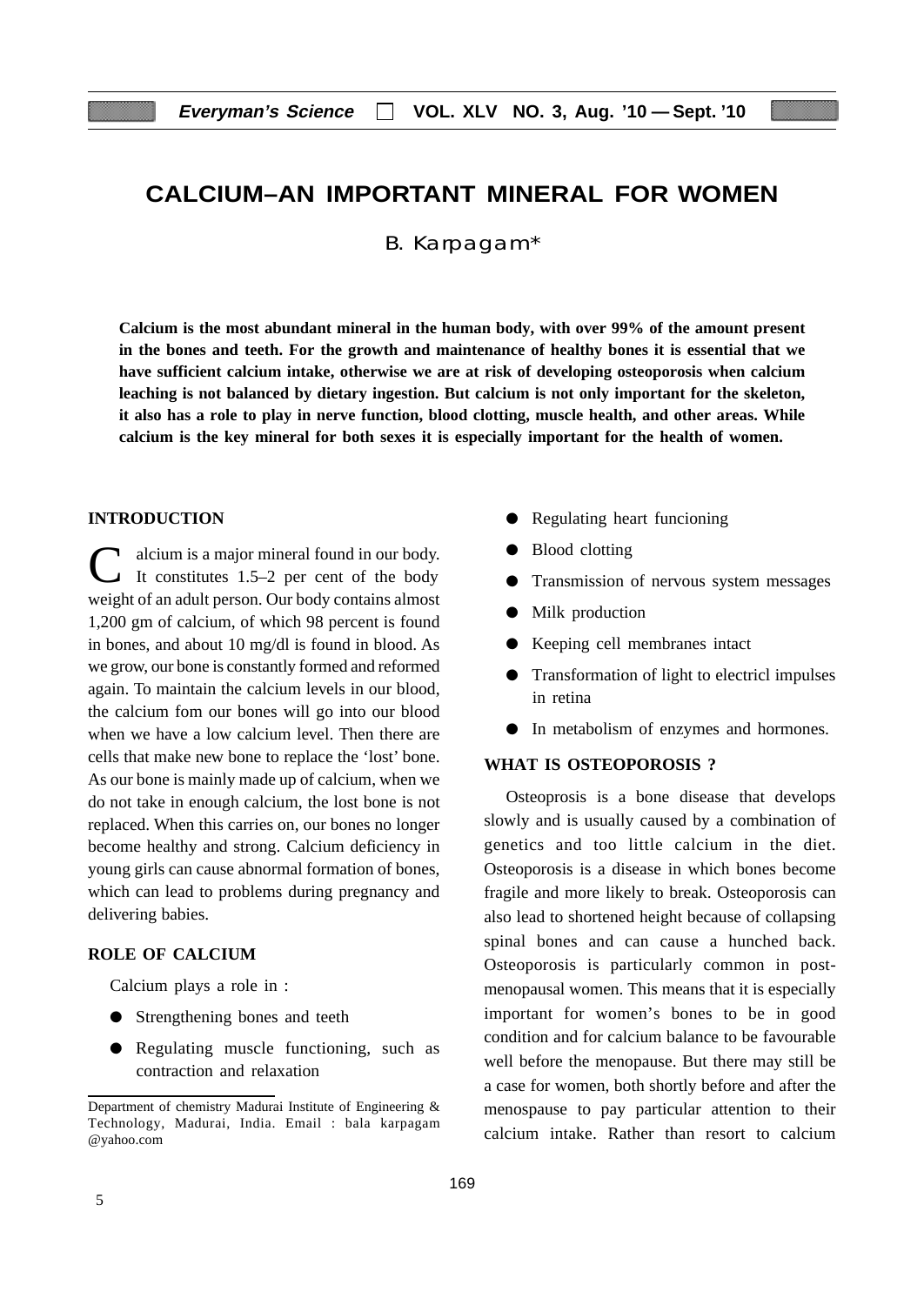supplements in the first instance, it is worth knowing which foods are good.

## **HOW DO I KNOWN IT I'M AT RISK ?**

Several factors can put a young person at risk for developing osteoporosis. They include :

- Being white
- Being female
- Having irregular periods
- Doing little or no exercise
- Not getting enough calcium in the diet
- Being below a normal weight
- Having a family history of osteoporosis
- Smoking
- Drinking large amounts of alcohol

### **HOW MUCH CALCIUM DO I NEED ?**

Children and teenagers between the ages of 9 and 18 should aim for 1,300 milligrams per day, which is about 4 servings of high-calcium food or drinks. Each 8-ounce glass of milk (whether skim, 1%, 2%, or whole) and each cup of yogurt has about 300 milligrams of calcium. Adults 19 to 50 years of age should aim for 1,000 milligrams per day.

#### **WHAT FOODS CONTAIN CALCIUM ?**

You probably know that dairy foods like milk and cheese are good sources of calcium, but do you know that tofu and beams contain calcium, too ? Even if you don't drink milk or eat cheese, you can get the calcium you need from other food.

# **WHAT IF I'M LACTOSE INTOLERANT ?**

If you are lactose intolerant can't drink milk, there are plenty of other ways to get your calcium. These include fortified soy milk, fortified juice, or Lactaid milk (the lactase enzyme that you are missing has been added into the milk). You may

also take lactase enzyme tables before eating dairy products to help digest the lactose sugar in the milk. Some people who are lactose intolerant can tolerate having small amounts of milk or other dairy products at a time.

# **WHAT IF WE JUST CAN'T GET ENOUGH CALCIUM IN MY DIET ?**

It is best to try to meet your calcium needs by having calcium-rich foods and drinks, but some teens find it difficult to fit in 4 servings of highcalcium foods daily. If you don't like dairy foods or calcium fortified juice or soymilk, you may need a calcium suppliement. When choosing a supplement, keep the following things in mind :

● Most calcium supplements have between 200 and 500 milligrams of calcium.

Remember, your goal is 1,300 milligrams of calcium per day.

- If you have to take more than one supplement per day, it is best to take them at different times of the day because your body can only absorb about 500 milligrams of calcium at a time.
- Don't count on getting all of your calcium from your multivitamin. Most basic multivitamin/mineral tables have very little calcium in them.
- Look for a calcium suppliement that has vitamin D added. Vitamin D helps your body absorb calcium.
- Avoid "oyster shell" or "natural source" calcium supplements. These may have lead or aluminium in them and are not recommended.

# **WOMEN NEED MORE CALCIUM THAN MEN**

For some reason, women are more prone to osteoporosis or thinings of the bones than men. Bone consists of much more than calcium, and the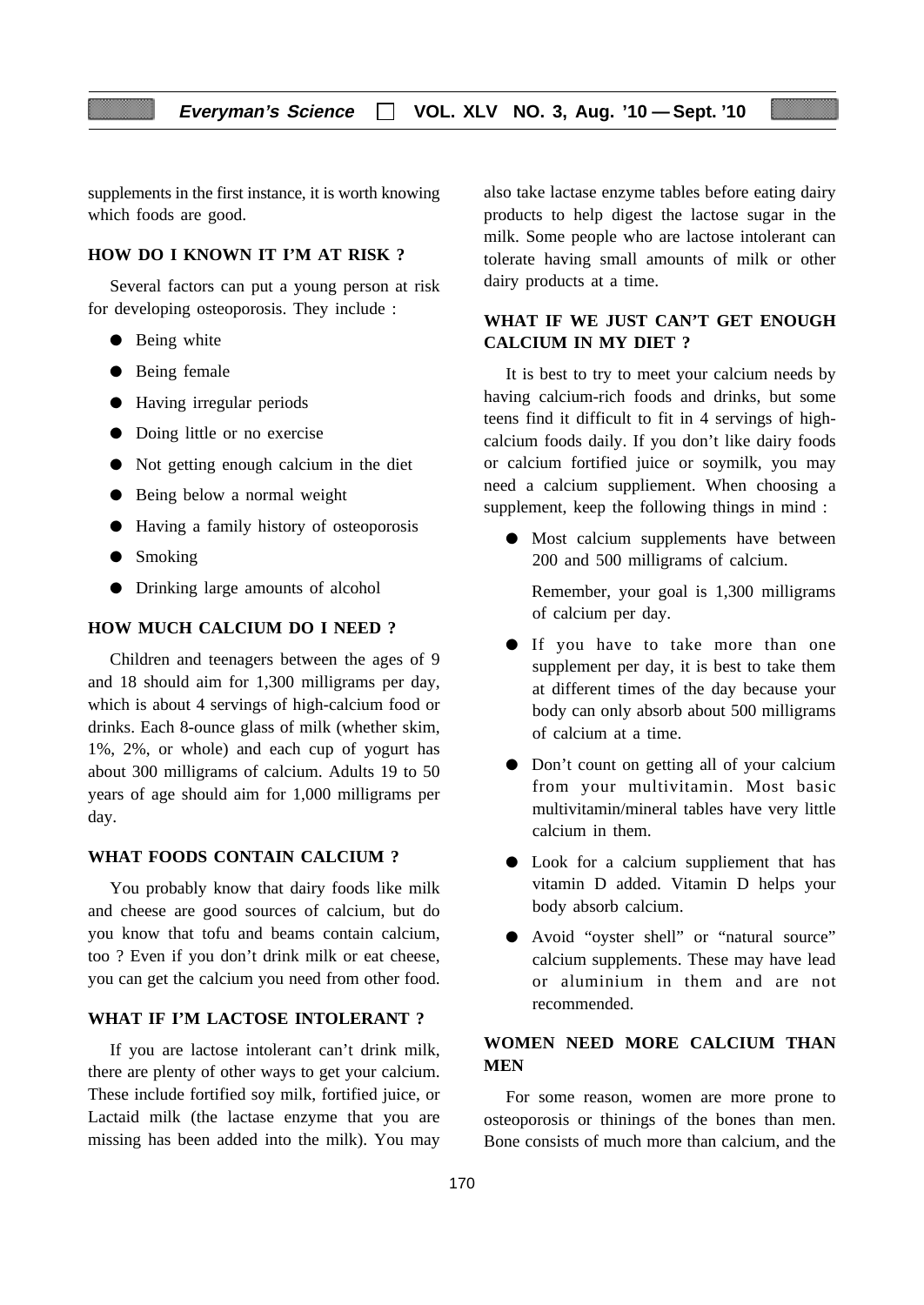factors affecting calcium levels in bone involve more than dietary intake.

The body's calcium balance and bone density can be affected by :

1. hormones

● Steroids including sex hormones

e.g., cortisone (unfavouably)

e.g., sex hormones (favourably)

- parathyroid hormones (unfavourably)
- calcitonin (favourably)
- 2. physical activity (favourably)
- 3. vitamin D (from food or formed under the influence of sunlight) (favourably)
- 4. food and beverage intake
- calcium (favourably)
- sodium (unfavourably)
- caffeine (unfavourably)
- protein (unfavourably)
- alcohol (unfavourably)

# **THE IMPORTANCE OF CALCIUM FOR PREGNANCY**

Calcium needs increase to 1100 miligrams per day in the second and third trimesters of pregnancy and 1200 milligrams during lactation. During pregnancy, a variety of nutrients are vital to the development of the baby and health of the mother. One important nutrient is calcium which is important to both mother and baby and not getting enough can have serious consequences, particularly for mom.

Calcium is vital for the development of the bones and teeth. This is how calcium is best known by most people. But that's not all as it does to aid in fetal development. This nutrient is also used in muscle growth in the baby and is important for maintaining a regular heart rhythm in both mom and baby.

Your body will naturally store calcium during pregnancy. This happens to prepare the body for breastfeeding. The calcium stored in the body and from the diet will be used to make milk for your baby after it is born. Getting plenty of calcium in your diet during pregancy will provide enough for you, the baby and stored calcium for making milk for the baby later.

Getting enough calcium is especially important for mom. If your body isn't getting enough calcium from your diet, it will take it from bones. This is how the old wives' tale, "have a baby, lose a tooth" originated.

#### **CONCLUSION**

Calcium is needed for strong bones. It is also needed for your heart, muscles and nerves to function properly and for your blood to clot normally. An inadequate calcium intake is thought to play a significant role in contributing to the development of osteoporosis. However, nutrition surveys have shown that many women and young girls consume less than half the amount of calcium recommended for growth and maintenance of healthy bones.

Each day we lose some calcium in the urine and faeces and to a lesser extent through perspiration. These losses must be balanced by consuming adequate amounts of calcium. If the level of calcium in the blood drops below normal, the body takes what it needs from the bone, thereby depleting the calcium reserves.

#### **REFERENCES :**

- 1. Eastell R. 338 **(11)** ; 736–746, 1998.
- 2. Raisy LG, et al ; Endo 1998, p1225.
- 3. Sringhouse "Handbook of diseases" p623, 2003.
- 4. R. Douglas Collins p867, 2003.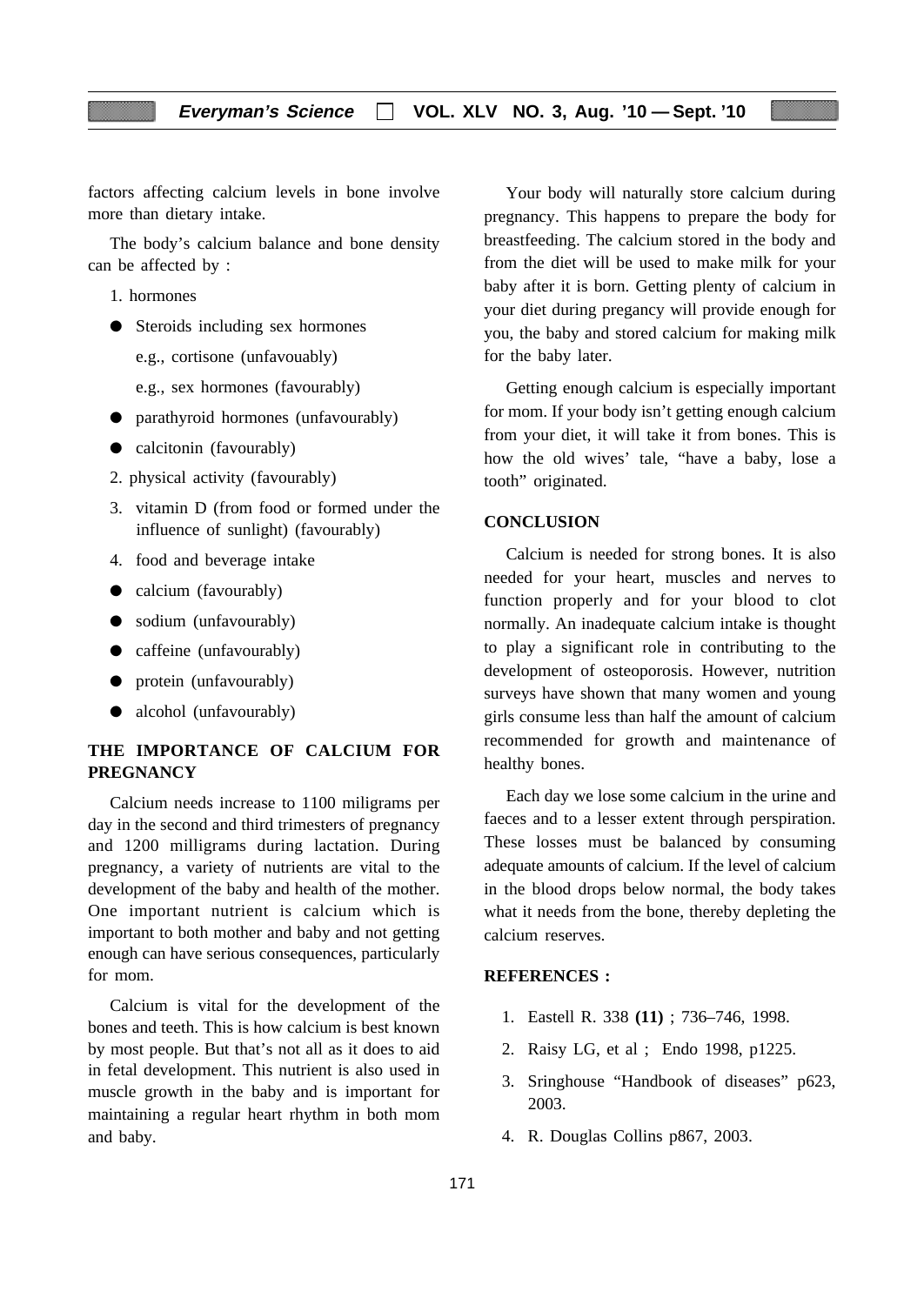# **PLAGUE THAT NEVER WAS : A REVIEW OF THE ALLEGED PLAGUE OUTBREAKS IN INDIA IN 1994**

N. S. Deodhar

**The paper highlights the consequences of the mistaken diagnosis of plague which have resulted in exorbitant casts to the nature.**

# **INTRODUCTION**

n the second week of September 1994, when we read the news about plague epidemic in Beed District of Maharashtra, we were shocked. Our first question was how come plague is appearing in Beed when it was not one of currently known five or six foci of plague infection in wild rodents in India. Since plague is one of the most dreaded diseases which man has experienced, we were deeply concerned and decided to look into this epidemic. Then on the 23rd September 1994, there was startling news of many cases and deaths due to pneumonic plague in Surat town in Gujarat State. This was indeed unbelievable because neither cases of bubonic plague nor rat-falls were reported.

Now we were witnessing two outbreaks of alleged plague; the matter appeared to be serious. Confirmation of the diagnosis is the first step in epidemiology. The WHO definition of confirmed case of plague is, "the clinical and epidemiological features of the illness should be compatible with plague. This should be supported further by laboratory isolation of culture of *Y. pestis* from clinical specimen, confirmed by lysis with bacteriophage or by a biochemical profile indicative

of *Y. pestis.* Failing this, one should demonstrate a four-fold difference in titres of passive haemagglutination antibodies in serum between specimens taken at appropriate intervals, specific for the Fl antigen of *Y. pestis* as determined by haemagglutination inhibition". The primary part of the definition, "the clinical and epidemiological features of the illness should be compatible with plague", is a very weighty prerequisite clause. As more and more information was available, it was coming clear that diagnosis of plague was not correct.

# **THE STORY BEFORE THE DECLARATION OF A PLAGUE OUTBREAK**

Flea nuisance was reported by the Mamla villagers to the local medical officer on 5th August 1994. Next day, the medical officer confirmed the flea nuisance and noticed sporadic rat-falls. Fifteen persons reported having flea bites and the Additional District Health Officer directed to arrange for insecticide spray. On 26th August 1994, three patients attended the local Primary Health Centre with inguinal lymphadenopathy and were treated. The next day, house-to-house survey was carried out in Mamla village and 33 patients of lymphadenopathy were detected and treated. On 28th August, the District Health Officer visited the

<sup>\* 20</sup> Pushpak Park, Baner Road, Aundh, Pune-411 007, e-mail : nsdeodhar@gmail.com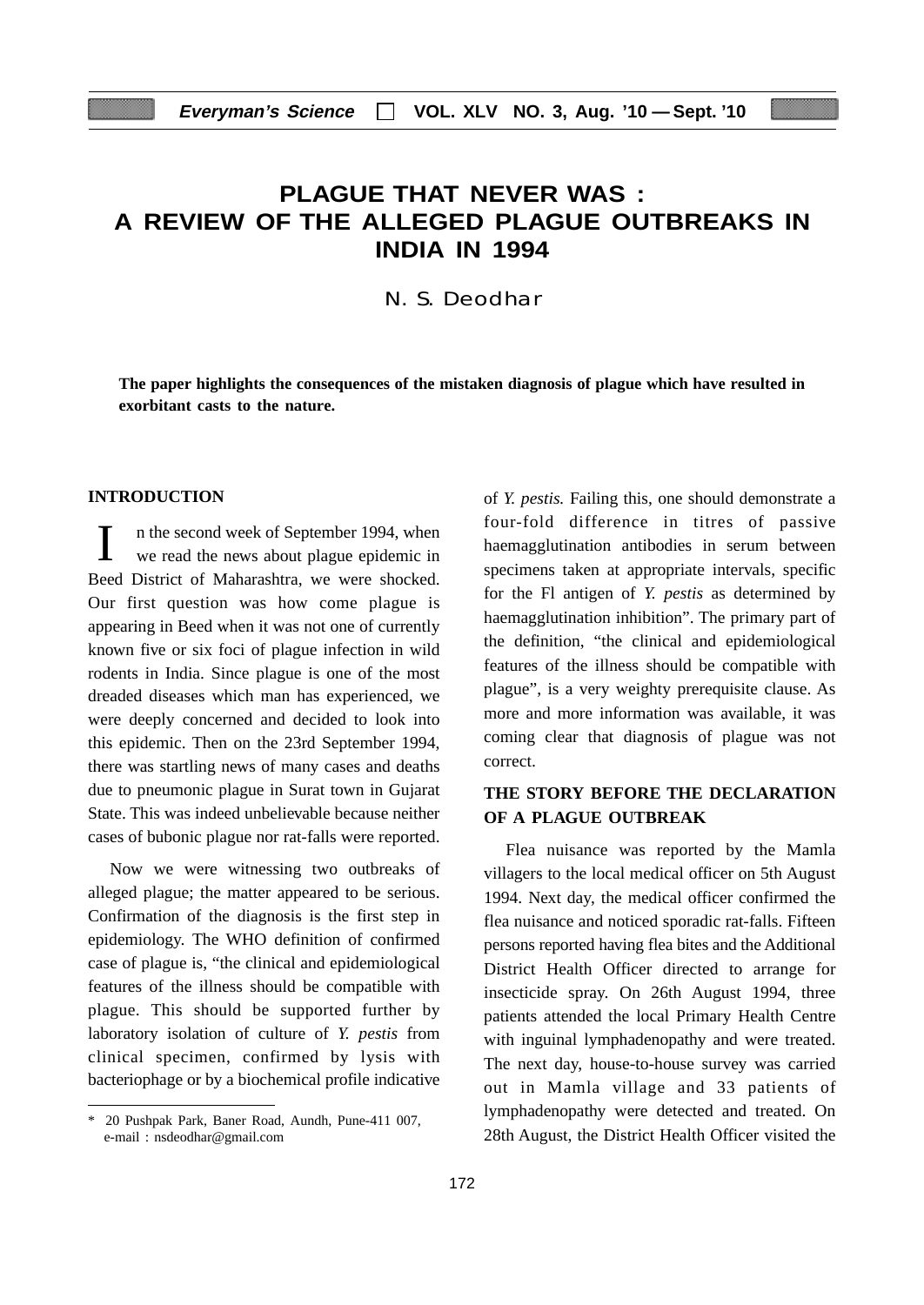place and assessed the situation. The next day, DDT spraying and mass chemoprophylaxis were initiated to control infection. The Joint Director of Health Services (Health) was informed. On his directive, insecticide spraying was intensified, and blood samples of the affected persons and dead rats were sent for laboratory diagnosis. A team from Medical College, Ambajogai, visited Mamla village for further investigations. On 6th September 1994, four sera were sent to the Plague Surveillance Unit of NICD (National Institute of Communicable Diseases), located at Bangalore, for serological diagnosis. These were reported as PHA (Passive Haemagglutination Test) positive with a request for not disclosing the results pending confirmation. The Director of Health Services of Maharashtra at Mumbai, was informed. A team from NICD, Delhi, visited the affected villages on 11th September 1994. On 14th September, the Government of India declared Beed District of Maharashtra as affected by plague.<sup>1</sup>

It may be noted that mass prophylactic chemotherapy with tetracycline covering all people in the villages in the so-called "bubonic plague" affected areas was an instance of incorrect application of public health measure. Further, it set a bad precedence.

# **THE RESPONSE AFTER THE DECLARATION OF A PLAGUE EPIDEMIC**

With modern mass-media communication, within hours of government declaration of plague outbreak, there was widespread panic. Every person with lymphadenitis imagined having plague. Entire stocks of tetracycline capsules in the market were exhausted as people consumed it prophylactically and/or stocked for emergency use. People had received the wrong message about the use of antibiotics for disease prevention.

The panic became mass hysteria when cases of lung infection in Surat were diagnosed as

pneumonic plague and confirmed by the World Health Organization. A hundred thousand people, including the patients of suspected pneumonic plague, fled from Surat to distant places such as Mumbai and Delhi. Such was the magnitude and tenseness of the reactions.

Insecticides were widely used indiscriminately, and improperly. BHC dusting was done along the sides of the roads in metropolitan cities and many towns. At almost all of these places, there were neither rat-falls nor any suspected case of plague. The most ridiculous was the spraying or fogging of the office and other buildings in New Delhi and Mumbai where there was no evidence of plague, as confirmed by the WHO team.<sup>2</sup> Thus, hundreds of tons of insecticides were added to environment at high cost, further polluting it. The worse was that the community leaders took a clue and wanted their villages or election wards to be sprayed with insecticides as a preventive measure although there was no risk of plague.

As more and more information became available, many started to doubt the diagnosis, and scientists started gathering data. At the All India Conference of the Indian Association of the Medical Microbiologists, held in Pune on 12th Nov. 1994, the President of the Association, said in his presidential address, "there is not even a single convincing evidence of plague either in Surat or Beed".3 Some Faculty Members of the All India Institute of Medical Sciences, New Delhi, questioned the tests used to diagnose plague and named other diseases that could have caused the symptoms.4 We presented our paper entitled, Plague: That Never Was", at the third National Conference of Indian Association of Epidemiologists, held in Delhi, 7-8 February 1995.<sup>5</sup> Special features were published in the magazines, e.g., one entitled "Plague by Doubt," in Business India, October 10-23, 1994, pp. 54-59. The Health and Nutrition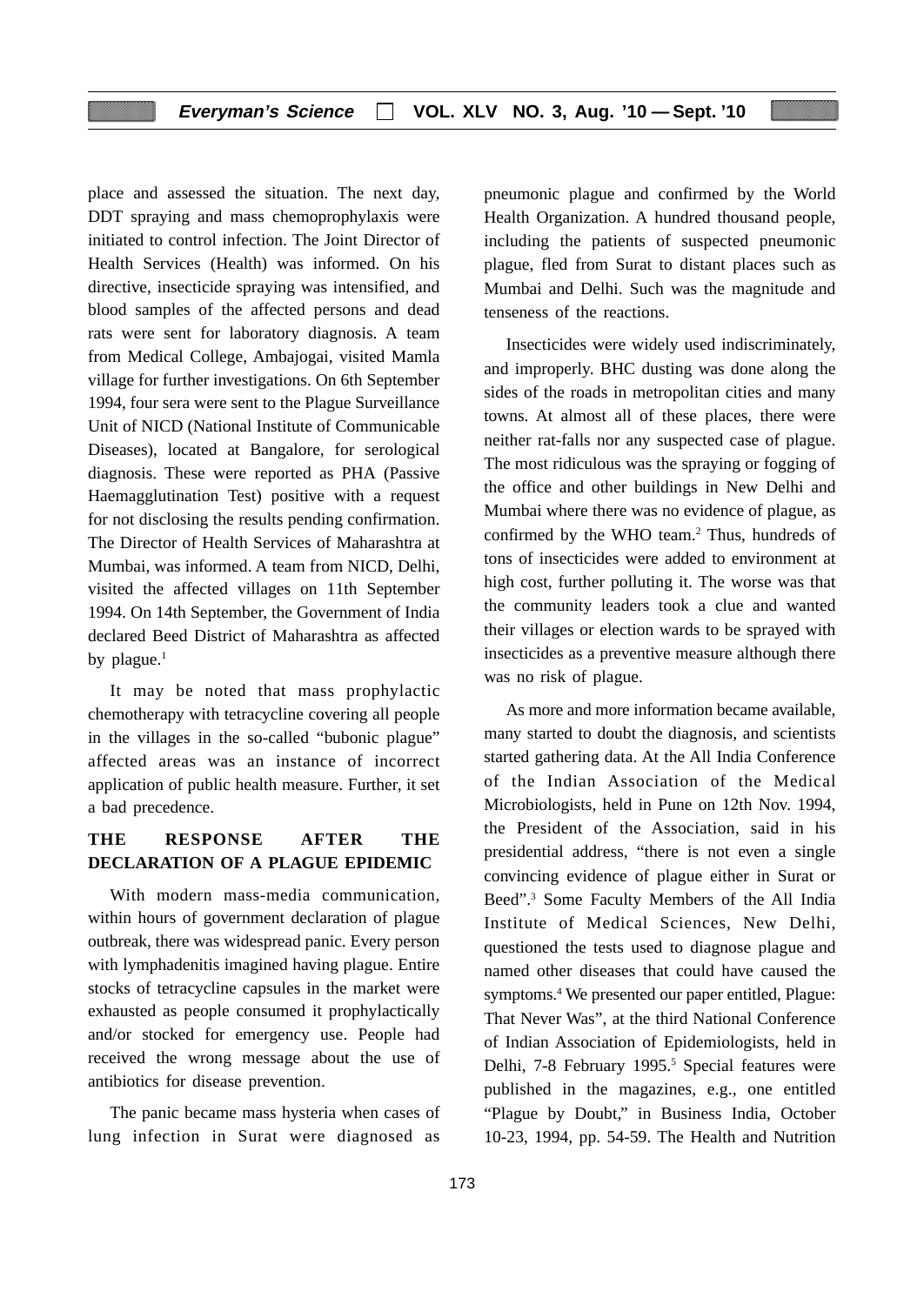issue of March 1995, covered an indepth report on Surat "Plague" Inquiry, and expanded it under the titles, viz. "the gaping holes in the official report!" "The damning evidence the Government won't reveal!" and "the question that won't go away!" New Wave, News-Weekly, New Delhi, 25th June 1995, gave a detailed account of "The 1994 Indian Plague". It included, "Plague story : a cruel hoax".

There were questions in the Parliament. The Technical Advisory Committee on Plague (TAC) was constituted by the Government of India on llth October 1994. The terms of reference were : (a) To elucidate factors responsible for the current outbreak of plague and its spread, (b) To advise on strategies, policies and programmes for the control of plague, and (c) To recommend steps for prevention of such outbreaks in future. After about four months the Committee (TAC) submitted its Interim Report to the Government in the first week of February 1995. The Interim Report said nothing about causes, spread, etc., and it was silent on the episode in Beed District where the disease erupted first. It appeared that TAC wanted to prove that the Surat outbreak was indeed pneumonic plague. After a long interval of about nine months TAC submitted its final report to the Government of India in August 1995. Our critique on this report appears subsequently.

#### **OUR INVESTIGATIONS**

### *1. Methodology :*

We reviewed all available published reports, papers and articles in the news-papers and journals. We were fortunate to have unpublished reports and video tapes. Apart from the analysis of the reports from the National laboratories, we had access to laboratory reports from the medical college and other laboratories. We were benefited through the deliberations of both official and informal meetings, and work shops. We had personal communications and discussion with many experts. The Directorate of Health Services of Maharashtra provided their data on field investigations and surveillance activities. We studied original laboratory data from the Haffkine Institute, Mumbai, and National Institute of Virology (NIV), Pune, and the tests done by the WHO Team at Haffkine Institute. One of us visited Mamla village and investigated cases suspected of plague. While we could not examine any case at Surat, we discussed the cases with the local consultants, and had the videotape and clinical records.

#### *2. Clinical Diagnosis :*

Plague is characterized by lymphadenitis, septicemia and petechial haemorrhages, often with toxemia, high fever, shock, restlessness, staggering gait, mental confusion, prostration, delirium and coma.<sup>6</sup> In bubonic plague, the most common feature is quite painful bubo, and a rapid progress on to septicaemia. By WHO definition and criteria, none of the suspected cases of either bubonic or pneumonic plague that occurred in the two episodes in India in late 1994, was confirmed as due to plague.

# **3.** *What was the Clinical Picture in Beed District?*

None of the cases fitted in the classical description. Almost all the patients had mild illness. High fever was uncommon. A significant number of cases had no fever at all. The look of the affected persons failed to reveal that they were having a serious disease. Many patients were working on their farms. Many buboes were not only painless, but also not tender on pressure. Even the patients, who reported for treatment three days after the onset, did not show any increase in the severity of illness. None developed septicaemia. This was true even in the case of the supposedly seropositive patients who reported for treatment well after 72 hours after the onset. See Table 1.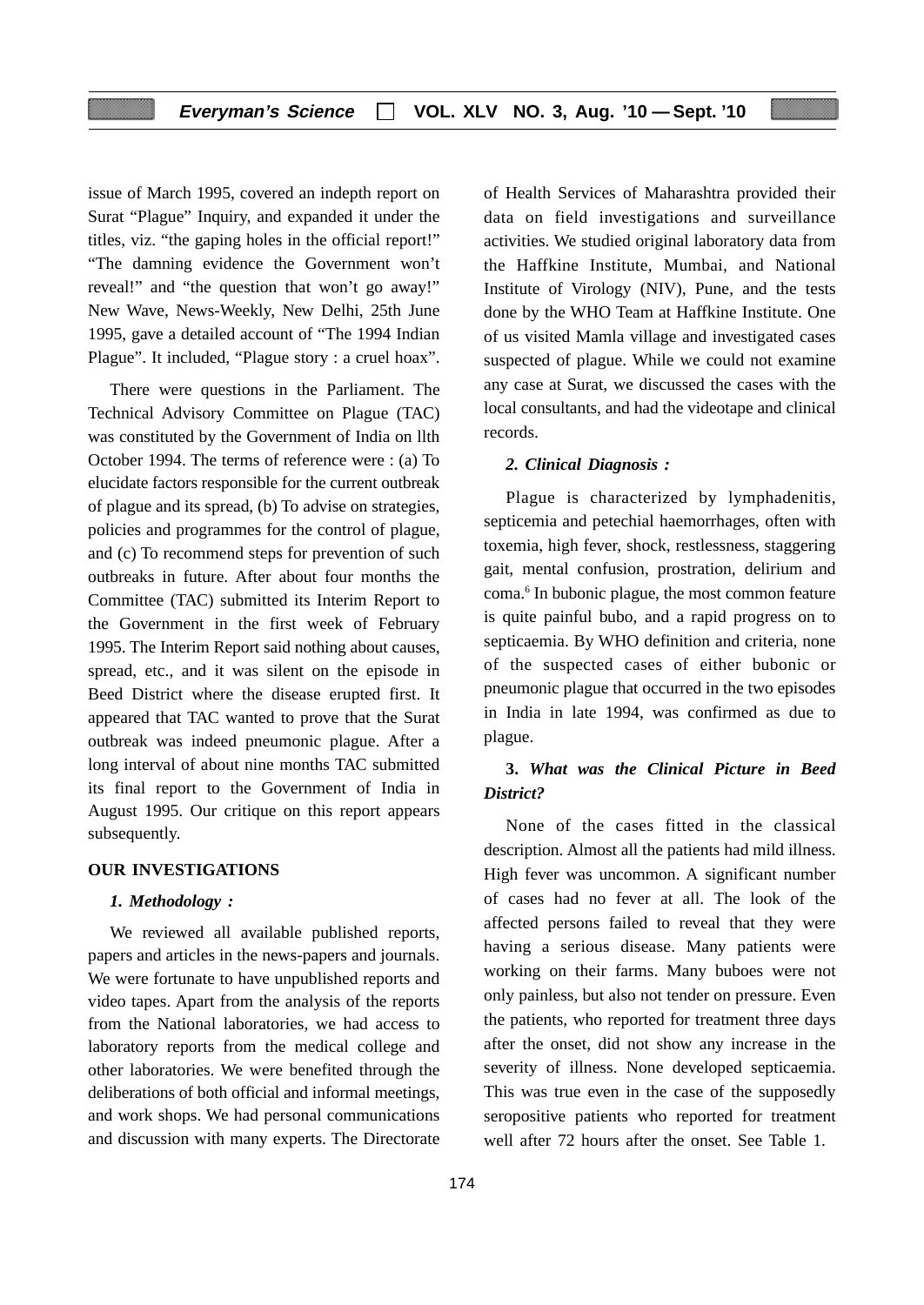**Table 1 : Distribution of allegedly Seropositive (PHA) cases of Plague in Maharashtra by the Time Interval between Onset of Disease and Initiating Treatment**

| Interval between | Number of PHA     |        |         |            |
|------------------|-------------------|--------|---------|------------|
| the Onset and    | $(+)$ ve Patients |        |         | Percentage |
| Treatment        |                   |        |         |            |
| (Days)           | Male              | Female | Persons |            |
| Nil              | 83                | 56     | 137     | 26.6       |
| $2 - 3$          | 111               | 52     | 163     | 31.5       |
| $4 - 7$          | 44                | 18     | 62      | 12.0       |
|                  | 12                |        | 16      |            |

[Source : Analysis by the Office of the Jt. D.H.S. (Health), Pune]

The report of the Joint Director of Health Services (Health), Maharashtra, lists nine items which were against the diagnosis of plague.<sup>1</sup> It asserts that (a) the clinical picture of the cases in Mamla and other villages in Beed District showed aberration from the standard pattern observed in plague, (b) there was lack of familial clustering of the cases, (c) the clinical illness was quite mild and did not progress, even in untreated cases, (d) none of over 3,700 (as on 19th October 1994) cases of suspected plague in Maharashtra died, even among those who were reported serologically positive by the National Institute of Communicable Diseases, and (e) the familial incidence was only one per family. In this regard, it is important to note that the cases are generally severe in the early phase of plague epidemic.7 In brief, there was no clinical evidence in support of bubonic plague in Maharashtra.

#### **4.** *What was the clinical picture in Surat town?*

With regard to the Surat outbreak of "pneumonic" plague, we had opportunity to review a video cassette prepared by the Surat medical consultants. While ruling out pneumonic plague, the consultants deliberated on possibility of melioidosis or Hanta virus infection. Apart from this, detail clinical data, fatality and autopsy findings

cases in Surat were suspected of plague, about 71 were reported "seropositive" by NICD, and 54 died. But some extracts from the report of the International Plague Investigative Team (IPIT), December 1994, are revealing.<sup>2</sup> A medical chart review was made of a group of 51 patients in Surat admitted with a diagnosis of suspected pneumonic plague and reported as seropositive for plague. Radiographic evidence of pneumonia was found in 22 of 51 patients. Leucocytosis, a usual sign of pneumonic plague, was established in only three cases. A case-control study was conducted by the IPIT to identify major epidemiological features, etc. The study did not reveal any factors that placed cases (of suspected pneumonic plague) at greater risk than the controls. It was clear that most cases hospitalized with diagnosis of suspected plague did not have plague. Illnesses with fever which were common in Surat at the time of the outbreak, included tuberculosis, malaria, dengue, etc. It is believed that this accounted misclassification of cases as suspected plague.<sup>2</sup> In addition, evaluation of case records of 41 cases of suspected bubonic plague which were reported from Surat, revealed clinical and epidemiological features that were mostly inconsistent with bubbonic plague. Hence, the clinical evidence in support of pneumonic plague in Surat was quite weak. **5.** *Epidemiological diagnosis :*

were not available to us. We gathered that 1,061

The known foci of plague among wild rodents in different States in India are: few areas of Kolar and Bangalore Districts of Karnataka, Dharmapuri District of Tamil Nadu, Chital District of Andhra Pradesh, and some areas of Himachal Pradesh and West Bengal. However, there was no evidence of Sylva tic plague activity in either Beed or Surat Districts. There was no clear evidence of epizootic of plague in the Mamla village in Beed District or else where in Maharashtra (or Gujarat). Even if the WHO Team estimates of more than 200 rat-falls in Mamla village are accepted, this was largely a one time episode. In epizootic of plague in domestic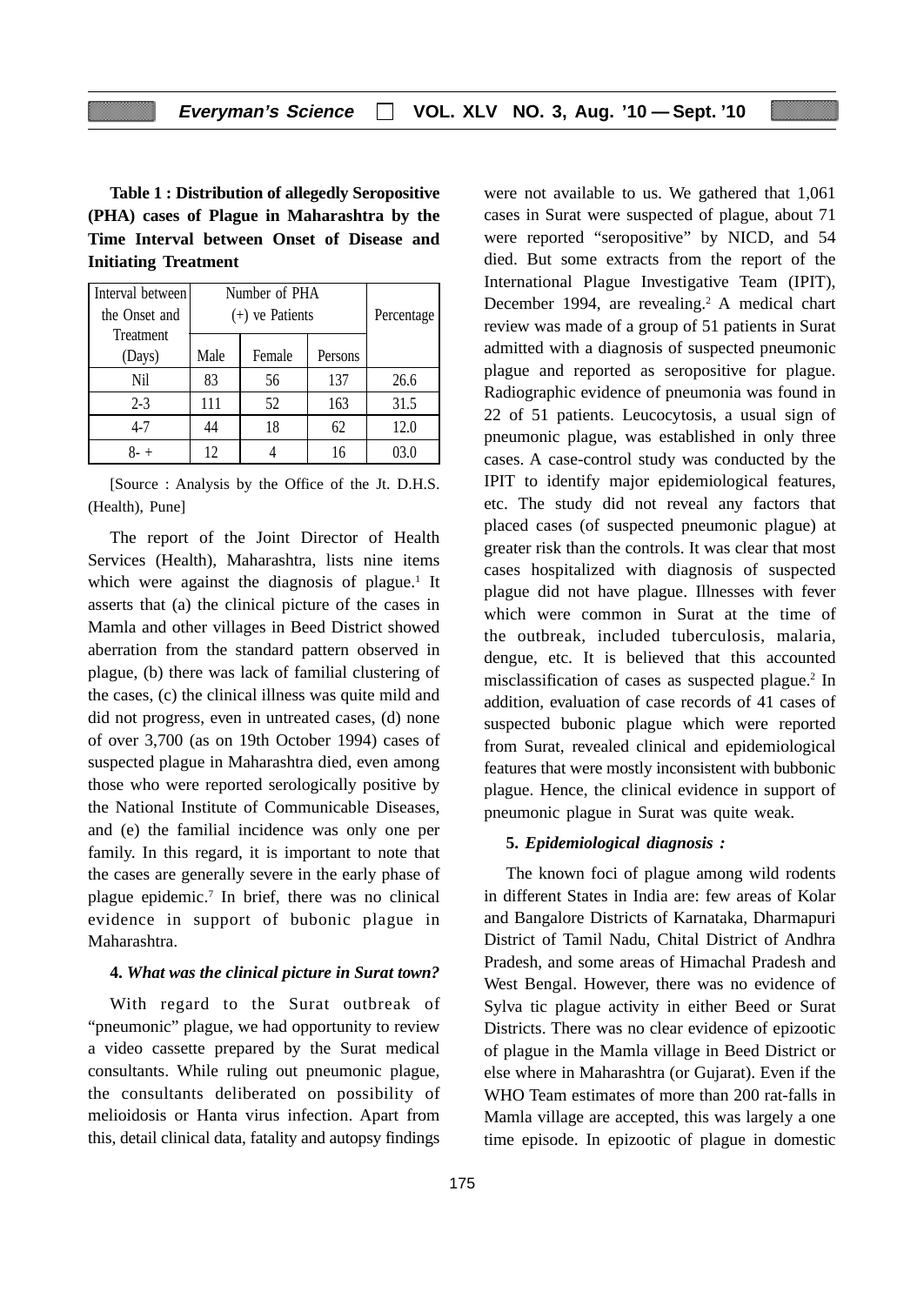rats, the rat-falls continue to take place over longer period until all the susceptible rats die. Secondly, epidemic curve runs parallel to and precedes the plague epidemic curve in human cases by about 7 to 10 days. This was not the case in Mamla or other places where rat-falls were reported. Incidentally, finding a dead rat may not be necessarily a true rat-fall. After instituting surveillance, cases of suspected bubonic plague were reported from many districts of Maharashtra. But rat-falls were reported only from Beed District. Further, in Beed District, in many villages there were cases without any rat-fall, and villages reporting rat-falls without any case. Disclosure about rat-falls from Surat was ambiguous and indeterminate. The small number of dead rats and that too over a short period were not suggestive of zoonotic plague — the very source of infection to man. IPIT also failed to get any conclusive evidence in this regard.<sup>2</sup>

In Mamla village, the villagers did complain of the flea nuisance. The number and type of fleas on rats is another significant factor, but only if it is associated with plague infection. The flea index of five and over could be dangerous. The flea index in Surat was less than one. In Beed, it varied from 2.1 to 5.2 before insecticide spraying. See Table 2.

**Table 2 : Data on flea index in the affected villages, before and after insecticide spray.**

| Sr. | Name                 | Insecticide | Flea Index    | Flea Index |
|-----|----------------------|-------------|---------------|------------|
| No. | of the               | used        | <b>Before</b> | After      |
|     | Village              |             | Spray         | Spray      |
| 1.  | <b>B.</b> Pimpalgaon | <b>DDT</b>  | Not Done      | 2.40(90)   |
| 2.  | Arvi                 | <b>DDT</b>  | Not Done      | 1.66(42)   |
| 3.  | Talegaon             | <b>BHC</b>  | 2.60(86)      | 1.10(112)  |
| 4.  | Kakndhire            | <b>BHC</b>  | 3.20(71)      | 1.60(114)  |
| 5.  | Murshidapur          | <b>BHC</b>  | 3.15(162)     | 2.00(150)  |
| 6.  | Aher Wadgaon         | <b>BHC</b>  | 5.20 (88)     | 0.66(33)   |
| 7.  | Mamla                | DM          | 2.10(172)     | 0.33(60)   |
| 8.  | Wadwani              | DM          | 2.23(175)     | 0.50(87)   |
| 9.  | Katewad              | DM          | 3.70 (160)    | 0.50(112)  |

[Source : Analysis by Office of the Jt. D.H.S. (Health), Pune.]

**Note :** The figures in the parenthesis indicate the number of rats killed.  $DM = Deltamethrin$ .

Multiple cases in a family are very characteristic of plague. Seal<sup>7</sup> tabulated the distribution of cases in the affected families as : 72 per cent had one case, 25 per cent had two cases, two per cent had three cases, and little over one per cent of the families had four or more cases. But in Surat and Beed District, out of the thousands of families affected, almost all had only one case.

Pneumonic plague usually originates from bubonic plague complicated with plague pneumonia, perhaps after septicaemia. The subsequent spread is from case-to-case. This was not the case in Surat. There was no bubonic plague. There was neither index case nor secondary cases. Plague is liable to break out in winter rather than in summer. In Surat, it occurred in September and the climate was hot.

How did the infection spread? At most of the places where seropositive cases were reported, there were neither rat-falls nor any evidence of current Sylva tic plague. The possibility of an imported case of plague as source of infection in Surat was ruled out. The distance between Surat and Beed is about 400 km with hundreds of villages in between. But there were no cases along the way. Patients of pneumonic plague were residents of different areas of Surat. These cases occurred singly and without any indication of case-to-case transfer of infection.

The secondary' attack rate in pneumonic plague is high.7 But in the Surat episode, there was not a single secondary case in spite of the fact that there were many contacts, viz. medical practitioners, medical and other staff of hospitals where these patients were treated, and others who came in close contact. Many patients and people who were presumably infected ran away from Surat hospitals. Thousands of people, including the patients from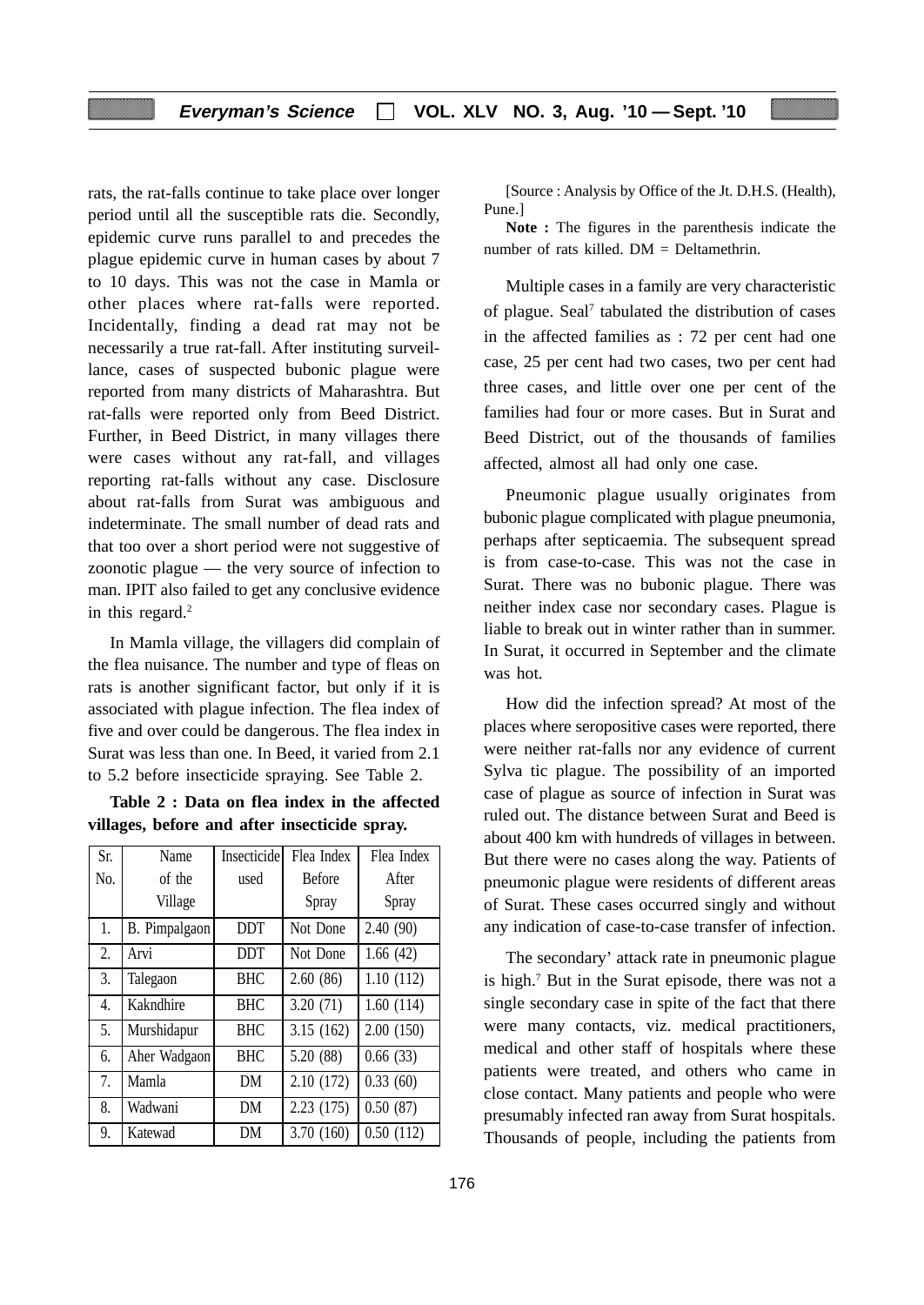the hospitals, left Surat in crowded buses and railway compartments. Some patients with suspected pneumonic plague absconded and went too far of places such as Delhi, Mumbai, and native villages. About 20,000 people commute daily from Surat to Mumbai. Yet there were no secondary cases. In its report the WHO team explicitly declared, "if any pneumonic plague was there, it is believed that there would have been high secondary attack rate and high casualties within a very short time"<sup>2</sup>

Seal<sup>7</sup> observed that after its introduction, plague epidemic goes on lingering. In the rat population, depending on its size, it may take months or even years for epizootic to develop and then die out. In the epidemics in question, the outbreaks lasted only for some weeks. Even the World Health Organization declared India free of plague. Such a fast success in containing plague and its total disappearance itself raises an obvious question: was the disease really plague?

# **6.** *Summing up :*

In brief, in the alleged plague outbreaks in India in 1994, both the clinical & epidemiological features of the illness were not compatible with that of plague. Thus, the weighty and prerequisite clause of the WHO definition of a confirmed case, was not satisfied. The illness in question was not plague. Matter should have ended there.

#### **7.** *Bacteriological diagnosis :*

The microbiology departments of the Medical Colleges at Ambejogai, Solapur, Nanded and Pune; Haffkine Institute, Mumbai; and National Institute of Virology, Pune, did the bacteriological examination of the fluid drawn from the buboes (before starting antibiotic treatment), and blood from the hospitalized patients. None of these fresh specimens were positive for plague, even on repeated attempts. A total of 115 samples were analyzed at Haffkine Institute, none showed presence of *Y. pestis.* It must be remembered here that at every stage standard stock cultures of *Y. pestis* were put for comparisons. Cultures of blood clots, and intraperitoneal inoculations in laboratory animals failed to indicate plague infection. The Haffkine Institute with over 100 years of experience, failed to obtain *Y. pestis* from any of the large number of dead and live rats, domestic and wild, they received from the Beed and other districts of Maharashtra prior to or during the alleged outbreak of plague.

In pneumonic plague, the lungs and sputum teem with *Y. pestis,* as if in a culture. But the sputum samples, and tissues obtained on postmortem elimination, were found negative when examined by the microbiology department of the Medical College, Surat. TAC reported that *Y. pestis* could not be demonstrated histopathologically in the lung sections available from the autopsy material<sup>8</sup>. Scientists of B.J. Medical College, Pune, isolated *Pseudomonas pseudomallei* from the lymphnode aspirates from 12 out of 40 patients admitted in the Sassoon General Hospital, Pune. But the National Institute of Virology, Pune, could not confirm identification. There is controversy about the species of the isolates, *Pseudomonas* pseudomallei or related organism<sup>9110</sup>

The microbiology Department of Surat Medical College reported the isolation and biomedical characterization of *Y. pestis* from few suspected cases of pneumonic plague. But this was not confirmed by the National Institute of Communicable Diseases, (NICD), Delhi. Twenty samples were brought from Surat Medical College by the CDC team to the Haffkine Institute for confirmation where they tried culture and animal inoculation. Not a single sample showed presence of *Y. pestis.* Out of 20 mice only three died in 24 hours, which showed *Klebsiella* species.

TAC claimed that using modern techniques and with great efforts, it was able to obtain pure culture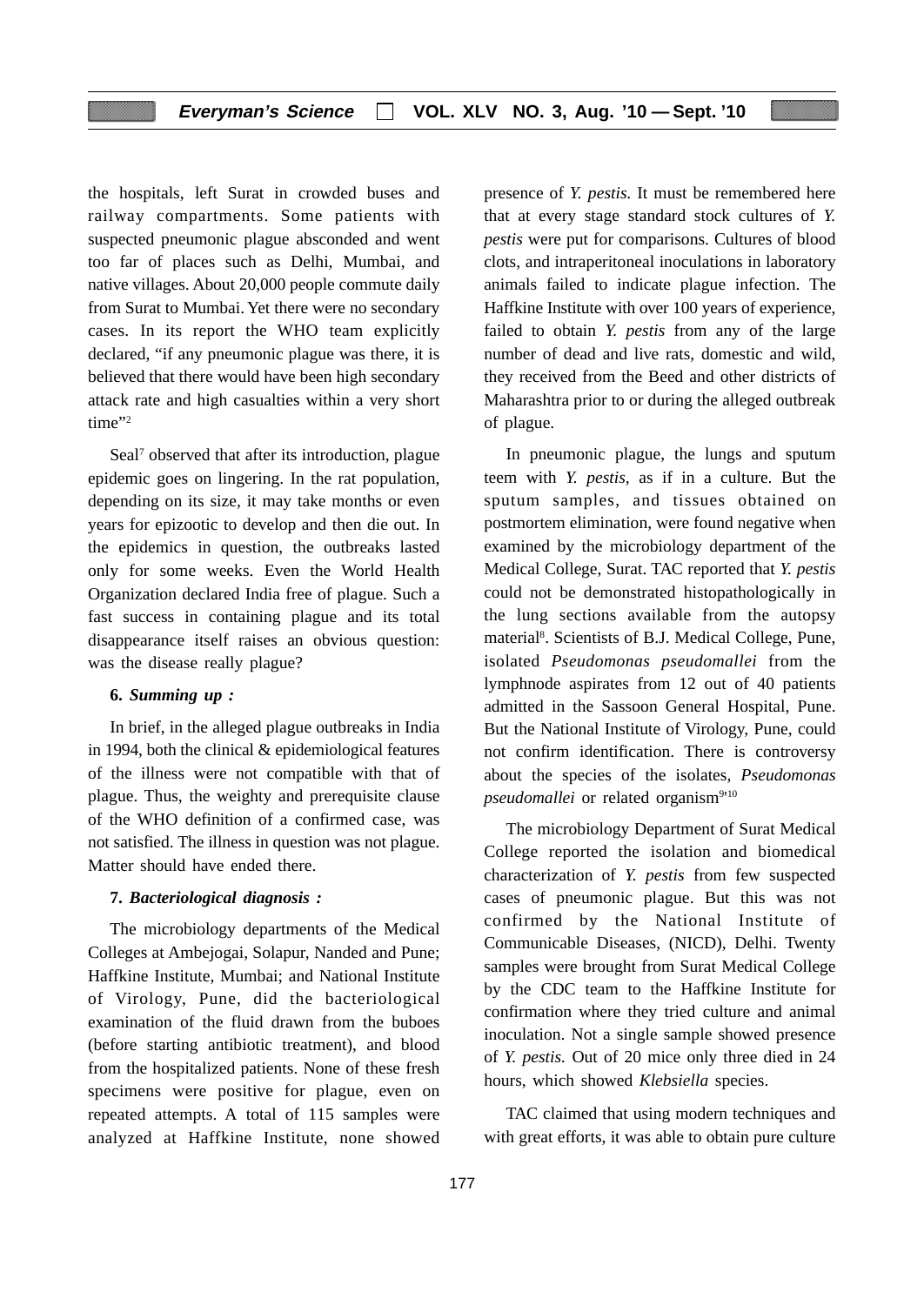of *Y. pestis* from the old and highly contaminated autopsy specimens (which when fresh, were previously found negative) from Surat patients. If so, it is indeed highly creditable. But this was isolated instance to be considered conjointly with inability to produce any evidence of *Y. pestis* in hundreds of other suspected cases with similar clinical picture. In addition, an isolated finding like this could not justify confirming diagnosis of pneumonic plague, especially when both epidemiological and clinical features were either adverse or equivocal. And certainly not when, TAC itself, reported that the isolated organisms were non-pathogenic or weakly so.8

## **8.** *Serological Diagnosis :*

The NICD, Delhi, tested the sera from the suspected cases of plague in Maharashtra and elsewhere, by Passive Haemagglutination Test (PHA) using the Fl antigen of *Y. pestis.* However, Haemagglutination Inhibition (HI) Test was not performed to rule out false positive results. With only a positive PHA test on single serum specimens, NICD confirmed the diagnosis of plague without carrying out an HI test. The PHA test is at best only of presumptive value, but the Government of India declared the outbreak in Beed District, to be plague.

Studies which were carried out on the test-kits at the Haffkine Institute, Mumbai, clearly indicated and testified that PHA test-kit with F1 antigen was not as specific in Indian situation as it might have been in the U.S.A. Many samples from healthy blood donors, normal persons, and controls from patients of other diseases like tuberculosis, malaria, etc., gave positive results with PHA test. A total of 17 controls were tested out of which eight showed a titre of 1 : 16. But adsorption with sheep RBC (SRBG) led to no reaction at all. In 63 test samples, only there showed of titre of 1 : 32. It must be noted here that the initial HA tests at the National Laboratory were done without adsorption by SRBG. Results on confirmatory HI test carried out at the Haffkine Institute were confusing and not consistent. At NIV, Pune, the HI positive sera were tested in Western Blot against the 14 KD F1 antigen obtained from CDC, Atlanta. No conclusive evidence of WB positivity was seen. The PHA test was thus, interpreted without any valid local data on sensitivity, specificity and positive predictive value.

During the epidemic in Maharashtra, sera for serological examination were sent to NICD, Delhi, not only from the suspected cases of bubonic plague, but also from healthy persons as a control. Of the sera samples from ten healthy blood donors from the Blood Bank of the General Hospital, Solapur, two were reported positive (titre 1 : 45). Samples of serum were collected from three patients suspected of bubonic plague and each sample was divided into two portions. The first lot of three samples was sent to NICD on 21st October 1994. All these were reported as positive (titre 1 : 45). The second portions of these sera were sent to NICD on 26th October 1994. All were reported PHA negative.

The serological verification and indication of current infection, as already stated, is demonstration of a four-fold difference in tire of passive haemagglutinating antibodies in serum, between specimens taken at appropriate intervals. This was not demonstrated in any patient, except in an exceptional case. None of the test results were corrected with clinical data. As regards the Office of the Joint Director of Health Services (Health), Pune, paired serum samples were collected from four suspected cases of bubonic plague from Mamla village and PHA test results reported by the NICD were analyzed (see Table 3).

Only about 517 patients from Maharashtra were reported as PHA positive. When WHO team performed latex agglutination assays from human blood samples collected from suspected cases of plague from three villages in the Beed District and from the Civil Hospital, Beed, out of 43 sera only three were positive.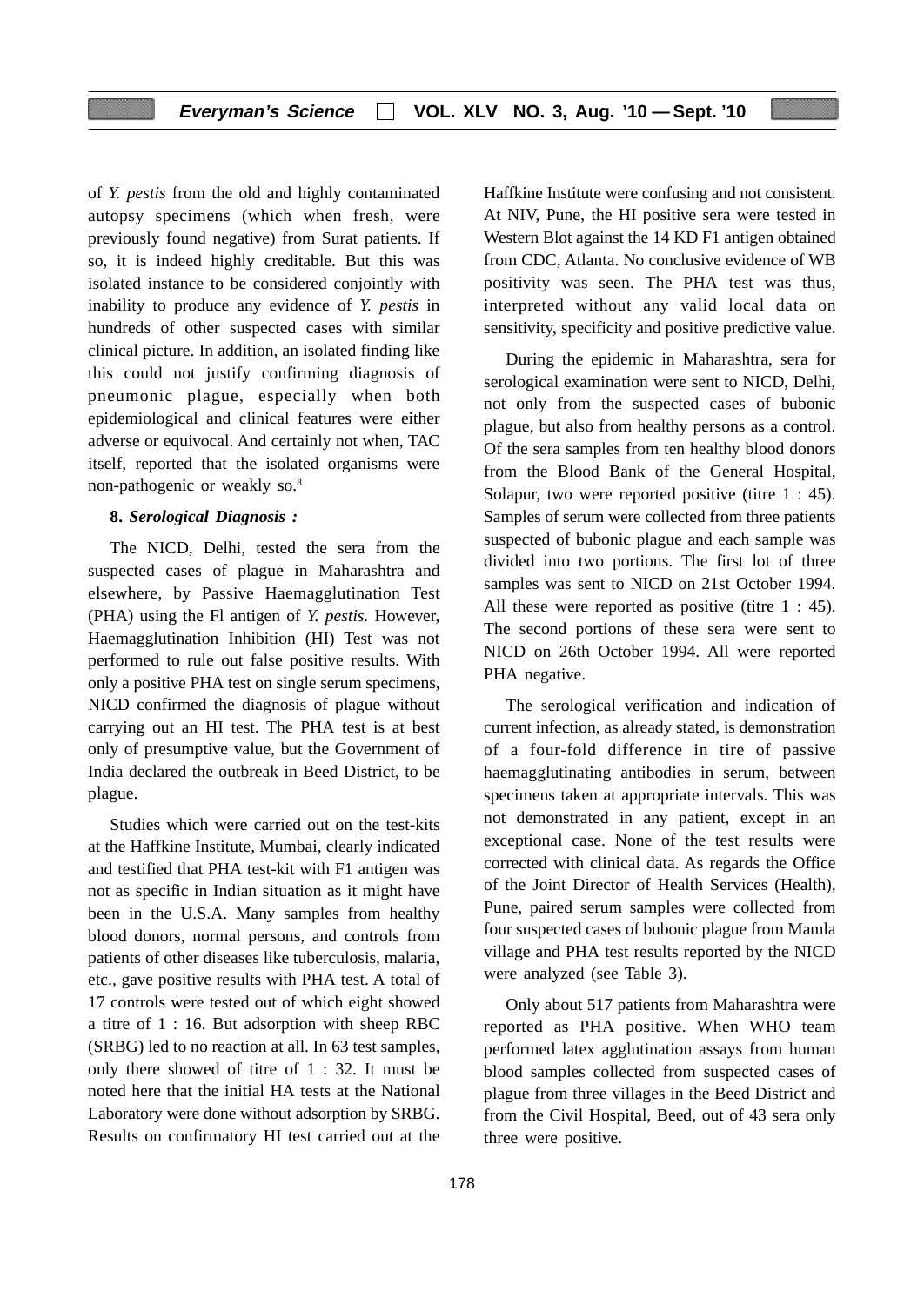**Table 3 : PHA Test Results of Paired Serum Samples drawn at 12 days interval from Suspected Cases of Bubonic Plague from Mamla Village, Beed District**

|   |           | Sr. No.   Patient's Name   Titre : 1st Sample   Titre : 2nd Sample |      |
|---|-----------|--------------------------------------------------------------------|------|
|   | Hiralal   | 1:45                                                               | 1:45 |
| 2 | Anjabai   | 1:135                                                              | 1:45 |
| 3 | Abhimanyu | 1:15                                                               | 1:45 |
|   | Sadipan   | 1:45                                                               | 1:15 |

[**Source :** Analysis by Office of the Jt. D. H. S. (Health), Pune.]

One can conclude from the data that serological results were questionable and the evidence is not in favour of the diagnosis of plague infection.

#### **Collaborative reports**

The Expert Committee on Plague of the Government of Gujrat, concluded that, "the majority of evidence does not support the initial suspected diagnosis of pneumonic plague". The Expert Committee of the Directorate of Health Services, Maharashtra, investigating plague epidemic deliberated and concluded on the basis of data available to it that the outbreak of plague-like illness was not of bubonic plague.

The WHO International Plague Investigative Team, in its quick appraisal, found no evidence to suggest transmission of *Y. pestis* in any major urban population other than in the city of Surat. The report clearly and explicitly stated that its operational conclusions were based on epidemiological grounds with clinical and laboratory findings that were supportive rather than confirmatory.<sup>2</sup>

# **The Technical Advisory Committee on Plague :**

The TAC report is the only document which claims very strong evidence in favour of pneumonic plague being the cause of the outbreak and deaths in Surat. Instead of attending to its terms of reference, the TAC concentrated on searching out the causative agent, *Y. pestis*. After a long delay, TAC claimed to have isolated *"Y. pestis"* in 11 out of 82 samples from suspected cases of pneumonic plague from Surat. TAC has not elaborated on methods for isolation, characterization & animal inoculation. The inability of a large inoculum of pure culture of *Y. pestis* to kill susceptible laboratory animals raises doubt about its identification.<sup>11</sup> Even attenuated strains of *Y. pestis* kill mice in large numbers. TAC also claimed that 82.2 per cent of the serum sample from convalescing patients from Surat were positive on PHA and HI tests. In marked contrast, TAC reported that histopathological examination of tissue samples even from autopsies carried out at Surat, showed inconsistent pattern and *Y. pestis* could not be demonstrated.

Polymerase Chain Reaction (PCR) in itself, in absence of any basic evidence indicating plague, is neither valid nor conclusive proof. But the PCR test for molecular characterization was apparently used as a trump card. Five isolates were found to be positive for f1 genes and two for pla-gene. All this is evidently creditable, especially in light of the fact that in all these cases fresh clinical samples of sputum from acutely ill patients and lung tissues from autopsy, were negative for *Y. pestis* on repeated testing. Such sporadic finding in a few cases out of hundreds cannot justify confirmation of cases of plague without supportive clinical and epidemiological evidence. The National Institute of Virology (NIV), Pune, also showed PCR bands from DNA extracted from autopsy specimens of two patients from Surat. However, considering epidemiological, bacteriological and serological evidence, NIV declined to brand these cases as of genuine plague—for they needed more evidence. PCR is highly sensitive test, but specificity of PCR against plague needs to be verified under field conditions in India. TAC's own finding that the meticulously isolated plague bacilli were nonpathogenic, rules out these isolates as responsible for the lethal pneumonic plague. The ability of such organisms to produce pneumonic plague in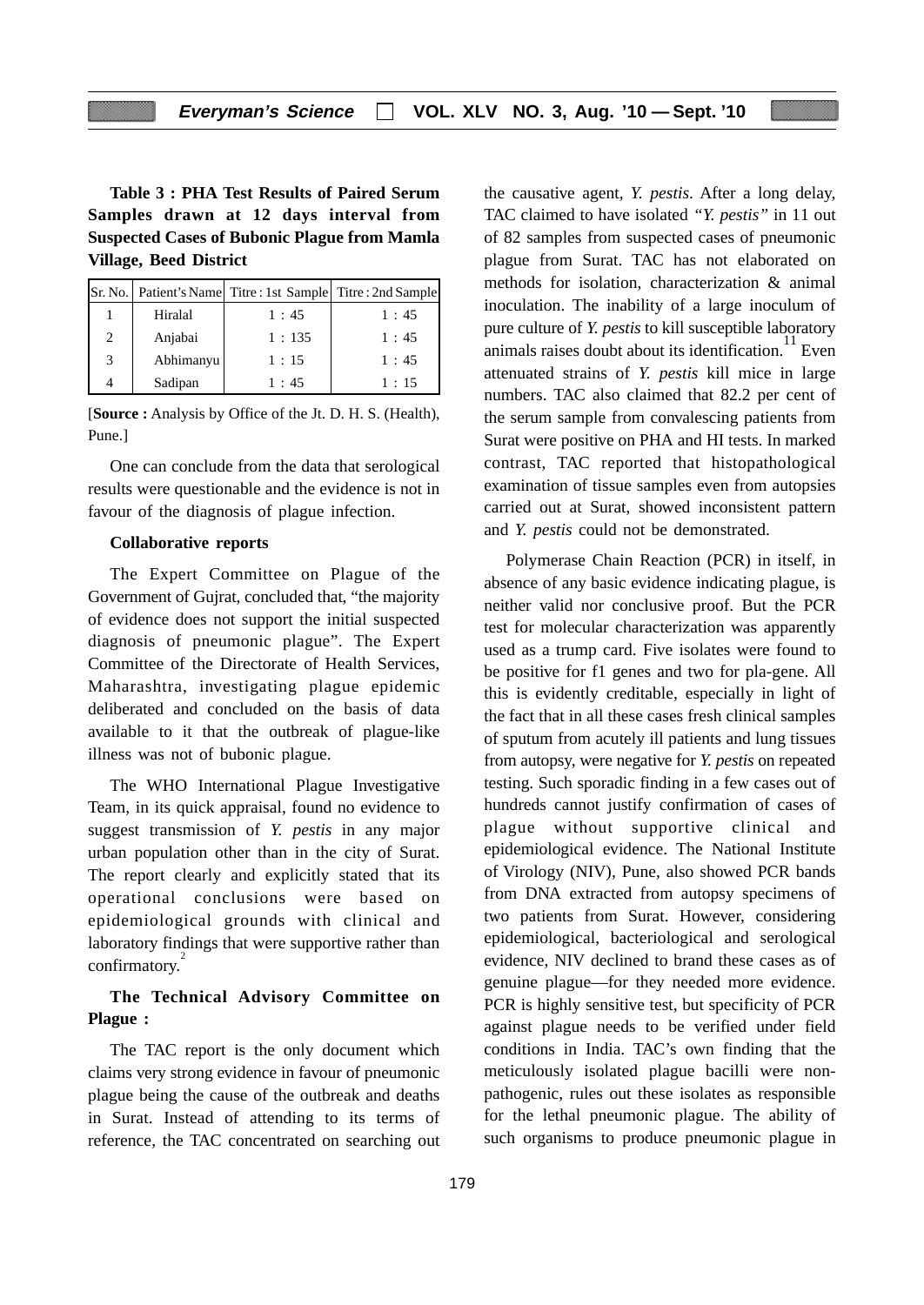man with high fatality, as claimed by the TAC, is incredible. TAC admits that there were many gaps in their knowledge of Indian plague outbreak of  $1994.$ <sup>8,12</sup>

#### **The Consequences of incorrect diagnosis**

The consequences of the mistaken diagnosis of plague have resulted in exorbitant costs to the nation.13 Billions of US dollars were lost. Colossal damage was done to India's tourist industry, diamond cutting, and exports. Internationally, India was quarantined, Indians were not allowed to land in other countries, and the foreign airlines canceled their flights to India. Persons from India to outside places, were vigorously checked under humiliating conditions in many countries. Millions of people *swallowed massive doses* of tetracycline as protection against plague, an effect of inexact information and panic. Loss to national pride, and psychological and emotional damage to the people cannot be quantified. $13$ 

# **CONCLUSION**

The evidence presented in this paper clearly shows that what was going on in India in late 1994 was not plague and certainly not pneumonic plague. Whatever happened provides a very important lesson of the harm that can come nationally and globally from decisions based on inadequate or incorrect information. The appearance of a new serious disease in a previously healthy population should be confirmed unquestionably before the presence of the disease is declared. International confirmation is desirable, while this may require some days, the delay would provide the time to establish the epidemiological data and planning the control measures that may be required on decisive confirmation.

#### **ADDENDUM**

It is significant to record that a similar kind of outbreak of lymphadenitis and flea nuisance occurred in February 1995 in the Beed and Buldhana Districts of Maharashtra. A total of 32

patients were suspected for plague. Out of these, only six had fever, but disease was mild. All recovered. On serology none were positive for the PHA/HI test. Rat-falls and flea bites were there. On investigation, PCR gave positive result on two samples. However, *Y. pestis* could not be isolated from the clinical samples and rats. Considering the overall evidence plague was ruled out.<sup>14</sup> Within few weeks the outbreak died out. Information is not available as to the exact cause and infective agent of this fresh outbreak.

#### **ACKNOWLEDGMENTS**

Thanks are due to Dr. B. M. Dama, then Joint Director of Health Services (Health), and Dr. P. P. Doke, Jt. Director of Health Services (Malaria and Filaria), Maharashtra, and their staff for help and data analysis of the reported cases, and field investigations in the State. Our special thanks are due to Dr. Subhash Salunke, Director Health Services, Govt. of Maharashtra, and other members of the Technical Advisory Committee on Plague, Maharashtra. Our particular thanks to Dr. P. V. Sathe, then the Director of Medical Education and Research, Maharashtra, for his valuable help in finalizing the draft of this paper. To Dr. N. P. Gupta, Ex-Senior Deputy Director General Indian Council of Medical Research, New Delhi ; Dr. Satnam Singh, Director, Regional Institute of Public Health, Chandigarh ; members of the Gujarat Branch of the Voluntary Health Association of India, Varodara ; and the professors of microbiology from selected medical colleges in Maharashtra, District Health Officers and other participants in a special workshop organized at Dr. V. M. Medical College, Solapur, we thank for personal communications and discussion.

# **REFERENCES :**

1. Joint Director of Health Services (Health), Plague : Situation Analysis, Pune, Directorate of Health Services, Government of Maharashtra, November 1994.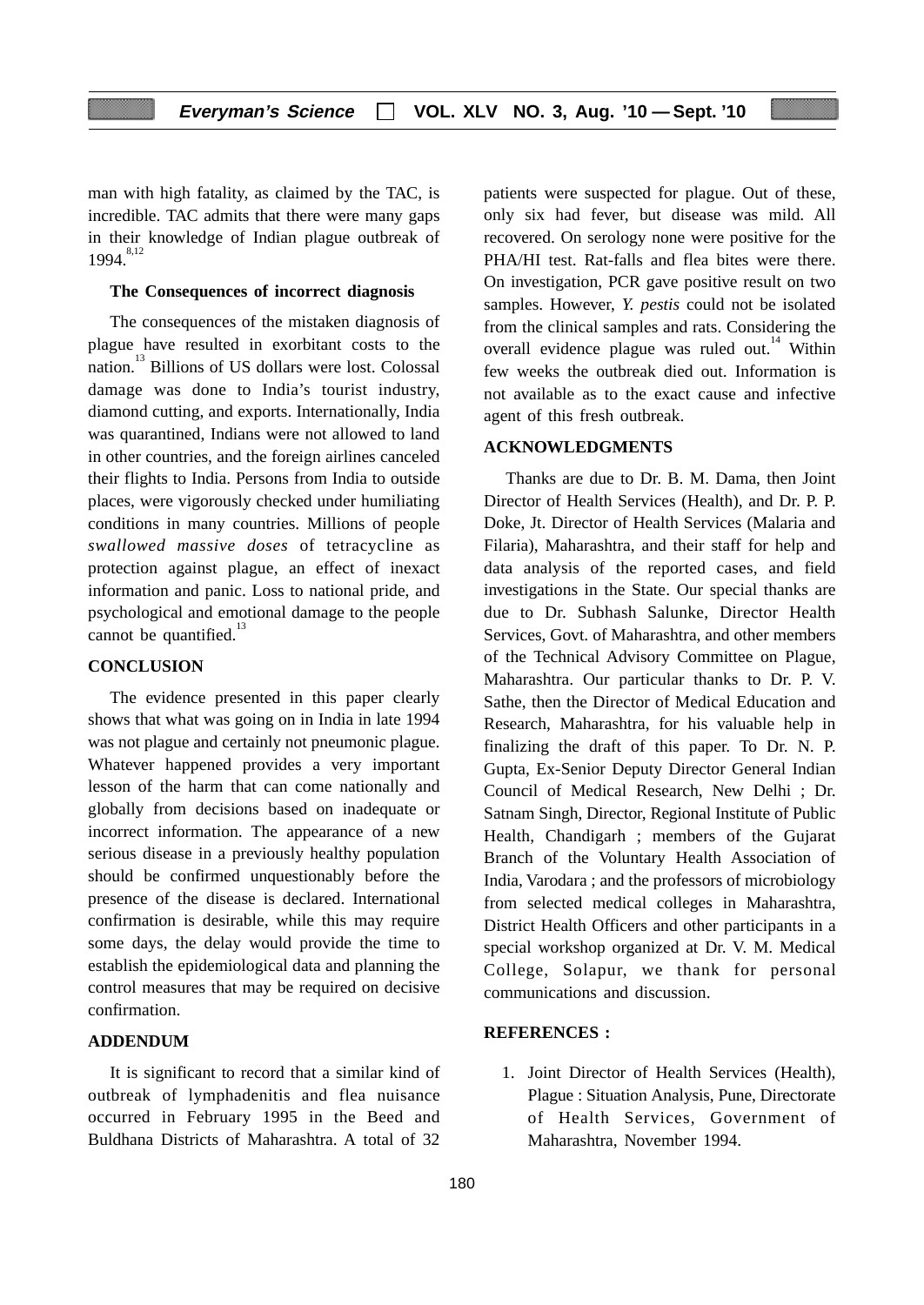# **Everyman's Science VOL. XLV NO. 3, Aug. '10 — Sept. '10**

- 2. WHO, Plague in India, World Health Organization International Plague Investigative Team Report, New Delhi, 9th December 1994, pp 4-5.
- 3. John Jacob, a Report, Sunday Sakal, Pune pp 1, 13th November 1994.
- 4. Dhar Lalit, Epidemic was not plague, say doctors, Lokmat Times, Aurangabad, pp 1, 12th November 1994.
- 5. Deodhar, N. S. and Yemul V. L., Plague : That Never Was, a paper presented at the third National Conference of Indian Association of Epidemiologists, Delhi, 7-8 February, 1995. (submitted for publication)
- 6. Benenson Abram S., Ed., Control of Communicable Diseases in Man, U.S.A., Ed. xii, A.P.H.A., 1979, pp 227.
- 7. Seal S. C., Plague, Conquest and Eradication in India, New Delhi, Indian Council of Medical Research, 1987, pp 55.
- 8. Report of the Technical Advisory Committee on Plague, Ministry of Health and Family Welfare, Government of India, New Delhi, August 1995, pp 81.
- 9. Bharadwaj Renu, et al, *Lancet*, **344**, 1574, 1994
- 10. Bharadwaj Renu, et al, *Lancet*, **346**, 975, 1995.
- 11. Anonymous, Surat plague hoax, A Microbiologist Responds, News Wave, New Delhi, pp 3, 2nd July 1995.
- 12. Ramalingaswami V., et al *Current Science*, **71**, 781-806, 1996.
- 13. A Report, The 1994 Indian Plague, New Wave, New Delhi, pp 8-9, 25th June 1995.
- 14. Joint Director of Health Services (Malaria and Filaria), Government of Maharashtra, Pune, Personal communication.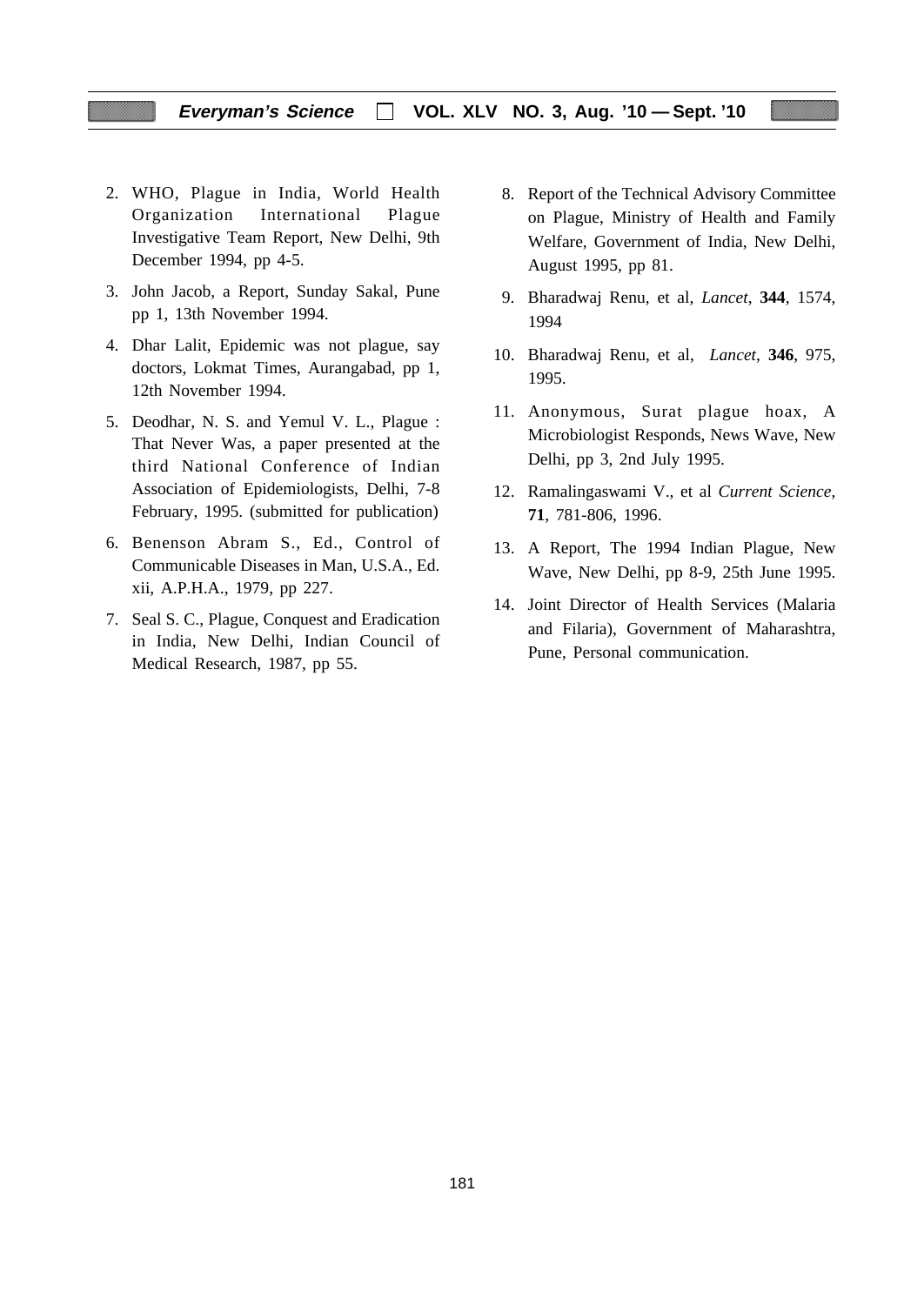# **LIVESTOCK DIVERSITY IN INDIA AND TOOLS FOR ITS MANAGEMENT**

Keviletsu Khate, Amit Kishore, Manishi Mukesh and Monika Sodhi

**Livestock play a significant role in the socio-economic development of nation. Use of recent technologies to evaluate the existing genetic deversity and positive attributes within a region is an important step for sustainable utilization and conservation of livestock resources. Genomic and reproductive technologies could generate valuable information on indigenous animal germplasm and highlight future possibilities and challenges to safeguard them.**

# **INTRODUCTION**

The various livestock species have been domesticated over thousand of years and contribute directly or indirectly to agricultural production. Livestock genetic resources are of economic, scientific and cultural interest to humankind in terms of food and agricultural production for the present as well as future generations. These are particularly vital to subsistence and economic development in developing countries as they continually provide essential food products, contribute draught power and manure for crop production and generate income as well as employment for most of the rural population. They also produce non-food items such as hides, skins, wool, traction power and fuel (from dung). In addition, livestock contribute towards environmental sustainability in wellbalanced mixed farming systems. Further, subsistent farming communities depend upon genetic, species and ecosystem biodiversity for their livelihoods. Also, complex, diverse and risk-prone peasant livelihood systems need animal genetic resources that are flexible, resistant and diverse.

#### **LIVESTOCK DIVERSITY IN INDIA**

The farm animal genetic resources in India are represented by a broad spectrum of native breeds of cattle, buffalo, goat, sheep, swine, equines, camels and poultry in addition to many more not characterized and accredited so far, besides populations/breeds of other species like pigs, mules, donkeys, yaks, mithuns, ducks, quails etc. These diversity of domesticated livestock and poultry breeds have been developed due to years of evolution within specific ecological niche as a result of adaptational selection to meet the local needs. The indigenous livestock breeds possess special adaptations and gene combinations, such as disease resistance, adaptations to harsh climatic conditions, and exploitation of poor-quality feeds, which generally are not found in high-producing exotic breeds. Under a given set of agroclimatic conditions it is important to utilize the maximal biological potential of these livestock genetic resources, which have been evolved through natural and human selection over the years and maintain substantial diversity.

#### **LOSS OF GENETIC DIVERSITY**

It is quite an irony that presently the population of some of the important breeds of livestock is

Cattle Genomics Lab, National Bureau of Animal Genetic Resources, Karnal–132001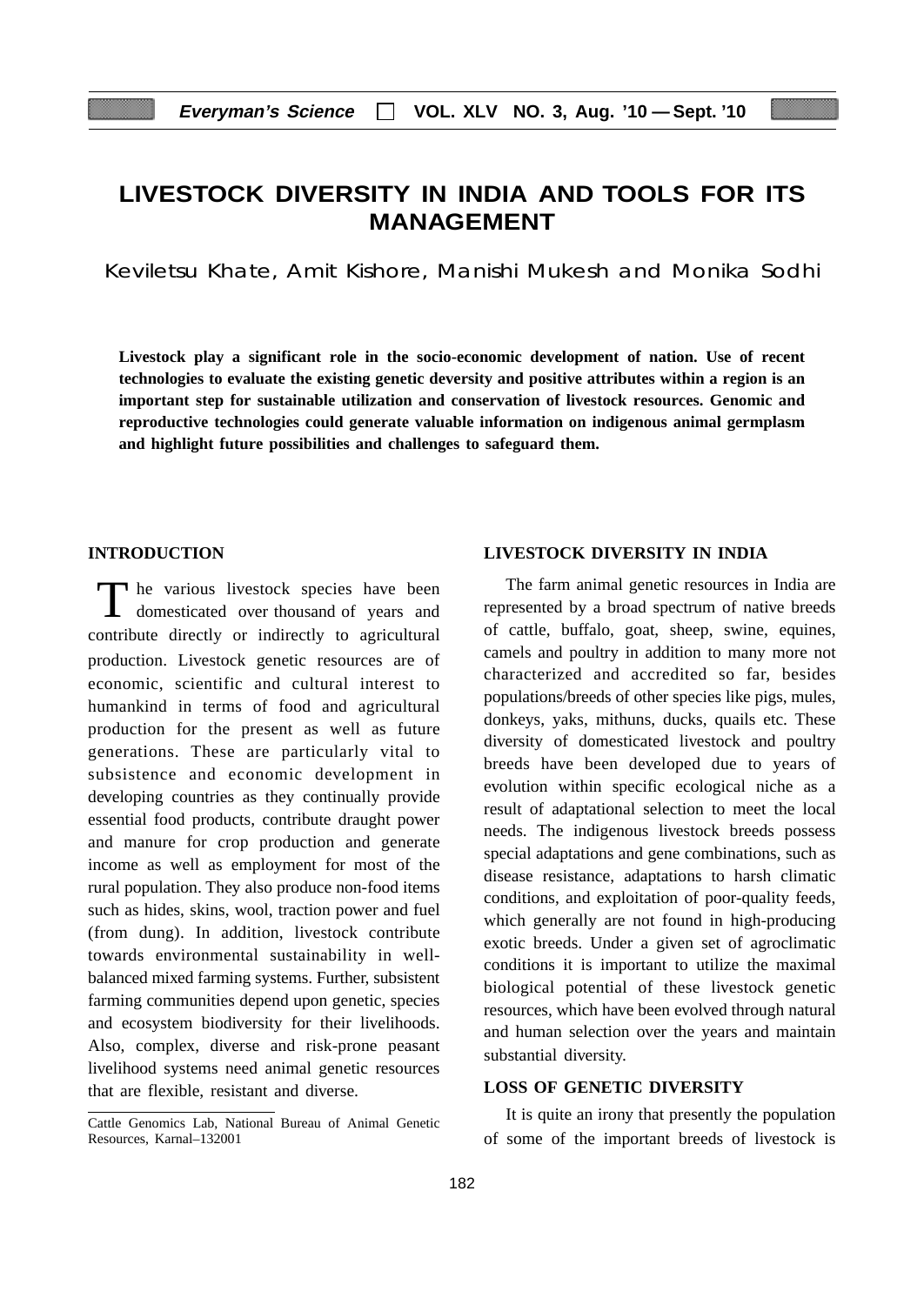either declining or breed characteristics are being diluted due to one or the other reason. Increase in demand and economic climate in recent years have promoted the use of breeds suited to intensive production systems, which has led to a few breeds becoming widespread while other breeds have declined in population size. There is also pressure to increase profitability of livestock farming by replacing less productive breeds with more productive ones and high-input/high-output breeds like Holstein have already and still gaining importance in many states of India for upgrading/ crossbreeding programmes. These have resulted in genetic erosion among the native livestock breeds and reduced the opportunities to improve food security, alleviate poverty and attain sustainable agricultural practices. Neglect and lack of accurate information on the diversity and status of the existing farm animal genetic resources are believed to exacerbate the alarming rate of irreversible loss of genetic diversity.

#### **NEED FOR MAINTAINING DIVERSITY**

The basis for the present as well as future sustainable utilization of indigenous farm animal genetic resources is the information on the extent of existing genetic diversity, characteristics and their use. Systematic information on existing diversity in a given region is essential to meet future challenges associated with environmental change, emerging disease threats, new knowledge of human nutritional requirement, fluctuating market conditions or changing societal needs. Additionally, an understanding of the extent and pattern of genetic variability among breeds may help in the development of more national breeding programmes and is a prerequisite to the conservation of genetic resources.

# **TOOLS FOR CONSERVATION**

Characterization of livestock genetic resources is the first step to answer the emerging and important issues of conservation. The underlying assumption is that the taxonomically distinct breeds are most likely to have special adaptation and gene combination not found in other breeds. Amongst the molecular markers, microsatellites and mitochondrial DNA have been extensively used for genetic diversity analyses and to have deep insight into the phylogenetic history of livestock. They are also used to answer questions on taxonomy, evolution, domestication processes, management of genetic resources and setting conservation plans.

On the other hand, the approach of whole genome sequencing provide opportunities to understand and exploit the unique qualities of animal genetic resources such as milk quality attributes, disease resistance, heat tolerance etc. This can further be utilized to complement the methodologies of selection approach to correlate phenotype and genotype across the whole genome simultaneously rather than one locus at a time with high measurement precision. The availability of whole genome sequence also allows the use of single nucleotide polymorphism (SNP) chip to undertake whole genome scan in any breed (Figure 1) The technology has been successfully



*Figure 1. Whole genome scanning using high throughput sequencing technology*.

applied in developing high density SNP chip in several species viz. Bovine 50K Illumina™ iSelect SNP chip, Illumina iSelect pig DNA chip, and the development is likely to grow as the availability of complete genome sequence in livestock increases. SNP platform and related databases also have a broad utility in defining existing diversity and in guiding conservation plans.

Advancement in microarrays in recent years provides opportunities to analyze polygenic funcional traits. This allows simultaneous evaluation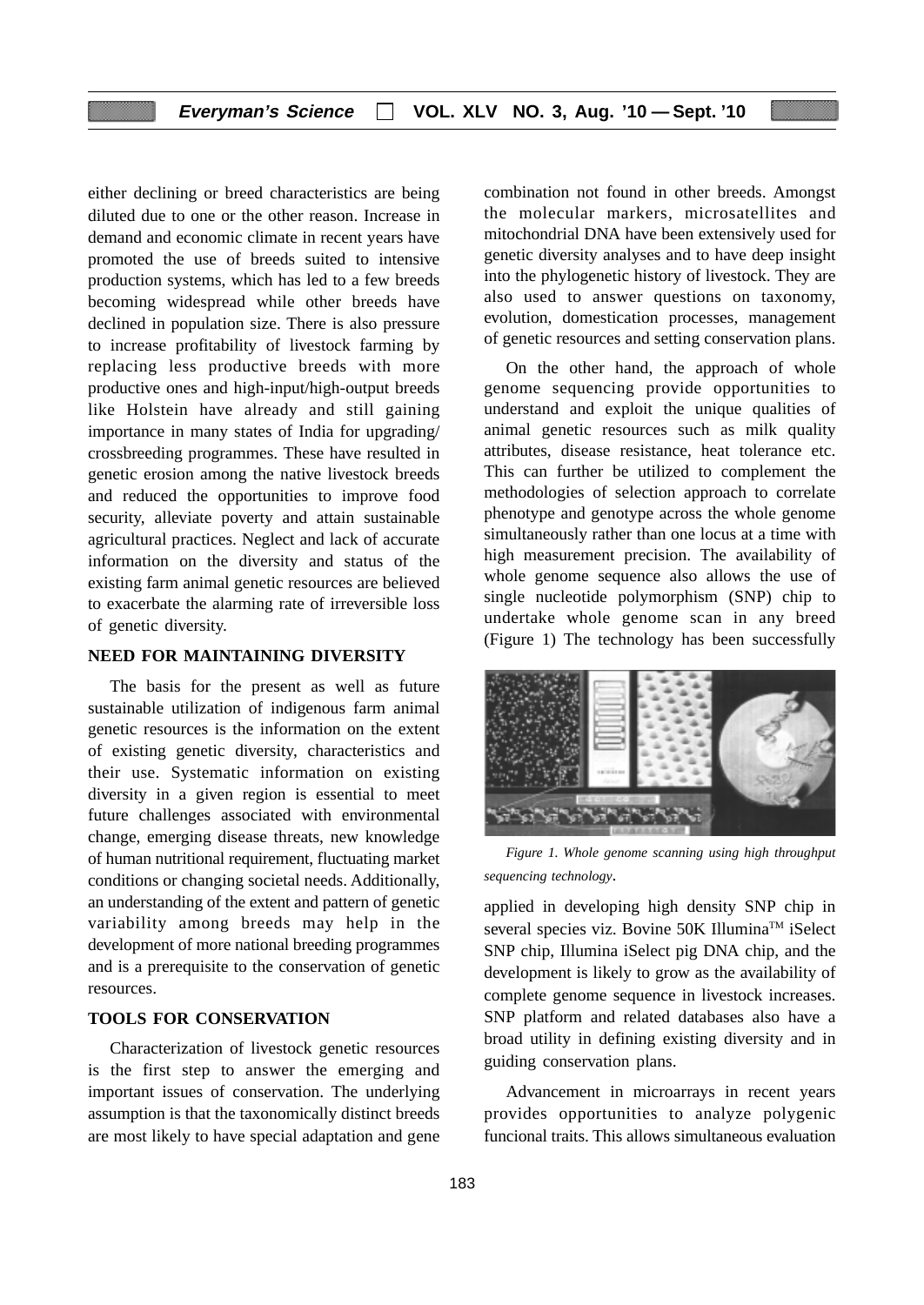of target genes up to the order of tens of thousands associated with functional traits in complex eukaryotic genome. Gene expression microarrays also serve as a platform to understand mechanisms and underlying egentic factors of biological functions that have not been fully established. Additionally, the technology can be utilized to investigate genes which are differentially up or down-regulated between different physiological, pathological and between cells of animal from different genetic background.

Conventional conservation of livestock genetic resources is undertaken through *in situ* and *ex situ* approaches. The approach of *in situ* conservation, maintaining live population of animals in their adaptive environment, will be effective with the participation of traditional keepers (farmers) of the breed. The success of this approach also depend on efforts of creating awareness among farmers and developmental organizations about the usage of indigenous animal genetic resources and the risk posed by upgrading/crossbreeding programmes in reducing within and between breed diversity.

Developments in cryopreservation and reproductive technologies have made a huge impact on conservation strategies. *Ex situ* conservation of genetic material from livestock through cryopreservation is an important strategy to conserve germplasm. Cryopreserved semen doses, ova or embryos and DNA sequences in frozen blood or other tissues from improtant and endangered breeds will serve as invaluable repository for indigenous livestock genetic resources. The biotechnological tools developed in recent years can also be effectively used for conservation of livestock genetic resources. Standardization of somatic cell nuclear transfer (SCNT) and cloning techniques in livestock breeds will serve as indispensable conservatory tools of important livestock and poultry breeds. Other reproductive technologies that can be used for conservation include embryo transfer, embryo micromanipulation and genome resource banking. Thus, participation of farmers, inter-disciplinary/ institutional coordination, policy decisions, access to technology by all levels of producers and financial support will be required to address the issues of genetic diversity and to realize the full impact of genomics on livestock genetic resources.

In India, need to maintain genetic diversity in livestock has been realized and Indian Council of Agricultural Research (ICAR) established National Bureau of Animal Genetic Resources (NBAGR). Presently, the Bureau is acting as a nodal agency for evaluation, documentation and conservation of livestock and poultry genetic resources in India. Till date, the Bureau has completed the gigantic task of characterization of almost all the recognized breeds of livestock and poultry and similar efforts are being put forth for the lesser known breeds. Among several molecular markers available, multilocus and non-species specific microsatellite markers using FAO recommended microsatellite markers has been extensively employed. Additionally, mitochondrial DNA has been analyzed to have insights on the genetic diversity and origin ; besides, estimating the time depth of domestication history of the distinguished livestock and poultry breeds. These developments have opened opportunities to frame effective breeding plans for long term conservation and continuous genetic improvement of indigenous breeds. Informations generated from these efforts may further be utilized within the country to strengthen Herd Registration Scheme, which has been launched by the Ministry of Agriculture ; Government of India. Further, finalization of breed descriptors and breed registration would go a long way for conservation of rare and endangered breeds.

*Ex situ* conservation measures on Indian livestock and poultry genetic resources have also been put in place by NBAGR. Semen samples from important livestock breeds have been cryopreserved and kept in Gene Bank for long term preservation of genetic resources at nominal cost. The Bureau has set up somatic cell bank of skin fibroblast as genetic stock and on the basis of this technology animal cloning programme is being taken at the institute.

The Indian livestock and poultry genetic resources present several unique characteristics, which are gaining popularity in the era of globalization.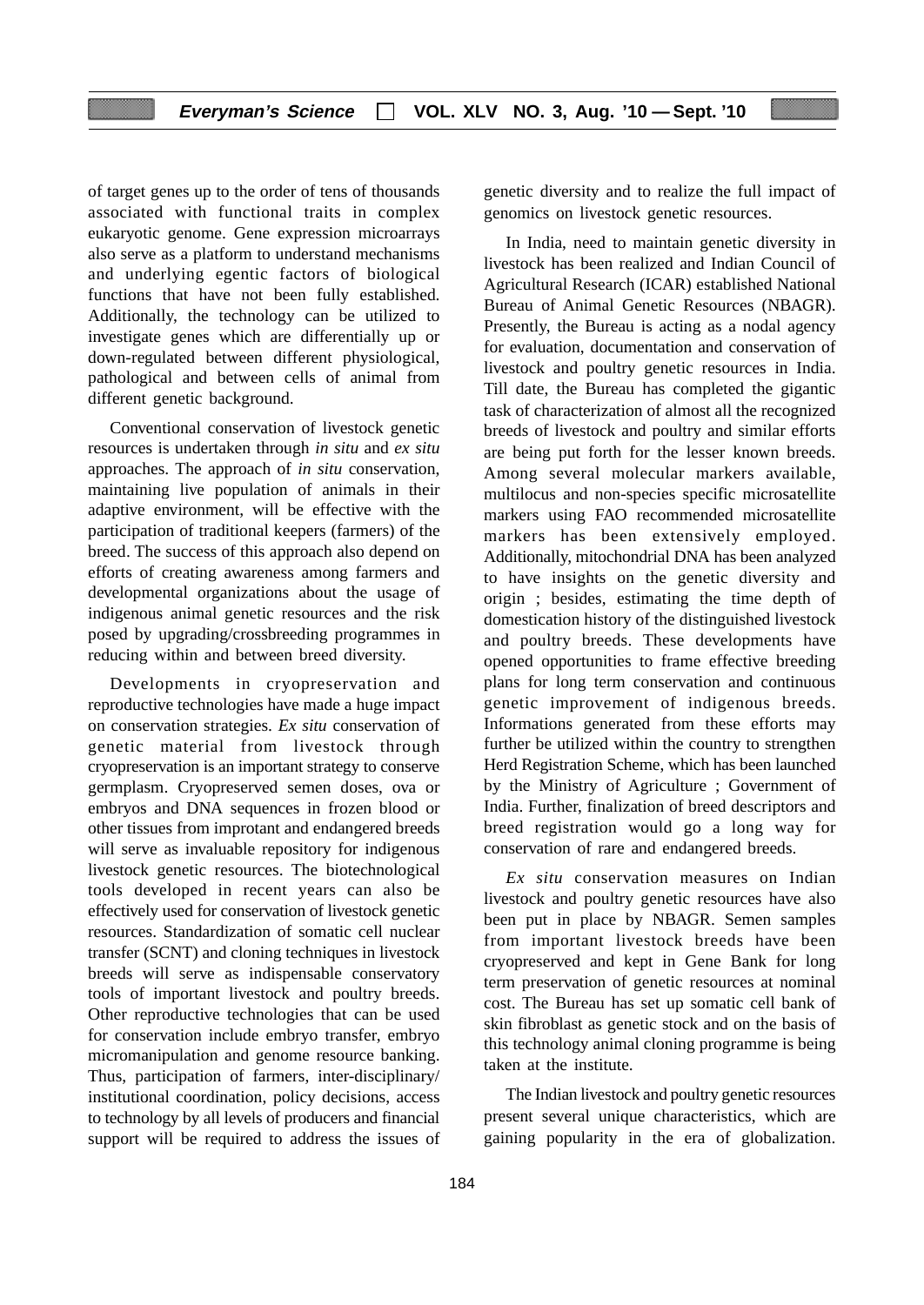Analysis of candidate genes associated with economically important traits by the NBAGR scientist have confirmed some of the unique genetic architecture of the Indian livestock and poultry genetic resources. Recently, it has been observed that fixation/near fixation of desirable milk protein beta-casein A2 allele in Indian buffalo and cattle breeds would have an upper edge over their taurine counterparts in meeting the global demands for A2 milk in the international dairy sector if the undesirable effects of b-casein A1 allele on health (type I diabetes mellitus, coronary heart disease, sudden infant death syndrome, atherosclerosis, schizophrenia and autism) are validated and demands for A2 milk increases. Additionally, fixation/near fixation of loci associated with milk production traits viz. milk protein cluster and diacylglycerol acyltransferase (DGAT) will add value to indigenous cattle and buffalo genetic resources. Further, prolificacy of Garole sheep, Pashmina goat for its wool (Cashmere shawl), Vechur cattle for its resistant to Foot and Mouth disease, Kadaknath chicken for its dark coloured flesh, cattle breeds for thermotolerance etc may find their place in international sector if exact mechanisms and the underlying genetic factors are established and proper mechanisms made to patent them.

# **OPPORTUNITIES AND CHALLENGES**

The unique genetic make-up of indigenous livestock and poultry genetic resources provides opportunities for improving the economy of the country and international cooperation. However, membership of the World Trade Organization and its obligations make India face stiff challenges due to globalization of trade of all commodities. Besides, the development of biotechnology in recent years have made it possible to genetically alter the breeds and substituting the original breed with the new breed.

Today, in the era of globalization it is necessary to understand the genetic components of the unique characters in livestock species and develop ways to patent them. Identification/characterization of the existing genetic resources is an important step in this aspect. The recognition of patents on livestock genetic resources would prevent the chances of biopiracy. Further, it proper internationlly accepted legal system is developed, patenting of novel genes will bring about economic benefit to the livestock keepers in the intellectual property rights regime through benefit sharing.

The use of genomic technologies in livestock also calls for addressing environmental concerns and animal welfare in increasing intensive production system. It is also essential to address research ethics and species integrity related to cloning and transgenic technologies, and establishing a legal framework for farm animals in order to ensure proper use of genomic information. Thus, concerted efforts are required to put a mechanism in place to safeguard and to meet the need and aspiration of the future generations with respect to livestock and poultry genetic resources in India.

#### **REFERENCES :**

- 1. D. K. Sadana, *Ethipian Soc. Anim. Prod. Newsletter.* **15**, 6-11, 2007.
- 2. F. W. Bazer and T. E. Spencer. *Theriogenology*, **64**, 442-456, 2005.
- 3. J. E. Womack, *Gen. Res.* **15**, 1699-1705, 2005.
- 4. L. Andersson and M. Georges, *Nat. Rev. Gen.* **5**, 202-212, 2004.
- 5. M. Mukesh, M. Sodhi, S. Bhatia and B. P. Mishra. *J. Anim. Breed. Gen.* **121**, 416-424, 2004.
- 6. M. Mukesh, M. Sodhi and S. Bhatia. *J. Anim. Breed. Gen*. **123**, 258-264, 2006.
- 7. M. S. Tantia, R. K. Vijh, S. T. Bharanikumar, B. Mishra and S. P. S. Ahlawat. *Ind. J. Anim. Sci.* **76**(12), 1033-1038, 2006.
- 8. R. Arora, B. D. Lakhchaura, R. B. Prasad, M. S. Tantia and R. K. Vijh. *Ind. J. Anim. Sci.* **73**(11), 1247-1255, 2004.
- 9. R. Behl, N. Sheoran, J. Behl, R. K. Vijh and M. S. Tantia.. *Anim. Biotech.* **14** (2), 167- 175, 2003.
- 10. R. Behl, J. Behl, N. Gupta, S. C. Gupta and S. P. S. Ahlawat *Ind. J. Anim. Sci.* **77**(4), 331-334, 2007.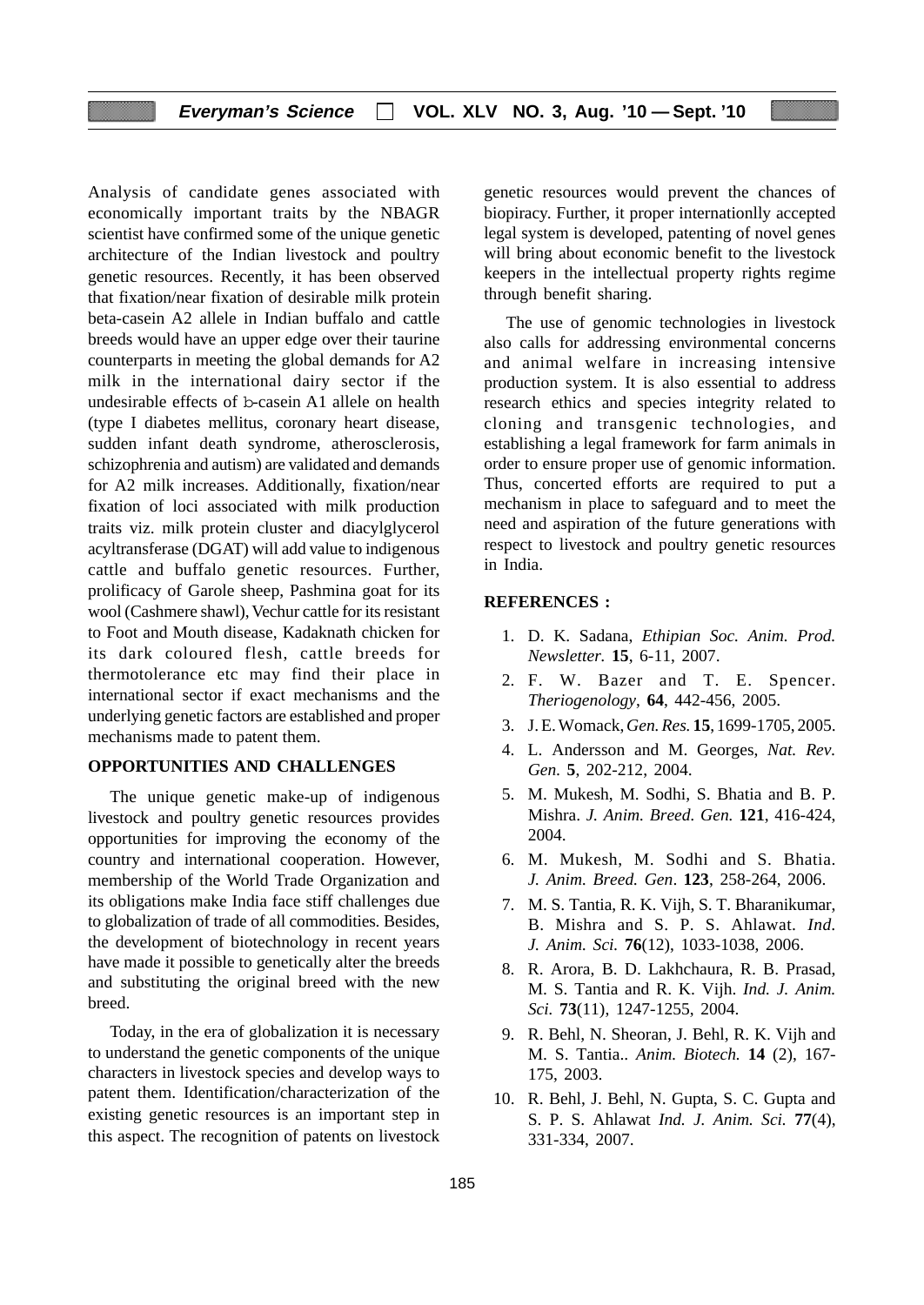# KNOW THY INSTITUTIONS



#### **INSTITUTE OF SCIENCE & MANAGEMENT, RANCHI**

The Institute of Science and Management (ISM), formerly known as Indian Institute of Science and Management had, came into being in the year 1985 under the aegis of Dr. Sachchidanand, the then Vice Chancellor of the Ranchi University, with an idea of catering to the long felt need of management education to the upcoming youth of the developing region of Chotanagpur, now Jharkhand.

A two-year full time Management course leading to the award of Post Graduate Diploma in Business Management (PGDBM) started in 1988. ISM holds its formal approval from AICTE since 1994. The Institute since then had its steady progress and it transcended its original bounds, emerging as one of the best Management Institutes in India occupying the 52nd position as rated by

COSMODE, a Hyderabad based accredition organization.

ISM is known for its highly qualified and dedicated faculty members eager to support the students.The faculty at ISM is an ideal mix of academicians and Industry Professionals. Sixteen batches of the students have already passed out from the Institute. Many of them are holding responsible positions in industry and business. A number of them have started their own business enterprises or joined their family business.

# **CAMPUS**

The Institute, with a vision to impart education to develop the backward region of Chotanagpur area, has setup the campus in Pundag, a rural area, full of landscapes and greenery all around. The infrastructure of Business Management Department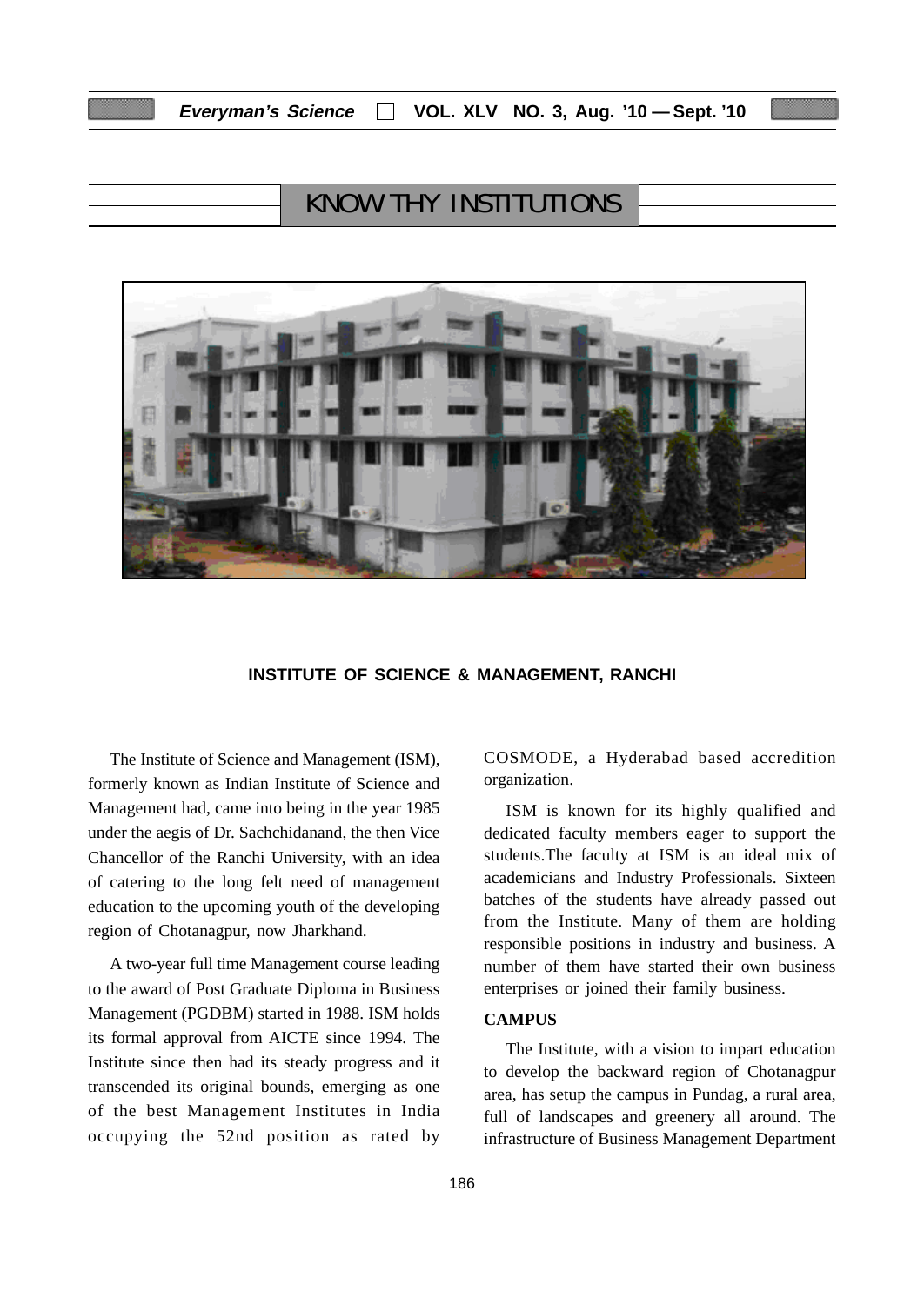is based on a three floor building which consist of classrooms, library auditorium, conference room, computer lab and a sports room.

The Institute is about 3 km from the main road connector and rightfully connected to bus-stand, railway station and airport. One of the distinction of the Institute is its library, which is said to be an axle in any educational institution, where all other activities rotate around it. Library is full of resources including books journals, reports, thesis, magazines of world's best institutes, various newspaper, CDs, Cassettes, internet connection, etc.

### **AWARDS & SCHOLARSHIPS**

Every year students are being awarded following Gold Medals and Scholarships :

- Veena Memorial Gold Medal to the Best Student in the Department of Business Management.
- V. Jha Trust Gold Medal to be Best Student in the Department of Hotel Management.
- Scholarship of Rs. 5000/- per semester to the most meritorious student Courtsey, Dr. M. L. Singh, HOD, BM.

#### **SUPPORT FACILITIES**

# **CLASS ROOMS**

The institute has more than 8 class rooms of different seating capacities and are provided with spacious Green/White Boards, OHPs, LCD Projectors, Slide Projectors, Pull Down Screens along with network/internet facilities.

The institute has also a fully air conditioned classroom for Guest Lecture equipped with ultra modern teaching aids.

### **CONFERENCE HALL AND AUDITORIUM**

To support various academics, Sports and Cultural activities, the institute has an auditorium with a capacity of 300 participants. It has all the modern facilities like PA systems, cordless microphones, LCD Projectors etc.

For conducting management development programmes, guest lectures, conferences and other academic activities ISM has a spacious conference hall with a seating capacity of 60 participants.

#### **OTHER FACILITIES**

#### **PLACEMENT CELL**

The institute has an active Placement Cell headed by the Deans of Departments. The Cell comprises of students representatives, Faculty Members and Professor Incharges. It has been established to help students in planning their career and to find the types of job opportunities available in the areas of their interest. The cell is especially responsible for correspondence wit perspective employers, arranging pre placement talks, personal interviews on or off campus and providing facilities that may be required by the visiting organizations.

# **ALUMNI ASSOCIATION**

The association of alumni serves as a link between the department and its alumni. It has established close contact with the alumni of the department and encouraged exchange of ideas and experience among them with a view to maintain a high standard of professional efficiency and integrity.

## **INSTITUTE INDUSTRY INTERACTION**

A significant step has been taken in initiating activities pertaining to industry-institute relations. One of the faculty members has taken up this responsibility to initiate the process and develop as a long term activity to build bridges between the practicing world and academia. This is based on conviction that the Institute will be playing a major role in establishing such relations for mutual benefit. It is believed that management eduction has a significant influence on the practice of effective management.

Joint project assignments, research, consultancy, internships of faculty and students, contribution both to practice and concepts through involvement of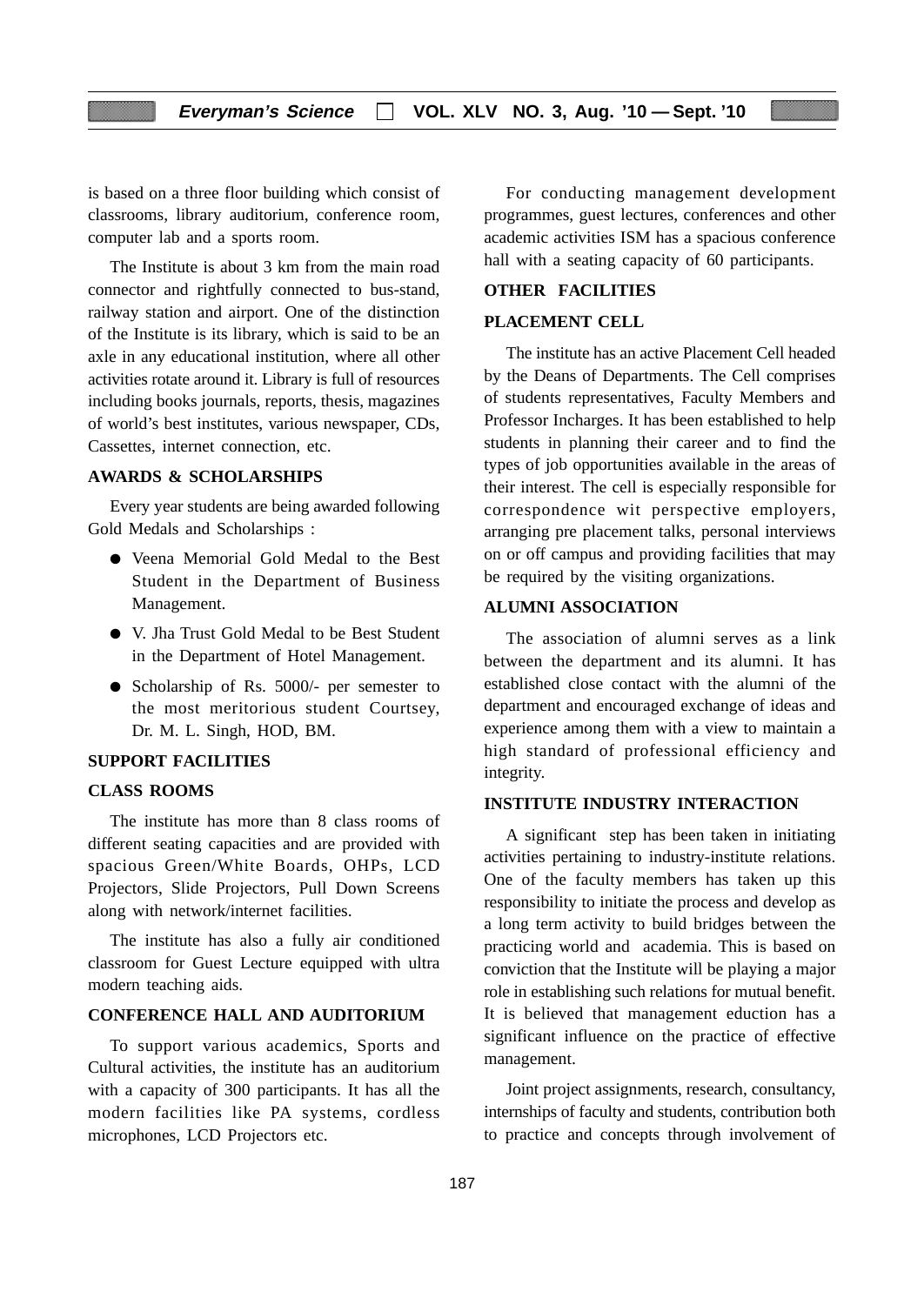practitioners, executive development programmes and sharing of experiences are some of the activities proposed for industry institute relation.

# **CIVIL, ELECTRICAL MAINTENANCE & SECURITY CELL**

The Institute has a civil and electrical cell with adequate number of staff under a qualified engineer to look after the building, horticulture, equipment, sanitary and public health works of the institute.

### **SOCIAL SERVICE**

The institute has also taken up social service activities for the upliftment of the society. It has also a number of social service activities with the active participation of students, faculty, staff and non-government organizations.

#### **PROFESSIONAL MEMBERSHIP**

The Institute has the membership of number of professional bodies like :

- Association of Indian Management Schools.
- Association of Management Development Institute of South Aisa.
- Foundation for Organisational Research and Education.
- Indian Institute of Public Administration.
- National Institute of Entrepreneurship & Small Business Development.
- Indian Society for Training & Development.
- Indian Society for Technical Education.
- Indian Trade Promotion Organization.
- All Indian Association for Educational Technology.
- National Institute of Personnel Management.
- Federation of Hotel & Restaurant Association of India (FHRAI).
- National Association of Bakery Industry.

# **HOSTELS**

The institute has separate hostel facilities for boys and girls. The girls' hostel have a capacity of accommodating 30 girls.

Each hostel is located in its own enclosed compound-with beautiful gardens–for security purposes.

Bus facilities is provided to carry the students from Hostels to institute and back.

# **LIBRARY**

The ISM library has a growing collection of books, periodicals, including latest publications in management and related subjects. Library of ISM has a colledtion of about 10,000 (3659 Titles) volume of books both of foreign and Indian publications. In addition, the library subscribes to over 49 national and 27 international Journals. To provide more current information, the library has a collection of corporate annual reports, project reports and dissertation of students.

The Library has a good number of audio and video cassettes/CDs on management topics, manuals and software to aid faculty in classes.

The library collections are computerised and the users can access data independently, The library has been linked to internet facilities.

The library also maintains press clipping files on management and related subjects. The library is laid out speciously to provide clam and peaceful environment for serious reading with a seating capacity of 72 students.

#### **Contact :**

#### **Institute of Science & Management**

ISM Campus, Institutional Area Pundag, Ranchi-834 004 (Jharkhand), India Phone : +91-651-2242060 Fax : +91-651-2240630 Email : contact@ismranchi.org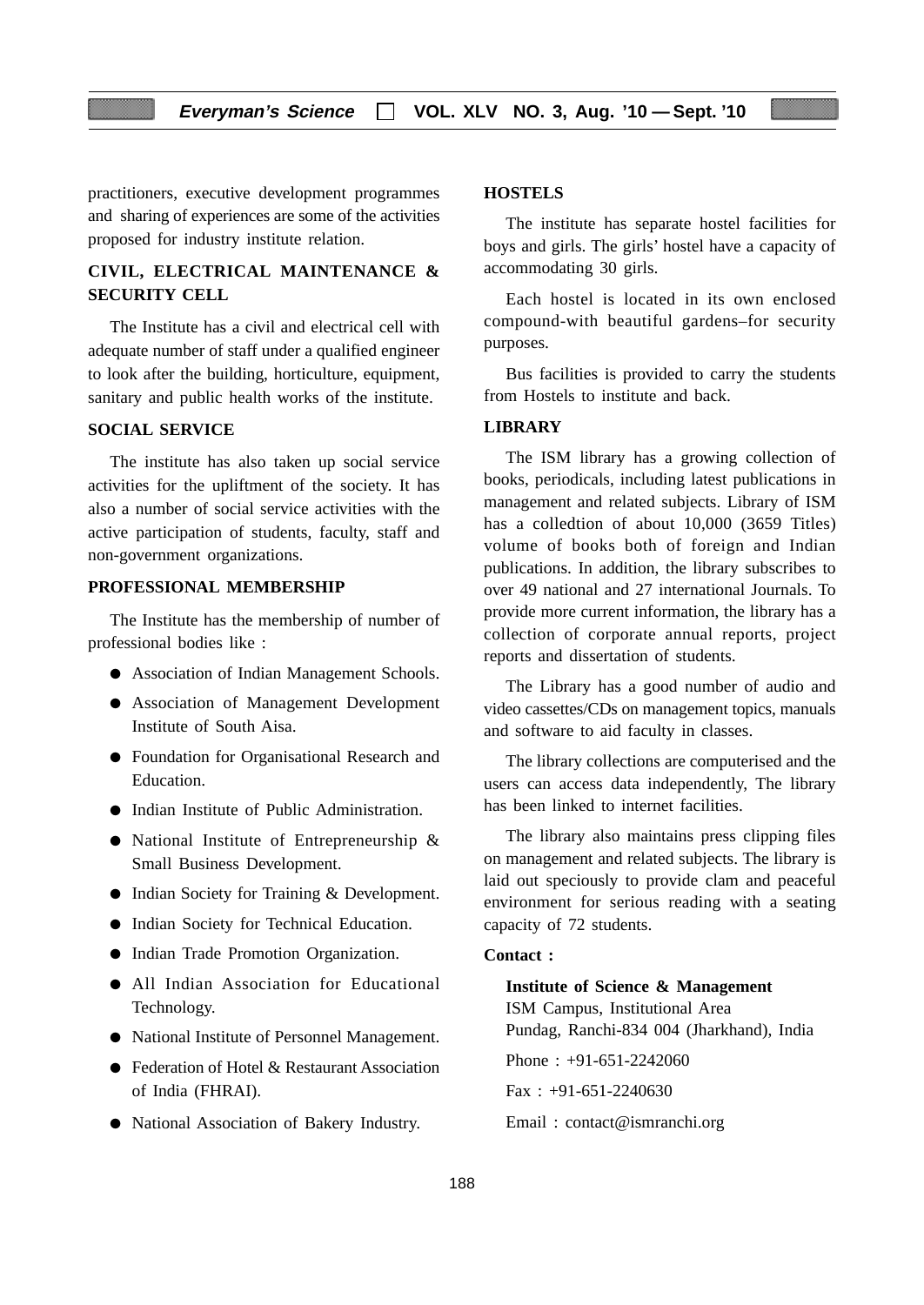# **Conferences / Meetings / Symposia / Seminars**

**International Conference "From Local Watershed Management to Integrated River Basin Management at National and Trans-boundary Levels" 9-11 March 2011**, **Chiang Mai, Thailand.**

**This conference sets out to answer the following questions :**

- Why should watersheds be a component in Integrated Water Resources Management (IWRM) ?
- What are the political processes that drive watershed management, and how can these be influenced in positive directions ?
- What kinds of incentives exist for basin and watershed management agencies to increase their focus on watersheds ?
- What practical measures can be taken to empower and transfer responsibility for the management of watersheds to their resident communities ?
- It what ways can the MRC and partners contribute to the incorporation of watersheds into wider basin management and planning ?
- What can the MRC and partners do to support these kinds of processes ?

# **OBJECTIVES**

The conference aims to address the challenges to watershed management (for example, rapid economic development, population growth, increased urbanisation, extensive hydropower and mining development, land use changes, deforestation, climate change, etc.) and make recommendations for the MRC, RBOs and other relevant actors in the Mekong Basin on :

- Best practices based on critical analysis of watershed management experiences to date, both in the Mekong Basin and elsewhere.
- Mechanisms needed to further develop and enable the formation of stakeholder platforms and their institutional set-up comprising government agencies, civil groups and communities to engage with each other and manage at the watershed level.
- Proposals for ways to establish institutional mechanisms to link River Basin Organisation (RBOs) or Committees (RBCs) with watershed managers to ensure coordinated implementation between all levels.

#### **For logistical arrangements and registration please contact :**

Ms. Latdaphone Phouthavong, Secretary, Technical Coordination Unit, Mekong River Commission, Office of the Secretariat in Vientiane (OSV), Lao PDR, Tel :  $+ 856 21 263 263$  ext 4701, Fax :  $+ 856 21$ 263 264, Email: latdaphone@mrcmekong.org Website: http://www.mrcmekong.org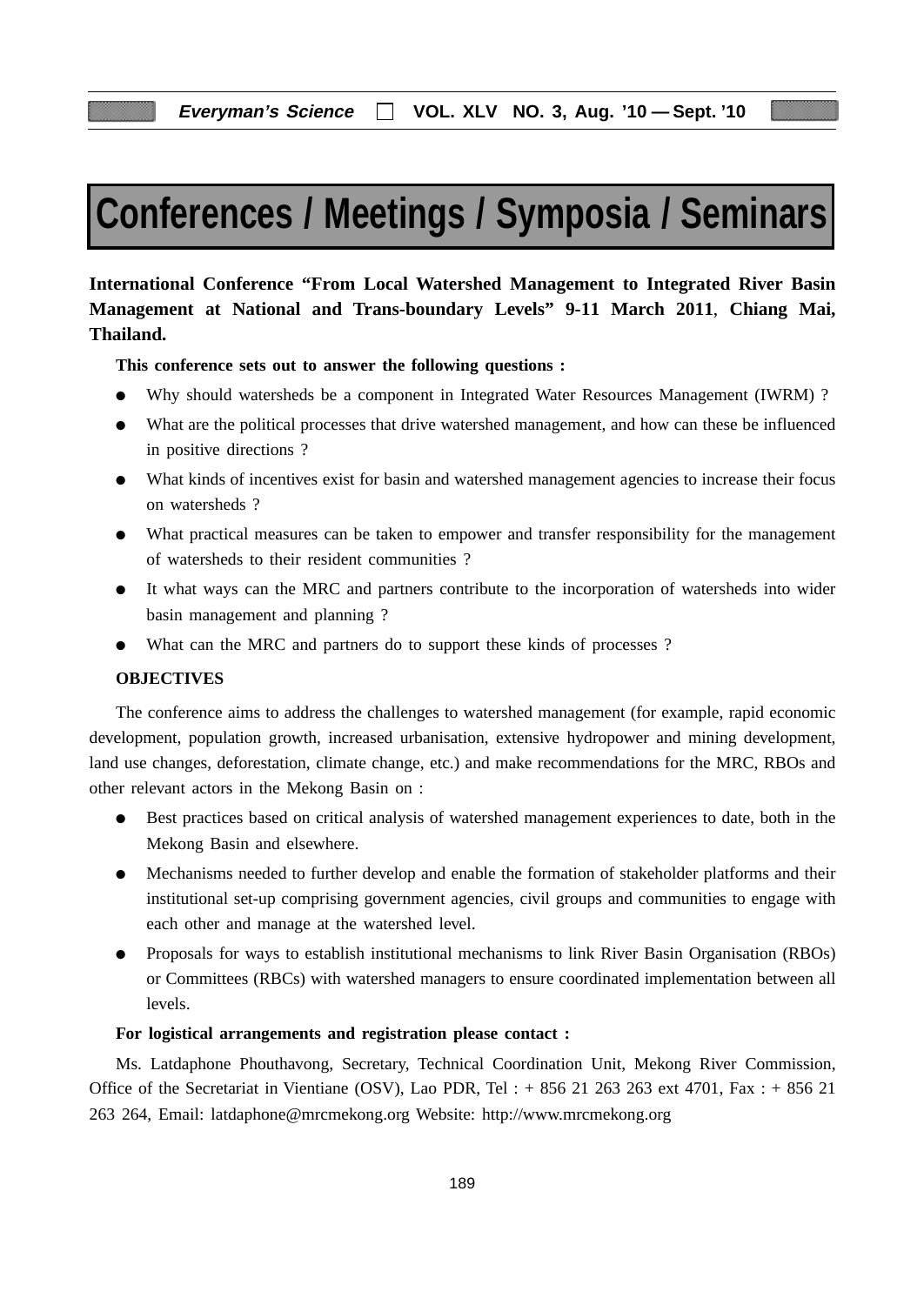# **ICES/NAFO Symposium on the Variability of the North Atlantic and its Marine Ecosystems during 2000-2009, Santander, Spain, 10-12 May 2011.**

#### **Science Programme :**

The symposium will run as a single multidisciplinary session organized by science area or on a regional basis, as appropriate.

The science programme will provide excellent opportunities to catch up with the latest observations of variability at all trophic levels; from the ocean climate/physics, through plankton to fish stocks, marine mammals, and seabirds. It will provide new insight into the importance of climate in regulating marine ecosystems of the North Atlantic compared with other drivers of variability.

The keynote talks will introduce each trophic level by describing the long-term and wide-scale patterns of variability and, where appropriate, our current understanding of the key drivers. This can then be used to put the information presented in specific talks into a wider spatial and temporal context.

#### **Important Dates**

- The deadline for submission of abstracts is 15th January 2011.
- The deadline for submission of manuscripts for the ICES Journal of Marine Science will be 27th May 2011.
- All abstracts will be reviewed and notification of acceptance for presentation will be made on 15th February 2011.

#### **Contact person : Alicia Lavin**

Instituto Español de Oceanografia (IEO) - **Centro Oceanografico de Santander** Tel : +34 942 291 716 Fax : +34 942 275 072 E-mail : Alicia.lavin@st.ieo.es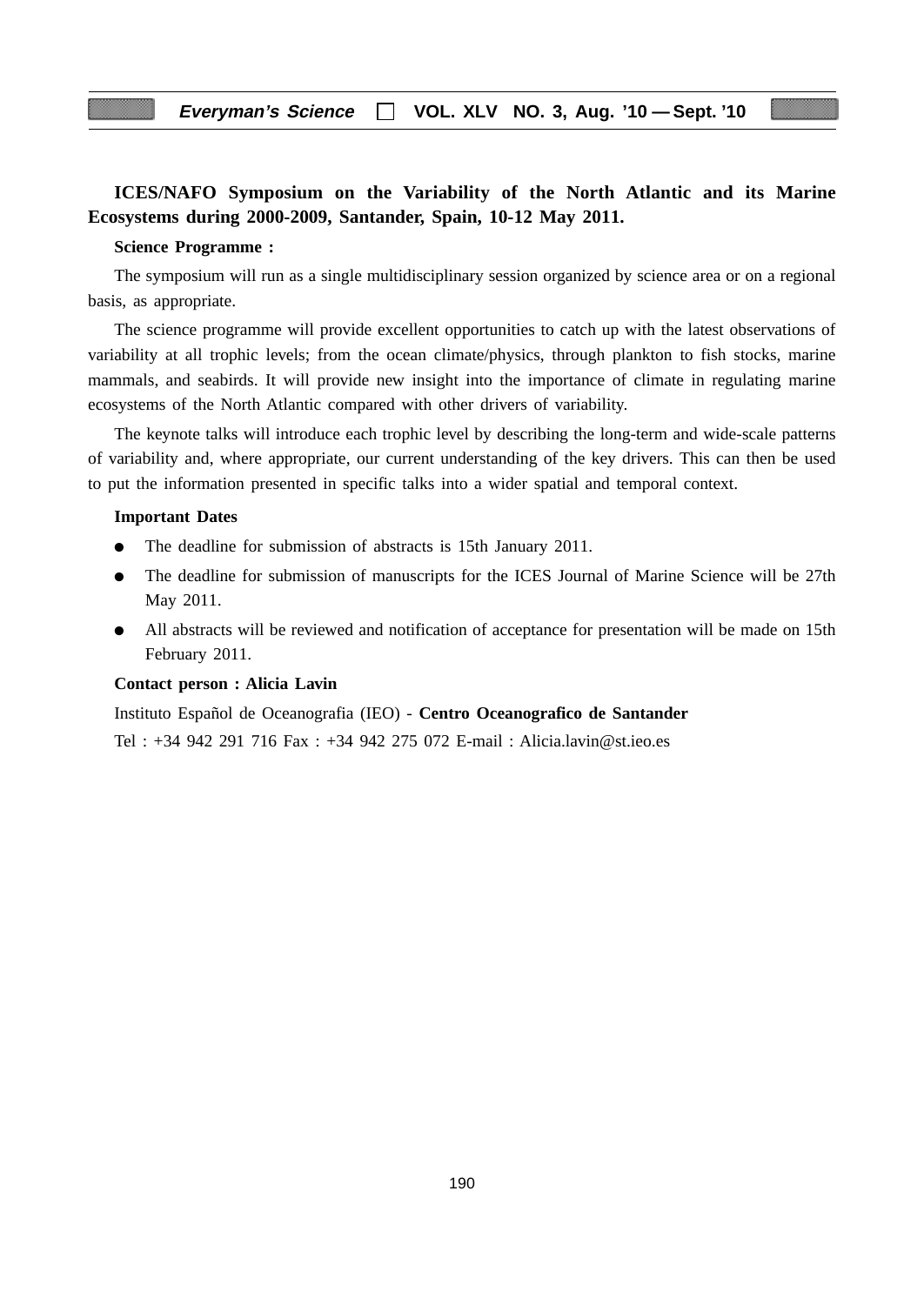**Everyman's Science VOL. XLV NO. 3, Aug. '10 — Sept. '10**

# **S & T ACROSS THE WORLD**

# **INDIA'S FIRST FULL-FIDELITY COPTER SIMULATOR CERTIFIED**

India's advanced helicopter simulator, an HAL and CAE joint venture, today received the highest certification from both the Directorate General Civil Aviation (DGCA) and European Aviation Safety Agency (EASA).

The Bangalore-based Helicopter Academy to Train by Simulation of Flying (HATSOFF)'s Bell-412 chopper full-mission simulator was certified to Level D, the highest qualification for flight simulators, by both DGCA and EASA, an HAL press release said here.

"HAL and CAE are very proud of achieving Level D certification, which is the highest performance rating given for flight training equipment, from both the DGCA and EASA," HATSOFF Chief Executive Officer Wing Commander (retd) Chandra Datt Upadhyay said.

"The HATSOFF training centre is a first for India, and we are excited to begin offering simulation-based training that will prove to be one of the best approaches for improving safety, operational efficiency and mission readiness," he added.

The CAE built full-mission helicopter simulator at HATSOFF features CAE's revolutionary roll-on/ roll-off cockpit design, which enables cockpits representing various helicopter types to be used in the simulator.

The first training program HATSOFF is offering is for operators of the Bell-412 helicopter. Additional cockpits for the Indian Army and Air Force variant of the HAL-built Dhruv, the Civil Variant of the Dhruv, and the Eurocopter Dauphin would be added to the HATSOFF training centre over the next year.

The HATSOFF training centre, located near HAL's headquarters in Bangalore, also features multimedia classrooms, computer-based training, brief and debrief facilities, and a training management information system.

The full-mission simulator features a common motion system, Vibration platform, and visual display system, along with the four separate cockpit modules that can be used in the full-mission simulator.

When a cockpit is not used in the full-mission simulator, it will be used as a fixed-based flight training device(FTD).

# **TULSI-BASED MEDICINE TO MINIMISE RADIATION EFFECTS**

Used in many a home remedy, Tulsi will now help to minimise the effects of radiation on humans.

"We are working on developing a Tulsi-based medicine to minimise the effects of radiation on human, " DRDO's Institute of Nuclear medicine and Allied Sciences (INMAS) Director R P Tripathi told PTI.

The INMAS Director said leaves of 'Krishna Tulsi' plant, which has black leaves and is found mainly in southern parts of the country, are being used in the project.

"Active ingredients of the leaves have been isolated and used in the medicine," he added.

Tripathi said INMAS, which is celebrating its golden jubilee, is working on the project for the last five years and Professor Uma Devi, a former doctor at the Bhopal cancer hospital, is also involved in it.

Clinical trials of the medicine are likely to start soon.

The Tulsi plant is considered to be having antioxidant, anti-inflammatory and immuneenhancing properties and is used in many households for treating cold and cough and other minor ailments.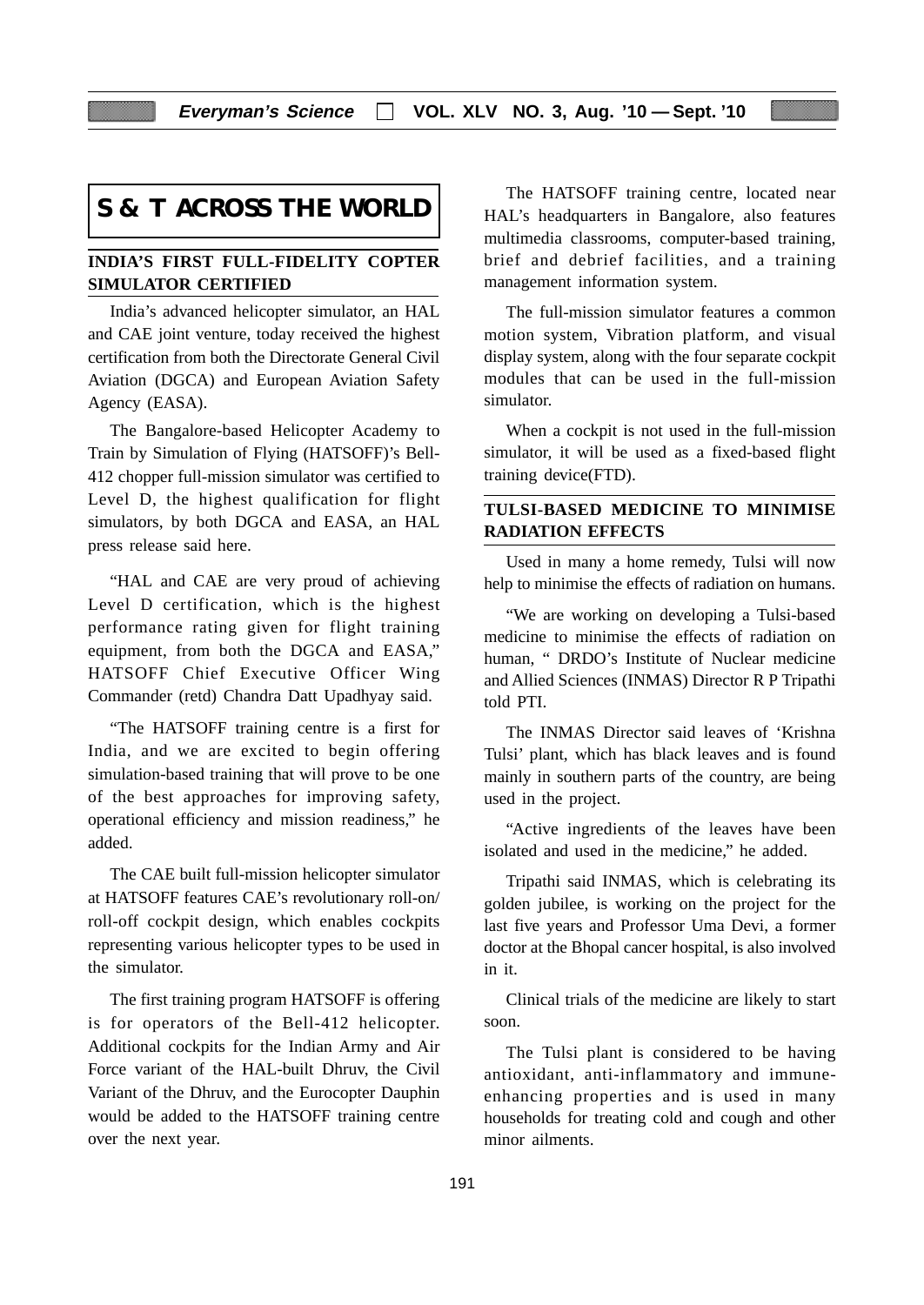Tripathi said that similar work is being carried out on few other herbs found in the high altitude areas of Ladakh and Himalayas.

Once developed, the medicine will be given to armed forces and other agencies.

Tripathi said leading institutes from the United States have shown interest in working together with the Defence Research and Development Organisation on the project.

# **SOON YOU CAN FILL YOUR CAR WITH 'PETROL MADE FROM CO<sub>2</sub>'**

Scientists are inching closer to produce a new fuel from carbon dioxide and sunlight which they claim will help meet world's energy needs and minimise carbon emissions.

A team at Sandia National Laboratories in Albuquerque, New Mexico, is developing the technique which will produce "synthetic liquid fuels" in solar powered reactors.

Experiments have also shown that the reactors can absorb carbon dioxide  $(CO_2)$  and turn it into carbon monoxide. The same reactors can also be used to turn water into hydrogen and oxygen.

The two can then be reacted together with a catalyst to form hydrocarbon fuels, in a technique known as the "Fischer-Tropsch" Process.

According to the researchers, fuels made in this way are sufficiently similar to those currently used in cars, and major redesigns of engines and refuelling stations is not necessary, New Scientist reported.

This innovative fuel production techniques could inch motor vehicles towards carbon neutrality, it said.

Ken Caldeira of the Carnegie Institution of Washington at Stanford University, California, said that creating usable fuel from solar energy is a promising way of keeping the world's energy

demands satisfied while minimising carbon emissions.

This area holds out the promise for technologies that can produce large amounts of carbon-neutral power at affordable prices which can be used where and when that power is needed," he said.

"It is one of the few technology areas that could truly revolutionise our energy future."

The Sandia team has created a machine called the "Counter Rotating Ring Receiver, Reactor Recuperator (CR5)", which captures carbon dioxide from power plant exhaust fumes.

In future, however, they hope to use  $CO<sub>2</sub>$ extracted directly from the air, although they are not developing their own carbon-capture technique to do so.

"That is a huge challenge in itself, and we opted to focus on one hard problem at a time," says James Miller, a combustion chemist at Sandia.

#### **IMAGE OF ENTIRE UNIVERSE RELEASED**

European Space Agency has released what it says is the first ever image of the entire universe which will give scientists new insight into how the stars and galaxies form.

The all-sky image produced by space telescope Planck can also tell how the Universe itself came to life after the Big Bang some 13.7 billion years ago.

The satellite was launched last year by the ESA under a 600-million euros project to record the origins of the universe.

While the satellite was sent nearly a million miles into space, the Planck observatory's job was to look at the age, contents and evolution of the cosmos by studying the heat left behind by the Big Bang.

ESA Director of Science and Robotic Exploration, David South wood, said : "This is the moment that Planck was conceived for."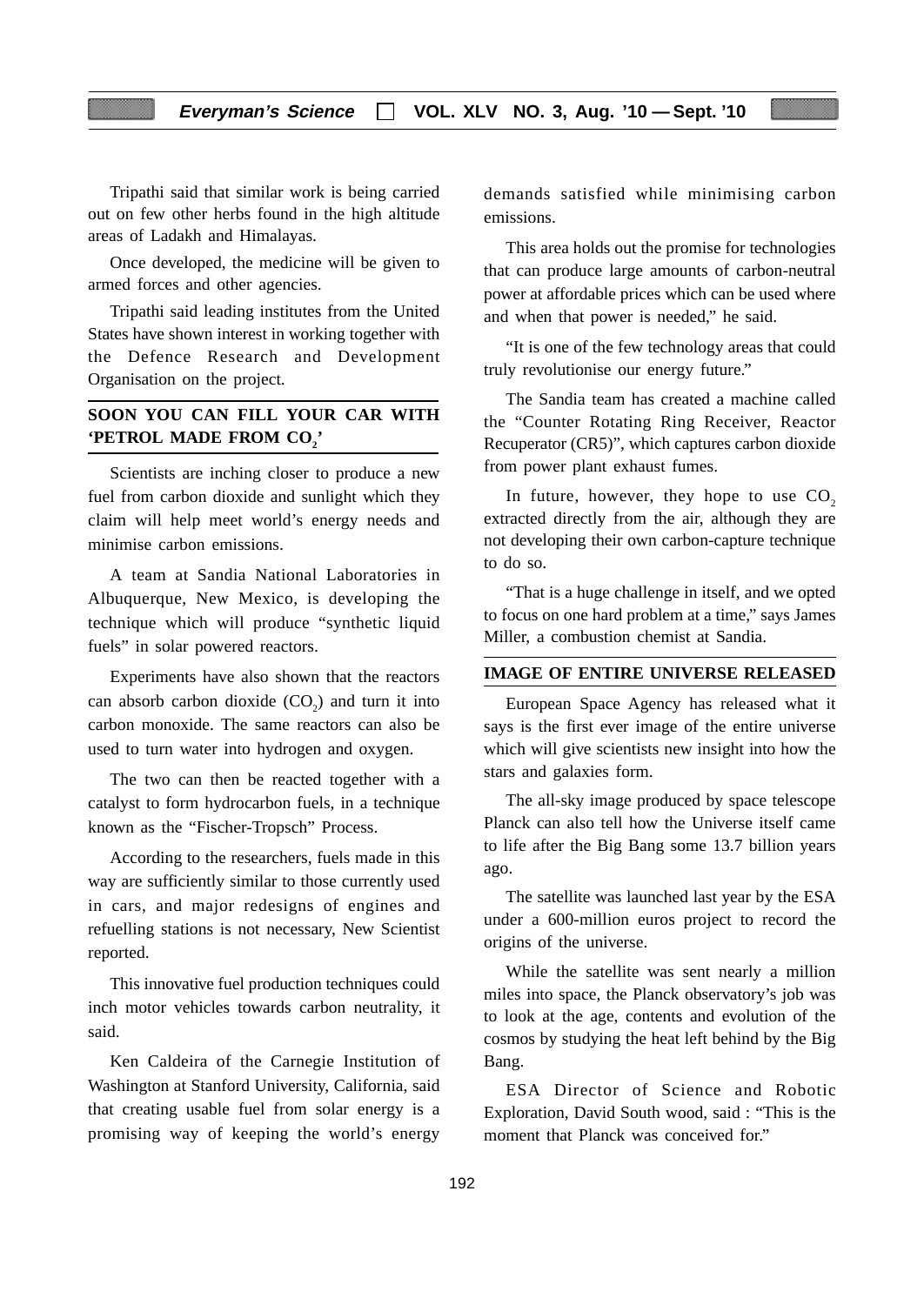# **Everyman's Science VOL. XLV NO. 3, Aug. '10 — Sept. '10**

"We're not giving the answer. We are opening the door to an Eldorado where scientists can seek the nuggets that will lead to deeper understanding of how our Universe come to be and how it works now," he was squoted as saying by the Daily Mail.

"The image itself and its remarkable quality is a tribute to the engineers who built and have operated Planck. Now the scientific harvest must began."

From the closest portions of the Milky Way to the furthest reaches of space and time, the new all-sky image, for which Planck took six months of time, is an extraordinary treasure chest of new data for astronomers, the scientists said.

The main disc of our Galaxy runs across the centre of the image. Immediately striking are the streamers of cold dust reaching above and below the Milky Way.

This galactic web is where new stars are being, formed, and Planck has found many locations where individual stars are edging toward birth or just beginning their cycle of development, the report said.

Less spectacular but perhaps more intriguing is the mottled backdrop at the top and bottom. This is the "cosmic microwave background radiation (CMBR)", the scientists said.

The CMBR covers the entire sky but most of it is hidden in this image by the Milky Way's emission, which must be digitally removed from the final date in order to see the microwave background in its entirety.

When this work is completed, Planck will show us the most precise picture of the microwave background ever obtained, the ESA Said.

The different colours represent minute differences in the temperature and density of matter across the sky. Somehow these small irregularities evolved into denser regions that became the galaxies of today.

Planck will continue to map the Universe and will produce four all-sky scans till its mission ends in 2012.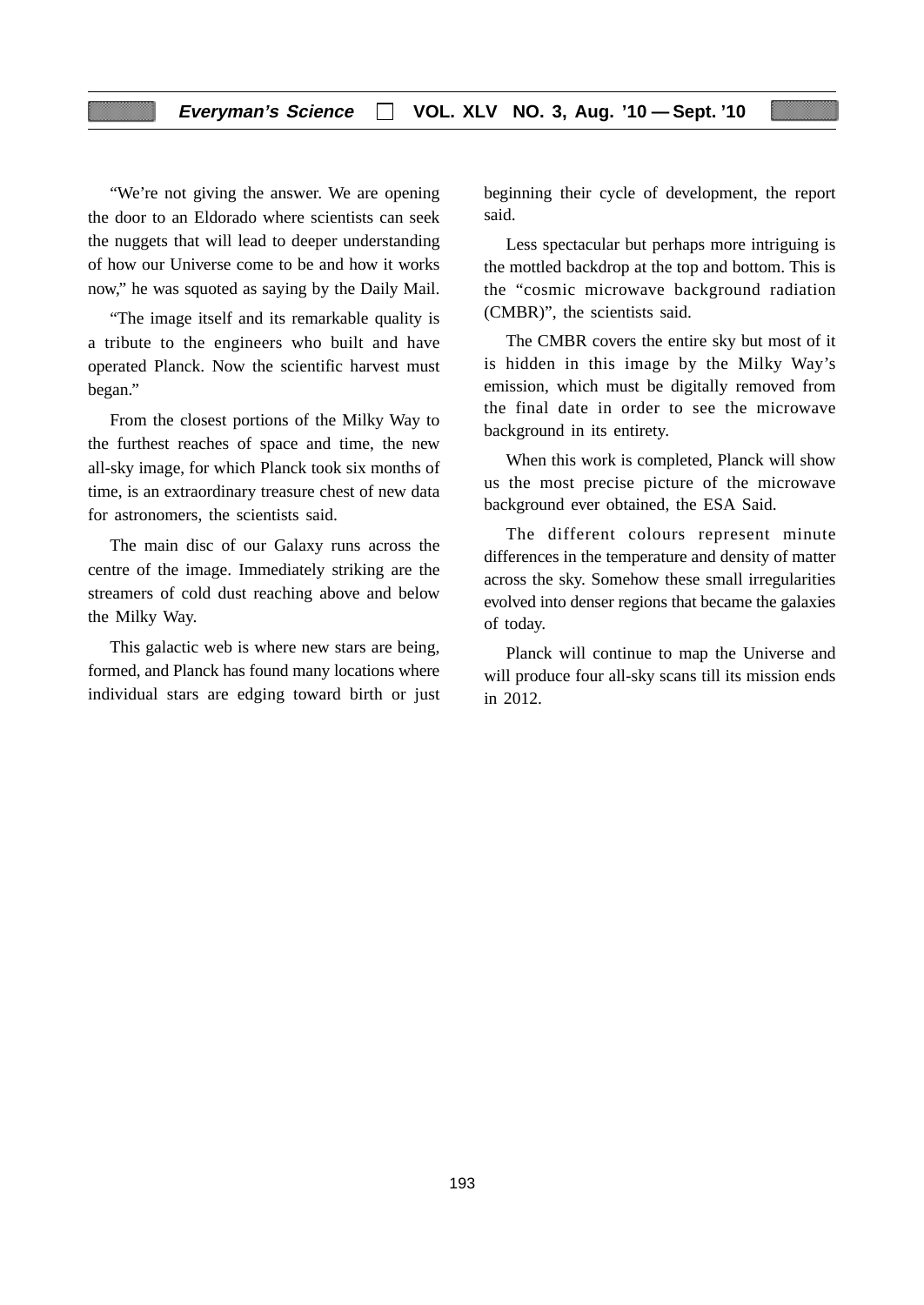

# Cth; eg **ÂJûti** futklm minst  $14$ , ztp  $\lambda$  chink dumt ôx[ex, ftluj ftl; t - 700 017, Cth;

# **THE INDIAN SCIENCE CONGRESS ASSOCIATION**

14, Dr. Biresh Guha Street, Kolkata-700 017, INDIA

|  | $\therefore$ th/Telegram $\therefore$ SCICONG $\therefore$ CALCUTTA |  | $VU/m/Fax$ : 91-33-2287-2551                     |
|--|---------------------------------------------------------------------|--|--------------------------------------------------|
|  | $=\n\frac{1}{2}$ CtM/Telephone : (033) 2287-4530, 2281-5323         |  | $\frac{R}{\theta}$ bij /E-mail: iscacal@vsnl.net |
|  | $JcmłRx/Website$ : http://sciencecongress.nic.in                    |  | iscacal_2004@yahoo.com                           |

# **m=ôg;t fUe N;uø ytih m=ôgtü fUe ÂJNuMtÂ"fUth/Terms of Membership and Privileges of Members :**

 $m$ b:t fue m=ôg;t WI mCe jtudtü ful Âj Y Fuju nî stu ôlt;fU gt Wmfulmbtl ô;h vh NiGÂKfU gtug;t ysd fih arfli nî yth Âsànü Cth; Âfli ÂJùttl fii ; h¢fli bü ÁÂa nî>

Membership of the Association is open to person with *Graduate or equivalent academic qualification* and interested in the advancement of science in India.

1. **JtÂMøfU m=ôg &** stu ÔgÂÿU lgu Áv mu JtÂMøfU m=ôg;t d{nK fUhlt atn;t ni Wmu JtÂMøfU m=ôg;t NwÖf Á 200/- fümt: C;eo Nöf Á 50/-\* (ÂJ=åNgtü fü Âj Y\*\*  $U.S.S.$  70) bt<sup>o</sup>t =ulu v $\nabla$ udu+ JtÂMofu m=ôg;t Nif ŒAgifU JMo fiJ 01 yŒij fUtu=¤ ntu stYdt> stu Ce 15 swjtRo fiJ Ce;h yvle m=ôg;t Nif I nek y=t füh vtYdt Jn Wm mtj fü $\hat{A}$ jY yvle Jtux =ulu fül Gb;t mu J $\hat{A}a$ ; ntu stYdt yth/gt Jn Wm JMo fü Âj Y mbi:t fü füqtojq füu Ce ÂlgktK I né füh vtYdt> Yfü m=ôg stu JtÂMofü m=ôg Nöf ydju mtj fülbta $\delta$  fülyk; ; fülné =u vtYdt WmfWe m=ôg;t mbtË; ntu stYde>

m=ôgdK yvlt vwh füldin m°t fülmbg vin füh mfü;unî> Wànü JtÂMofü ÂJÒttl füldin m°t füe fügiÅJhK ful Yfu Ch; Acltbig bü Cti; ntu mfl; e ni> Rmfu mt: Ju mb:t fu htusltbat IIYJhebilm mtRkmOO Ce  $\hat{A}$ cltb $\hat{q}$ g Wvj $\hat{c}$ " f $\hat{b}$ h mf $\hat{b}$ u nî >

1. **Annual Member :** A person willing to be enrolled as new Annual Member has to pay an annual subscription of Rs. 200/- along with an admission fee of Rs. 50/-\* (for foreign\*\* U.S.\$ 70) only. The annual subscription of a Member shall become due on the 1st April of each year. Anyone who fails to pay the subcription on or before the *15th July* in any year shall lose the right of voting and/ or holding any office of the Association for that year. A member failing to pay the annual subscription by the end of March of the following year shall cease to be a Member.

Members may contribute papers for presentation at the Science Congress. They will receive, free of cost, reprints of the Proceedings of the Session of any one section of their interest and also the bi-monthly journal of the Association "Everyman's Science".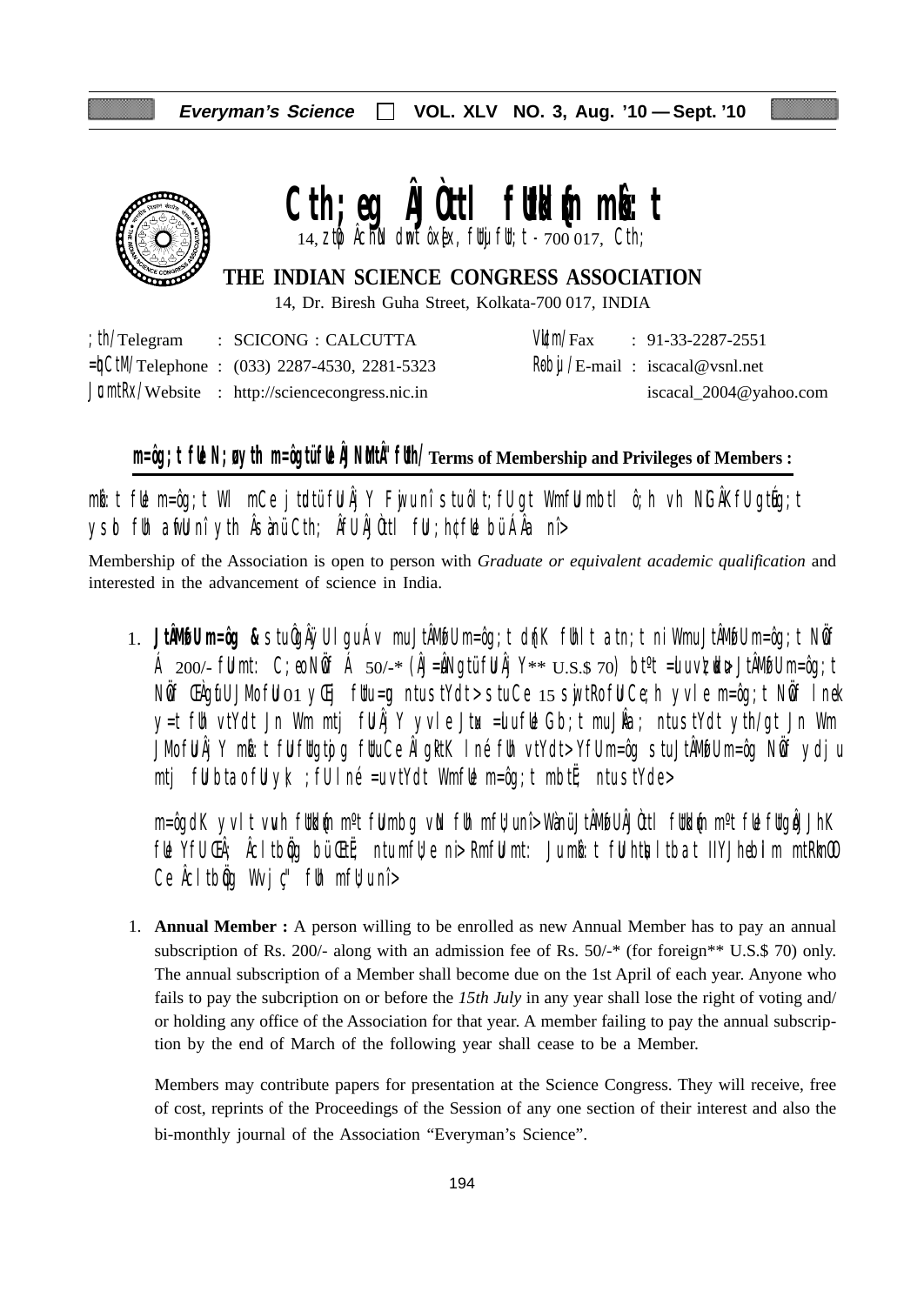- 2. **m<sup>o</sup>t m=ôg &** gÅ= fWA fUthKtümu JtÅMwfU m=ôg yvle m=ôg;t Wm JMo fU 15 swjtRo fU yk=h =tunhtlt Cg stYâ;tu WlfUe m=ôg;t m<sup>o</sup>t m=ôg;t fU Áv buk Âclt Jtux ztjlu fUe Gb;t bü meÂb; fUn Â=gt stYdt>JtÂM@Um=ôg yvle m=ôg;t =tœtht ydjumtj Åclt C;eo NÖf Å=Y yvle m=ôg;t NÖf fUu XefU mbg vh =  $\mathbf{f}$ U vwl &  $\mathbf{E}$ t $\ddot{\mathbf{f}}$ ; fUh mfU; t ni
- 2. **Sessional Member :** If for some reasons, Annual Members fail to renew their Membership by remitting subscription prior to 15th July each year, their Membership for the year would be restricted to Sessional Membership without voting right. Annual members can renew their Membership without paying the admission fee in the next year by remitting subscriptions in time.
- 3. **Atºt m=ôg &** stu ÔgÂÿU ôlt;fU ô;h fuU leau v\ZtRo fUh hnt ni Jn JtÂMøfU m=ôg;t NwÖf Á 100/- btºt  $=$ ulu v $\tt z$ üdu yvlt ltb At<sup>o</sup>t m=ôg fül Áv bü Âj FJt mfltt ni cN;u Wmfü ytJ $\texttt{H}$ l v<sup>o</sup>t vh Wmfü Ctatgø ÂJCtdtÆgG/mkô:tl fuU Œ"tl fuU nô;tGh ntü> YfU Atºt m=ôg fUtu gn yÂ"fUth Â=gt stYdt ÂfU Jn yvlt vwh futkum m<sup>o</sup>t fulmbg vin fuh mfut cN;u Jn vwh Jn Âfume JtÂMofu m=ôg gt mbit ful futro yJi;ÂlfU m=ôg fümt: vin fühü> Wmu Jtux fühlu füt gt fütgtojg fütu ÂlgktK fühlu füt yÂ"füth ŒtË;  $\ln$ é ntudt > At<sup>o</sup>t m=ôg futu $\hat{A}$ JCtdtü fu $\hat{Q}$ Jmtg c $X$ futü yth mt"thK c $X$ futü bü Ctd julu fue gtúg;t Œtë; lné ni>
- 3. **Student Member :** A person studying at the under-graduate level may be enrolled as a Student Member by paying an annual subscription of Rs. 100/- only provided his/her application duly certified by the Principal/Head of the Institution/Department. A student member shall have the right to submit papers for presentation at the Session of the Congress of which he/she is a member, provided such papers be communicated through a Member, or an Honorary Member of the Association. He/she shall not have the right to vote or to hold any office. A student member shall not be eligible to participate in the Business meetings of the Sections and the General Body.
- 4. **ytseJl m=ôg &** YfU m=ôg yvlu CÂJíg fUe mthe ctÂMøfU m=ôg;t NwÖf YfU cth bü Áv 2000/- (ÂJ=uÂNgtü  $f \llbracket \mathbf{U} \rrbracket$   $\llbracket \mathbf{Y} \rrbracket$   $\cup$   $\llbracket \mathbf{S} \rrbracket$   $\llbracket \mathbf{S} \rrbracket$  bt<sup>o</sup>t  $\lor$   $\llbracket \mathbf{U} \rrbracket$   $\llbracket \mathbf{U} \rrbracket$   $\llbracket \mathbf{U} \rrbracket$   $\llbracket \mathbf{U} \rrbracket$   $\llbracket \mathbf{U} \rrbracket$   $\llbracket \mathbf{U} \rrbracket$   $\llbracket \mathbf{U} \rrbracket$   $\llbracket \mathbf{U} \rrbracket$ Áv mu m=ôg;t ŒtË; fUh aqfut ni, Wmu WmfLe mkgnivU m=ôg;t NÖff fU W $\vee$ h ŒÂ;JMo Á 50/- fLe Aqx =e stYde, cN;  $\mathfrak a$  ÂfU WmfUe mku vull N $\mathfrak b$ f Á 1,200/- mu leau l ntü (ÂJ=ÂNgtü fU Âj Y  $\mathop{\rm U.S.}\nolimits$  12.50 yth  $U.S.S.$  300 f $|bN\&>$  YfU ytseJI m=ôg fUtu WmfU vhu seJI fUtj bü m=ôg;t fUe mthe ÅJNMtÅ''fUth ŒtË; ntüdu>
- 4. **Life Member :** A Member may compound all future annual subscriptions by paying a single sum of Rs. 2000/- (for foreign\*\* U.S.\$ 500) only. Any person who has been continuously a member for 10 years or more, shall be allowed a reduction in the compounding fee of Rs. 50/- for every year of such membership, provided that the compounding fee shall not be less than Rs. 1,200/- (for foreign\*\* U.S.\$ 12.50 and U.S.\$. 300 respectively). A life Member shall have all the privileges of a member during his/her lifetime.

-----------------------------------------------------------------------------------------------------------------------

 $*$  C;eo NÖf Á 50/- ÂmVLO YfU I gu JtÂMufU m=ôg fU Âj Y  $\mathfrak{S}$ Áhe ni > gn m $\mathfrak{m}$ =ôg/ytseJl m=ôg/  $m\ddot{\bm{\delta}}$ :tl m=ôg/At<sup>o</sup>t m=ôg/=t;t fül Âj Y \sáhe Iné ni>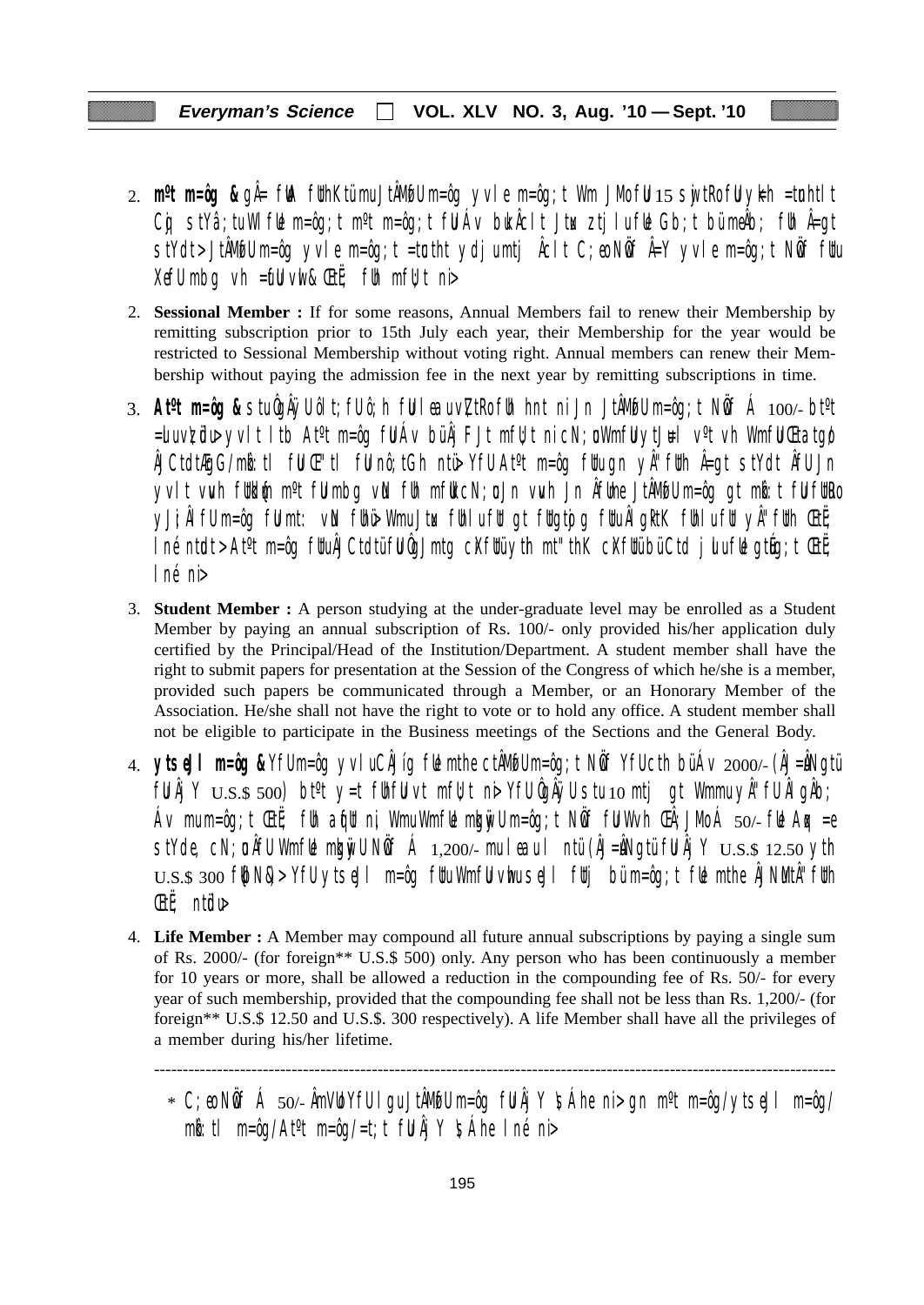- \* Admission fee of Rs. 50/- is needed only for becoming a new Annual Member and not for Sessional Member/Life Member/Institutional Member/Student Member/Donor.
- $**$  (YfU ÅJ=Ne m=ôg fUt y:o ni stu Cth;JMo fU ctnh fUt ItdÄhfU ntu $>$
- \*\* (A Foreign Member means one who is normally resident outside India).
- 5. **mkô:tl m=ôg &** Yf mkô:tl stu Á 5,000/- m=ôg;t NwÖf fuU Áv bü =u Jne mkô:t fuU mkô:tl m=ôg cl  $mf$ u;t ni (ÂJ=ÂNgtü fu Âj Y  $_{\rm U.S.S.}$   $_{\rm 2,500}$ )> Rmbü Jn Âcùttl futkum fu JtÂMofu m°t bü yvlu Yfu ÔgÂÿu fut ltb ltbtkÎfu); fuh mfujt ni stu Wlfut Chi; ÂlÂ'' ntë Yfu mbi:tl m=ôg futu JtÂMøfu ÂJÒttl futklýn m<sup>o</sup>t fl**e** fltgåJJhK fle YfU vKoCh; Åcltbig bü Ctt; ntumfl;e ni> RmfU mt: Jumb:t fU htlsltbat  $I$ IYJhebilm mtRm $\omega$  Ce  $\hat{A}$ cltb $\hat{q}$ q Wvj $\psi$ " fuh mf $\psi$ u nî >
- 5. **Institutional Member :** An Institution paying a subscription of Rs. 5,000/- (for foreign\*\* U.S.\$2,500) only, can become an Institutional Member of the Association. It shall be eligible to nominate one person as its representative to attend Annual Session of the Science Congress. An Institutional Member shall be eligible to receive, free of cost, a copy of the complete set of Proceedings of the Annual Science Congress Session as also a copy each of the Association's journal "Everyman's Science".
- 6.  $=t$ ;**t &** futro Ce ÔgÂÿU stu YfUmt: Á 10,000/- (ÂJ=ÂNgtü fu Âj Y  $U.S.S.5000$ ) bt<sup>o</sup>t =ü Jn mbi: t fu =t;t cl mfU;u nî> YfU ÔgÂÿUd; =t;t fUtu Jn mthe yÂ"fUthü ytih ÂJNuMtÂ"fUth Âbjüdu stu YfU m=ôg  $f$ UuWmfU vKo seJl futj bü $F$ utj; ntu;u nî> YfU mb: tl stu YfUmt: Á 50,000/- (ÂJ=ÂNgtü fU Åj Y  $_{\rm U.S.S.}$  $25,000$ ) bt $\textdegree t$  =ku Jn mbot fulmbot liet;t cl mfl $t$ t ni, Âsmu YfU ÔgÂÿU fltu ltbtkÎfl $t$  flhfu Wmu yvlu mkô:tl fuU ŒÂ;ÂlÂ" fuU Áv bü ÂJÒttl fUtkd{um fuU JtÂMøfU mºt bü Cus mfU;u nî> YfU mkô:tl/ÔgÂÿUd; =t;t JtÂM@U ÂJÒttl füld@n fül füqåJJhK yth mb:t fühtisltbat IIYJhebilm mtRimOO Ce Åcltbög Wvjç'' f $\mathfrak h$  mf $\mathfrak l$  uni $\mathfrak d$
- 6. **Donor :** Any person paying a lump sum of Rs. 10,000/- (for foreign \*\*U.S. \$ 5000) only, can become a Donor of the Association. An *INDIVIDUAL DONOR* shall have all the rights and privileges of a member during his/her lifetime. An Institution paying a lump of Rs. 50,000/- (for foreign U.S. \$ 25,000) only, can become an *INSTITUTIONAL DONOR* of the Association, which shall have the right to nominate one person as its representative to attend Annual Session of the Science Congress. An Institutional/Individual Donor shall be eligible to receive, free of cost, a copy of the complete set of Proceedings of the Annual Science Congress Session as also the Association's journal "Everyman's Science".
	- (y) **vuvh vuN fUhlt &** YfU vqKo vuvh fUe ŒÂ; WmfuU mt: ;el mthtkN fUe ŒÂ; stu 100 Nç=tü mu ßgt=t l ntü yth Âsmbü fut the gt Vubojt l ntü Jn Chgufu JMo 15 Âm; öch ful ykh bntmÂa J  $(b$ wigtig) ; fU vnm $a$  stlt at  $AnY >$
	- (A) **Presentation of Papers :** A copy of complete paper accompanied by an abstract in triplicate not exceeding one hundred words and not containing any diagram or formula, must reach the General Secretary (Hqrs) latest by September 15, each year.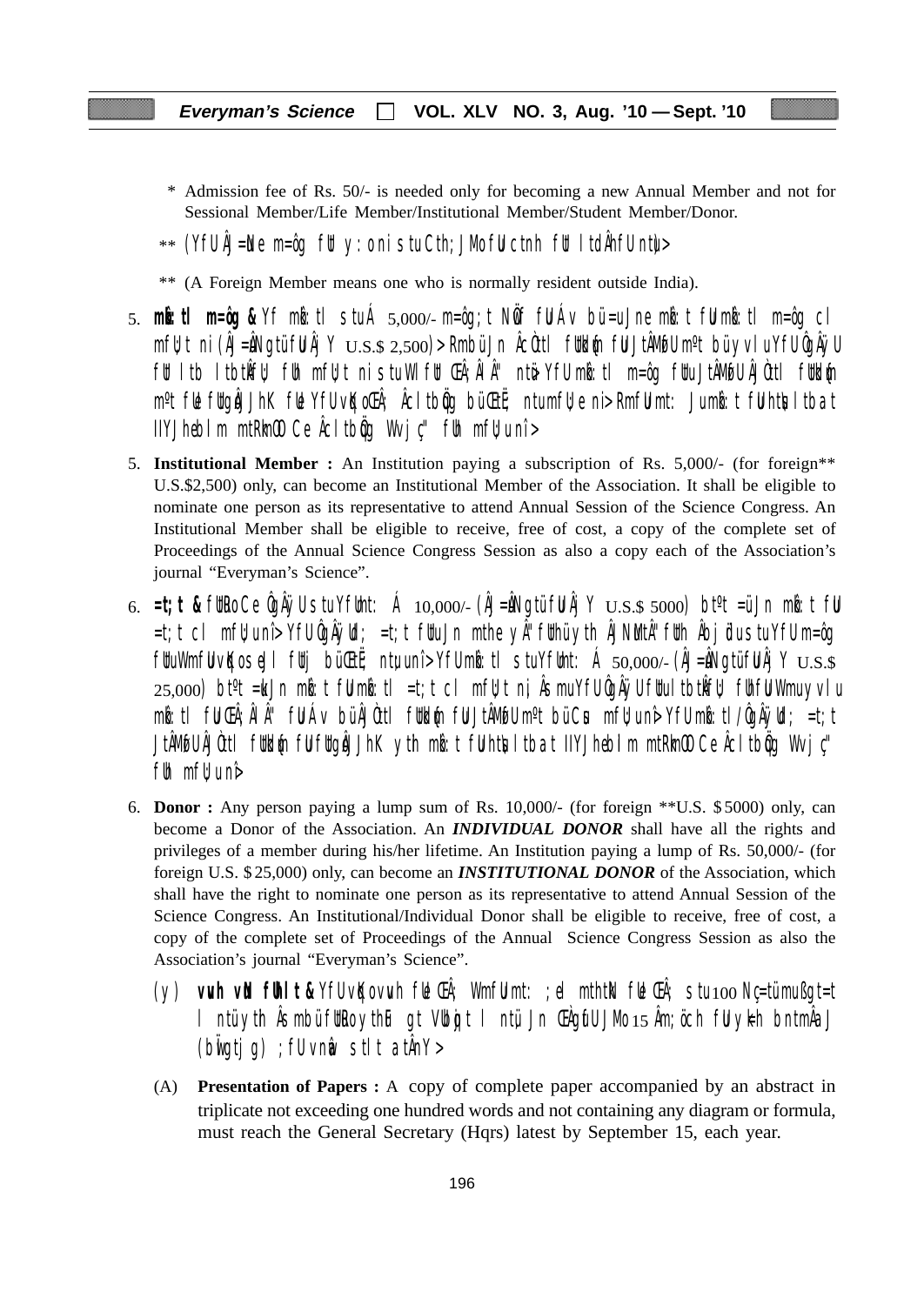# **Everyman's Science VOL. XLV NO. 3, Aug. '10 — Sept. '10**

- (c) mCe Jdtufuu m=ôg stu ÂJÒttl futkum m<sup>o</sup>t bü Ctd julu fuu vëat; jtix;u mbg fu Âxfuk bü Âhgty; **EtË**; fuh mfU; t ni cN; un AfU WI ful gt<sup>o</sup>tt ful Fao ful : tuzt Ce Ctd mhfuth (fu $\check{E}$ eg gt htßg), fütro fülde mútt gt fütro ÁJëJÄJ'tjg gt fütro ldhvtÅjfül l WXtYå
- (B) Members of all categories are entitled to railway Concession of return ticket by the same route with such conditions as may be laid down by the Railway Board for travel to attend the Science Congress Session provided that their travelling expenses are not borne, even partly, by the Government (Central or State), Statutory Authority or an University or a City Corporation.
- (m) mb: t fu vue; futjg bü mCe Jdtu fu m=ôg fuu v $Z$ lu fue můJ"t mucn  $10,00$  csu mu Ntb fuu  $5.30$  $\overline{c}$ su ; fU mCe futb fu Â=ltü bü (NÂI Jth yth hÂJJth) fuu Atu $\overline{c}$ fuh ŒtË; ntude>
- (C) Members of all categories are entitled to reading facilities between 10.00 a.m. to 5.30 p.m. on all weekdays (except Saturdays & Sundays) in the library of the Association.
- (z) mbg mbg vh m $\mathfrak{b}:$ t Atht ;g f $\mathfrak{b}$  dRo b $\mathfrak{g}$ g vh ÅJ¶tbd $\mathfrak{h}$ , mCtdth ytÅ= m $\mathfrak{h}$ J"tytü f $\mathfrak{b}$  ŒtÃE; Ce mCe Jdtu ful m=ôg vt mfl $\nu$ u nî >
- (D) Members of all categories may use Guest House facilities, Lecture Hall hiring at the rates fixed by the Association from time to time.
- (R) CÂJíg bü Cth;eg ÂJÒttl füld{n mb:t Ätht ytgtuŝ; vÅhmkJt=, möbujl yth JtÂMøfU füld{n blo mCe Jdtu fuu m=ôgtü Ãtht Ctd julu fu Âj Y yvle-yvle m=ôg;t v<sup>o</sup>t fuu jtlt  $\sinh$ e ni>
- (E) Members of all categories should bring the Membership Card always for attending any Seminar, Conference and Annual Congress organized by ISCA in future.

**Egtl = î &** mCe CifU ztUX "Treasurer, The Indian Science Congress Association" full tb mune Âj Ft  $\frac{1}{10}$ stYâ yth fuijfut;t fu Âfume Ce NtFt bü=ug ntü $\frac{1}{10}$  m=ôgtü mu gn ÂlJ $\frac{1}{10}$ l  $\frac{1}{10}$ t st hnt nu ÂfU Ju yvle m=ôg;t mligt fit W¨iF Cth;eg ÂJûttl fitkl{n mb}t fijfligtojg fijmt: v°ttath fijûgÿU yJëg fihë

**Note :** All Bank Drafts should be drawn in favour of "Treasurer, The Indian Science Congress Association" Payable at any branch in Kolkata. Members are requested to mention their Membership No. while making any correspondence to ISCA office.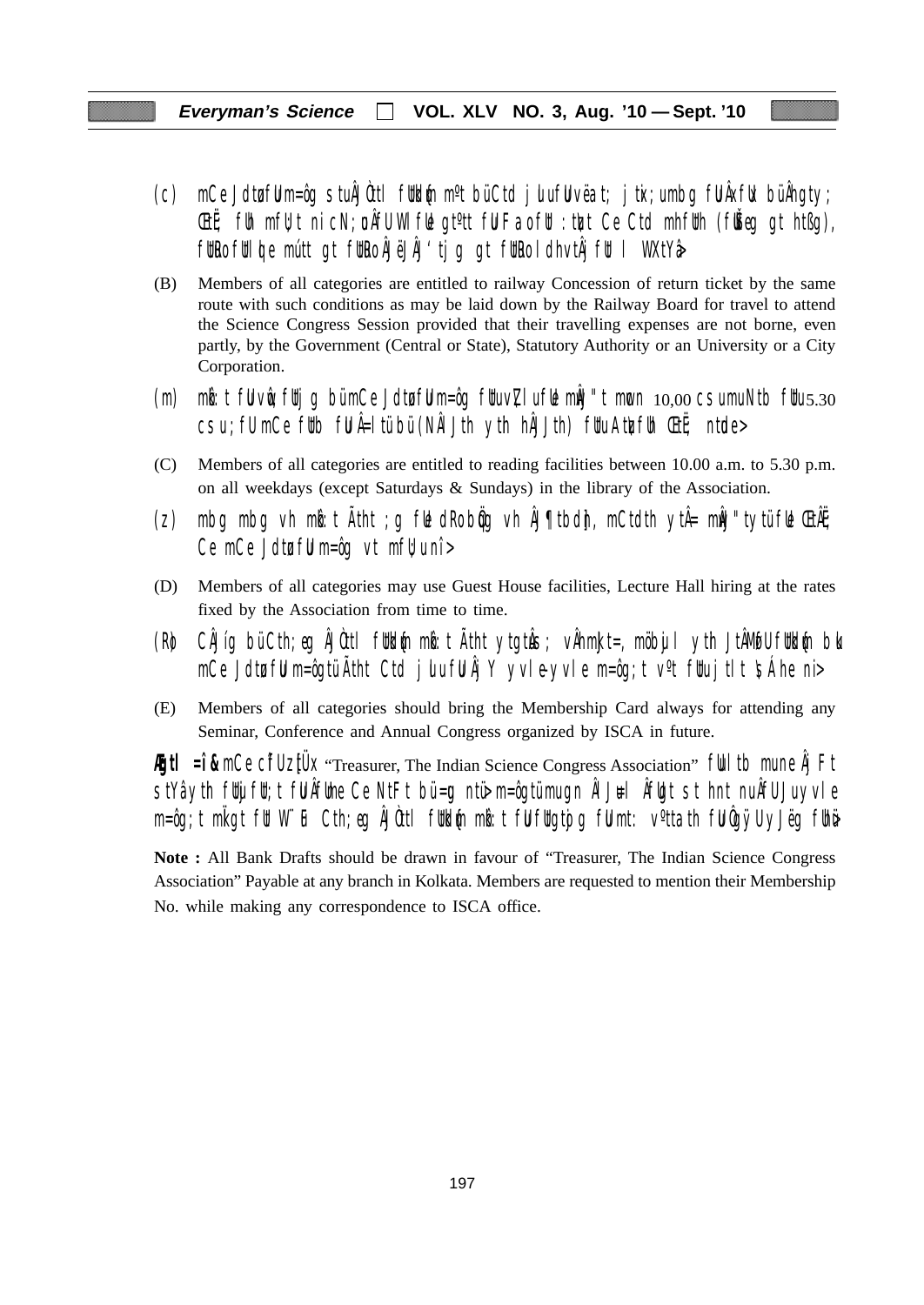

# Cth;eg **AJOttl futkl**{m mbott 14, ztp  $\lim_{h \to 0}$  dmt ôx[x, flty flt; t - 700 017, Cth;

**THE INDIAN SCIENCE CONGRESS ASSOCIATION**

14, Dr. Biresh Guha Street, Kolkata-700 017, INDIA

| th/Telegram | : SCICONG : CALCUTTA                                    |  | $VU/m/Fax$ : 91-33-2287-2551            |
|-------------|---------------------------------------------------------|--|-----------------------------------------|
|             | $=\n\frac{1}{2}$ Telephone : (033) 2287-4530, 2281-5323 |  | $R\theta$ bij /E-mail: iscacal@vsnl.net |
|             | $JcmłRx/Website$ : http://sciencecongress.nic.in        |  | iscacal_2004@yahoo.com                  |

# **m=ôg;t fUÂj Y ytJ#l - v<sup>o</sup>t/Application Form For Membership :**

mult bu<sup>'</sup>To

 $\Delta J$  (build ig)/ The General Secretary Cth; eg ÂJÙttl futblin milit/The Indian Science Congress Association 14,  $Zt\mathbf{D}$   $\hat{\theta}$ ch $\hat{\theta}$  dmt  $\hat{\theta}$ x $\hat{\theta}$ x $/14$ , Dr. Biresh Guha Street, fluj flu; t - 700 017/Kolkata - 700 017

 $b$ nt $\text{Hq}/\text{Dear}$  Sir,

bî Cth; eg ÂJÒttl füldin mið: t füt ytseJl m=ôg/JtÂMøfU m=ôg/m<sup>o</sup>t m=ôg/At<sup>o</sup>t m=ôg/mið: tl m=ôg/ =t;t/ yvlt ltb  $\hat{A}$ j FJtlt atn;t / atn;t n $\hat{q}$ 

I like to be enrolled as a Life Member/Annual Member/Sessional Member/Student Member/Institutional Member/Donor/of The Indian Science Congress Association.

bî RmfU mt: Á \_\_\_\_\_\_\_ m=ôg;t NÖf fU Áv bu lYEl/cifU zitÜx miligt \_\_\_\_\_\_\_\_\_\_ Â=ltikfU; \_\_\_\_\_\_\_\_\_ ŒatjfU cîfU \_\_\_\_\_\_\_\_\_\_ 01 yŒij —— mu 31 btao —— ;fU Cus hnt/hne nqâ>

I am sending herewith an amount of Rs. —————— in payment of my subscription by Cash/Bank Draft No. ————— dated — issuing bank from the year 1st April — to 31st March — .

bî ÂlölÂjÂF; ÂJCtd bü ÂÂa hF;t/hF;e ng (ÂfUme YfU bü fWgt ÂlNtl jdtY)/I am interested in the following section (Please tick any one).

# **ÂJCtd/Section**

- 1.  $f \mathbf{M}$  yth  $J \mathbf{M}'$ t  $\mathbf{M}$ Utl/Agriculture and Forestry Sciences
- 2. VNW VNIa Aflint yth bAog AJOttl/Animal, Veterinary and Fishery Sciences
- 3. btlJNtô°teg yth ytahK ÂJÒttl (Âsmbü mÂöbÂj ; nî vht;ÀJ-ÂJÒttl yth bltÂJÒttl yth NÂGfU ÂJÒttl ytih mult ÂJÒttl/Anthropological and Behavioural Sciences (including Archaeology and Psychology & Educational Sciences & Military Science)
- 4. hmtgl AJ0ttl/Chemical Sciences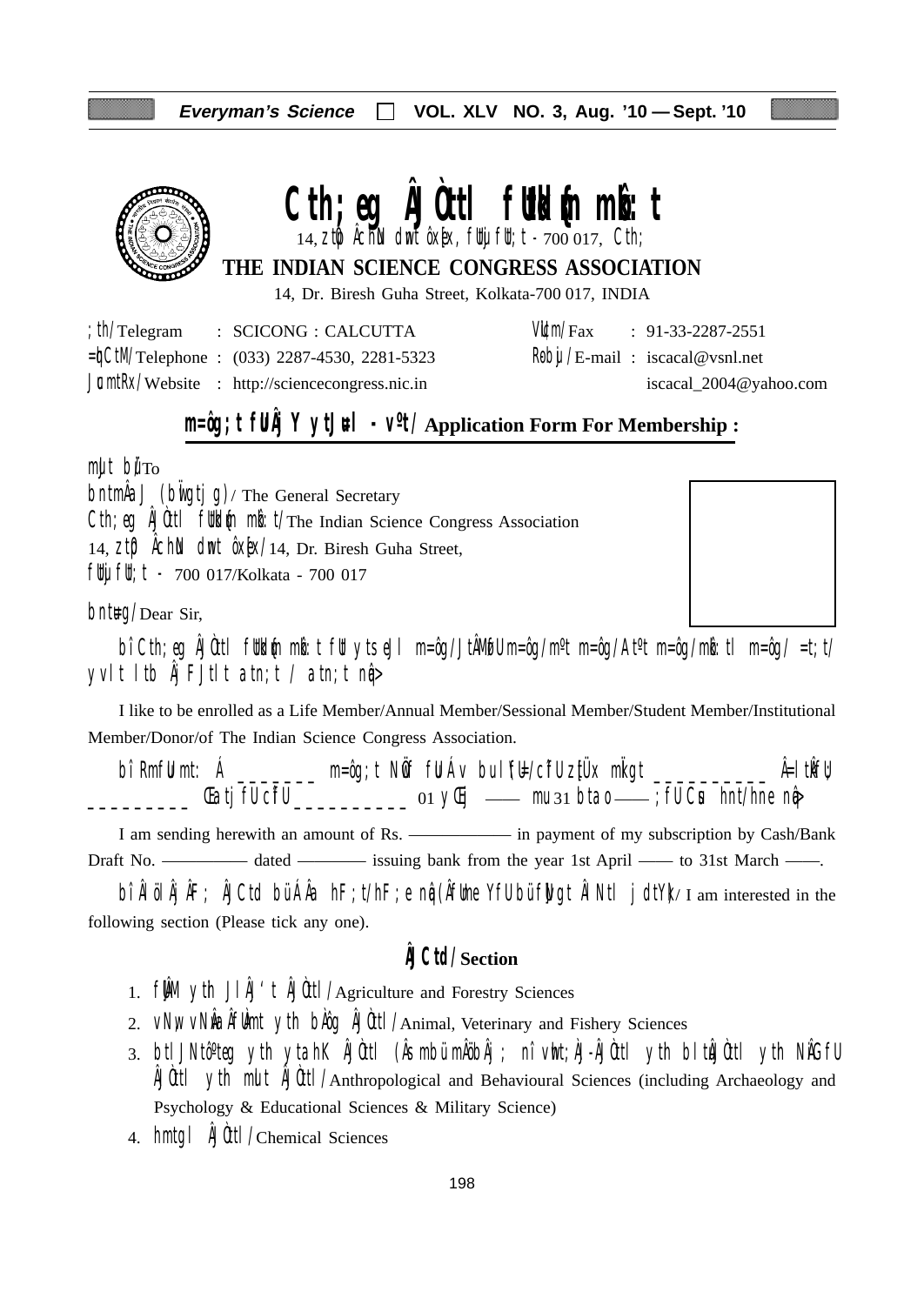- 5. CqVÕÅ; ÅJÙttl/Earth System Sciences
- 6. yÂCgà;t ÂJÒttl/Engineering Sciences
- 7. Jt;tJhK ÂJÒttl/Environmental Sciences
- 8. mualt yth mkathK ÂJÙttl yth Chi'tuÂdful (fubvoch ÂJÙttl mÅöbÂj;)/Information and Communication Science & Technology (including Computer Sciences)
- 9. CtiÂ;fU ÂJÒttl/Materials Science
- 10. dÂK; ÂJÙttl (mtÑigfug mÂöbÂj;)/Mathematical Science (including Statistics)
- 11. ÂaÂfUÀmt Ntôºt (Nheh ÂJÒttl mÂöbÂj;)/Medical Sciences (including Physiology)
- 12. lgt seJÂJÒttl (seJ hmtgl, seJ CtiÂ;fUe ytih ytKÂJfU seJÂJÒttl ytih seJ-Œti'tuÂdfUe mÂöbÂj;)/ New Biology (including Bio-Chemistry, Biophysics & Molecular Biology and Biotechnology)
- 13. Cth; fulg AJUttl / Physical Sciences
- 14. J $\int \hat{\theta} \vee \hat{\theta}$ ;  $\hat{\theta}$ Uutt $\int$ Plant Sciences

--------------------------------------------------------------------------------------------------------------------------------- (fwgt xift); fuhui gt cj tuful yGhtu bu Chu Please type or fill up in Block Letters)

| Itb/Name (cj tfll yGhtübilin block letters) :                                                                                                                              |                                        |                                           |
|----------------------------------------------------------------------------------------------------------------------------------------------------------------------------|----------------------------------------|-------------------------------------------|
|                                                                                                                                                                            | $\frac{f}{f}$   tb/Surname             | $(E: b   t b / F$ irst Name               |
| NtGAKfU gtug; t/Academic Qualifications :<br>(Cibil Sbi fill I ni/Evidence to be submitted)                                                                                | <b>b<sub>f</sub>g</b> I tb/Middle Name |                                           |
| $V=$   tb/Designation :                                                                                                                                                    |                                        |                                           |
| $m\ddot{o}v$ full $v$ ; $t/A$ ddress of communication :<br>(ht $\beta$ g, Nnh/I dh yth $\hat{A}$ vI flt $\chi$ m $\hat{A}$ n; /including<br>state, city/town and pin code) |                                        |                                           |
| =hCtM ml gt yth Roby / Phone No. & E-mail:<br>$(ydh$ fltk $\mathbf{W}$ if any)                                                                                             |                                        |                                           |
| $\hat{\theta}$ : tge V; t/Permanent Address :                                                                                                                              |                                        |                                           |
| $\frac{\hat{A}}{\hat{A}}$ XEVKe (ydh fltR $\hat{O}/$ Comments (if any)                                                                                                     |                                        | $CJ = \theta Q / \text{Yours}$ Faithfully |
| $\frac{1}{2}$ if $\mathsf{W}_{\mathrm{Date}}$ :                                                                                                                            |                                        | $n\hat{\theta}$ ; tGh/Signature           |